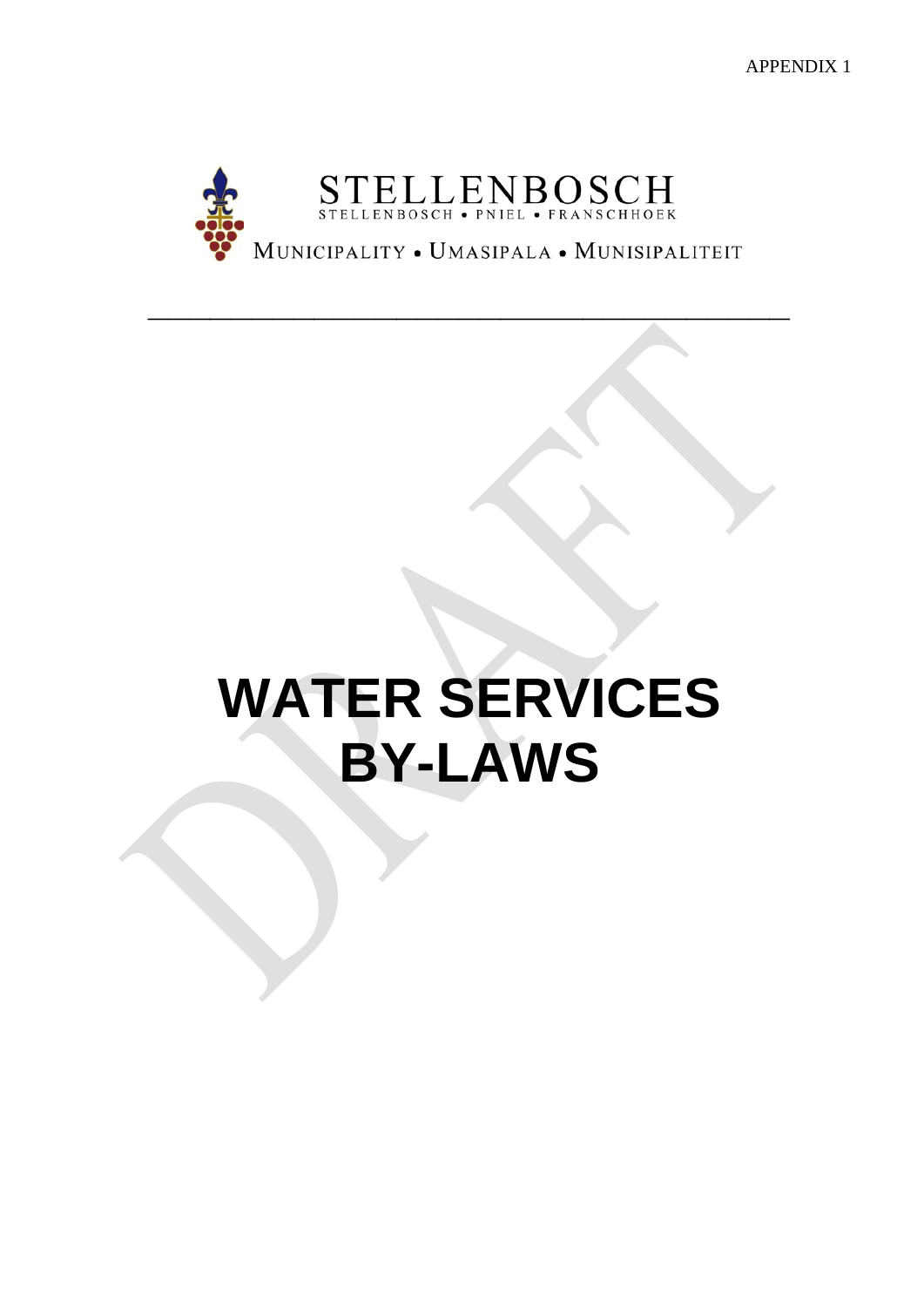## **CHAPTER 1: DEFINITIONS**

#### **DEFINITIONS**

For the purpose of these by-laws, any word or expressions to which a meaning has been assigned in the Water Services Act, 1996 (Act No 108 of 1996), the Local Government: Municipal Systems Act, 2000 (Act No 32 of 2000) or the National Building Regulations made in terms of the National Building Regulations and Building Standards Act, 1977 (Act No 103 of 1977) shall bear the same meaning in these by-laws and unless the context indicates otherwise and a word in any one gender shall be read as referring also, to the other two genders -

**"accommodation unit"** in relation to any premises, means a building or Section of a building occupied or used or intended for occupation or use for any purpose;

**"account"** means an account rendered for municipal services provided;

**"Act"** means the Water Services Act, 1997 (Act No 108 of 1997), as amended from time to time;

**"agreement"** means the contractual relation-ship between the municipality and a customer, whether written or deemed as provided for in the Municipality's By-laws relating to Credit Control and Debt Collection;

**"approved"** means approved by the municipality in writing;

**"area of supply"** means any area within or partly within the area of jurisdiction of the municipality to which a water service is provided;

#### **"authorised agent"** means-

- (a) any person authorised by the municipality to perform any act, function or duty in terms of, or to exercise any power under, these by-laws;
- (b) any person to whom the municipality has delegated the performance of certain rights, duties and obligations in respect of providing water supply services; or
- (c) any person appointed by the municipality in a written contract as a service provider for the provision of Water Services to customers on its behalf, to the extent authorised in such contract;

**"average consumption"** means the average consumption of a customer of a municipal service during a specific period, and is calculated by dividing the total measured consumption of that municipal service by that customer over the preceding three months by three;

**"best practicable environmental option"** means the option that provides the most benefit or causes the least damage to the environment as a whole, at a cost acceptable to society, in the long term as well as in the short term;

**"borehole"** means a hole sunk into the earth for the purpose of locating, abstracting or using subterranean water and includes a spring;

**"Building Regulations"** means the National Building Regulations made in terms of the National Building Regulations and Building Standards, 1977 (Act No 103 of 1977) as amended;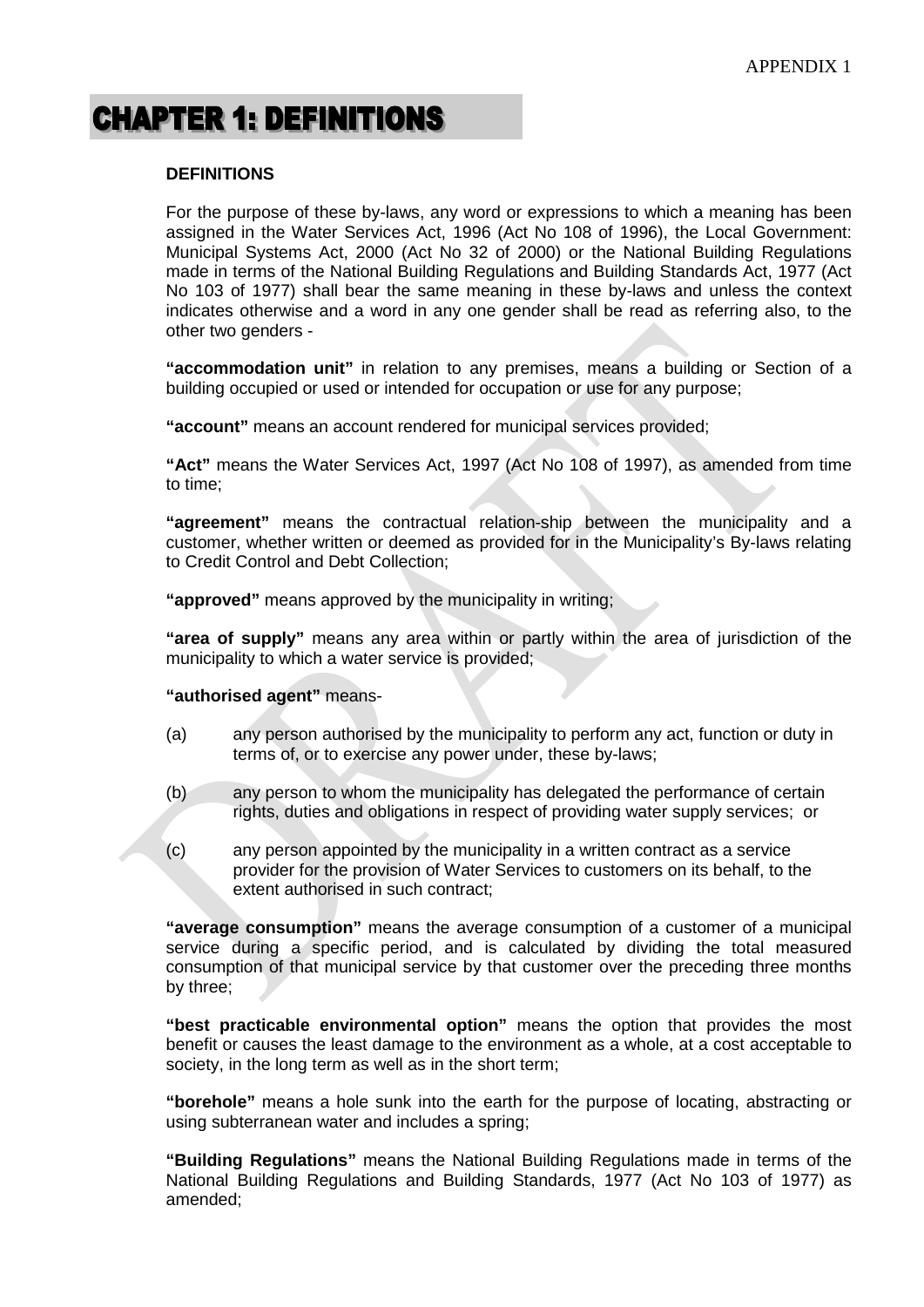**"charges"** means the rate, charge, tariff, flat rate or subsidy determined by the municipality;

**"cleaning eye"** means any access opening to the interior of a discharge pipe or trap provided for the purposes of internal cleaning;

**"combined installation"** means a water installation used for fire-fighting and domestic, commercial or industrial purposes;

**"commercial customer"** means any customer other than domestic consumer and indigent customers, including, without limitation, business, industrial, government and institutional customers;

**"connecting point"** means the point at which the drainage installation joins the connecting sewer;

**"connecting sewer"** means a pipe owned by the municipality and installed by it for the purpose of conveying sewage from a drainage installation on a premises to a sewer beyond the boundary of those premises or within a servitude area or within an area covered by a way-leave or by agreement;

**"connection"** means the point at which a customer gains access to Water Services;

**"connection pipe"** means a pipe, the ownership of which is vested in the municipality and installed by it for the purpose of conveying water from a main to a water installation, and includes a "communication pipe" referred to in SANS 0252 Part I;

**"conservancy tank"** means a covered tank used for the reception and temporary retention of sewage and which requires emptying at intervals;

**"customer"** means a person with whom the municipality has concluded an agreement for the provision a municipal service as provided for in the Municipality's By-laws relating to Credit Control and Debt Collection;

**"determined"** means determined by the municipality or by any person who makes a determination in terms of these laws;

**"domestic consumer"** means a customer using water for domestic purposes;

**"domestic purposes"** in relation to the supply of water means water supplied for drinking, ablution and culinary purposes to premises used predominantly for residential purposes;

**"drain"** means that portion of the drainage installation that conveys sewage within any premises;

**"drainage installation"** means a system situated on any premises and vested in the owner thereof and which is used for or intended to be used for or in connection with the reception, storage, treatment or conveyance of sewage on that premises to the connecting point and includes drains, fittings, appliances, septic tanks, conservancy tanks, pit latrines and private pumping installations forming part of or ancillary to such systems;

**"drainage work"** includes any drain, sanitary fitting, water supplying apparatus, waste or other pipe or any work connected with the discharge of liquid or solid matter into any drain or sewer or otherwise connected with the drainage of any premises;

**"dwelling unit"** means an interconnected suite of rooms, including a kitchen or scullery, designed for occupation by a single family, irrespective of whether the dwelling unit is a single building or forms part of a building containing two or more dwelling units;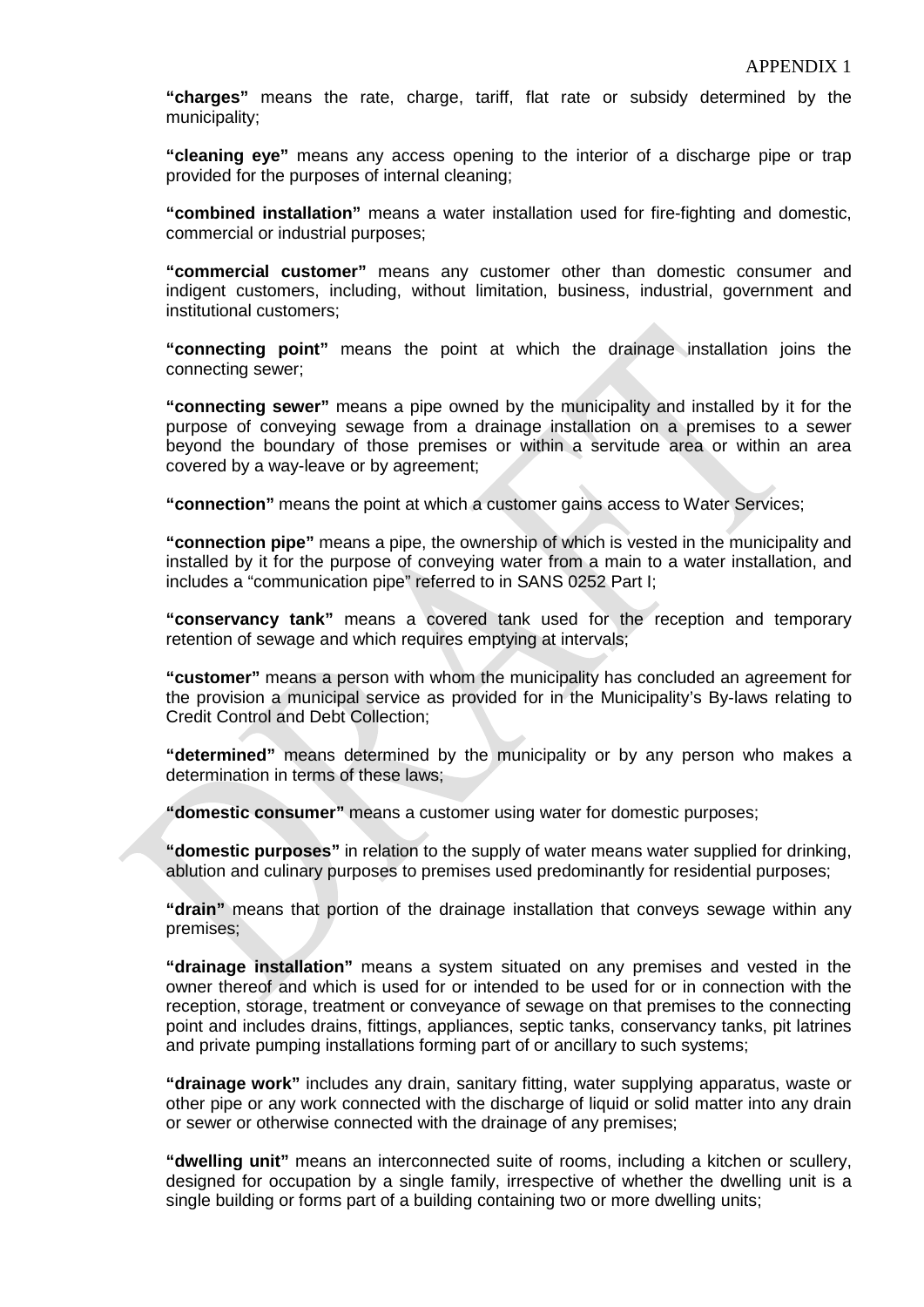**"effluent"** means any liquid whether or not containing matter in solution or suspension;

**"engineer"** means the engineer of the municipality, or any other person authorised to act on his behalf;

**"emergency"** means any situation that poses a risk or potential risk to life, health, the environment or property;

**"environmental cost"** means the cost of all measures necessary to restore the environment to its condition prior to an incident resulting in damage;

**"estimated consumption"** means the consumption that a customer, whose consumption is not measured during a specific period, is deemed to have consumed, that is estimated by taking into account factors that are considered relevant by the municipality and which may include the consumption of Water Services by the totality of the users of a service within the area where the service is rendered by the municipality, at the appropriate level of service, for a specific time;

**"fire installation"** means a potable water installation that conveys water for fire-fighting purposes only;

**"french drain"** means a soil soak pit for the disposal of sewage and effluent from a septic tank;

**"high strength sewage"** means industrial sewage with a strength or quality greater than standard domestic effluent in respect of which a specific charge as calculated in accordance with Schedule C may be charged;

**"household"** means a family unit, as determined by the municipality as constituting a traditional household by taking into account the number of persons comprising a household, the relationship between the members of a household, the age of the persons who are members of it and any other factor that the municipality considers to be relevant;

**"illegal connection"** means a connection to any system, by means of which Water Services are provided that is not authorised or approved by the municipality;

**"industrial effluent"** means effluent emanating from the use of water for industrial purposes and includes for purposes of these by-laws any effluent other than standard domestic effluent or storm-water;

**"industrial purposes"** in relation to the supply of water means water supplied to any premises which constitutes a factory as defined in the General Administrative Regulations, published in terms of the Occupational Health and Safety Act, 1993 (Act No 85 of 1993);

**"installation work"** means any work done in respect of a water installation, including construction, rehabilitation, improvement and maintenance;

**"interest"** means interests as may be prescribed by the Minister of Justice in terms of Section 1 of the Prescribed Rate of Interest Act, 1975 (Act No 55 of 1975);

**"manhole"** means any access chamber to the interior of the sewer provided for the purpose of maintenance and internal cleaning;

**"main"** means a pipe, other than a connection pipe, of which the ownership vests in the municipality and which is used by it for the purpose of conveying water to a customer;

**"measuring device"** means any method, procedure, process, device, apparatus or installation that enables the quantity of Water Services provided to be quantified and includes any method, procedure or process whereby the quantity is estimated or assumed;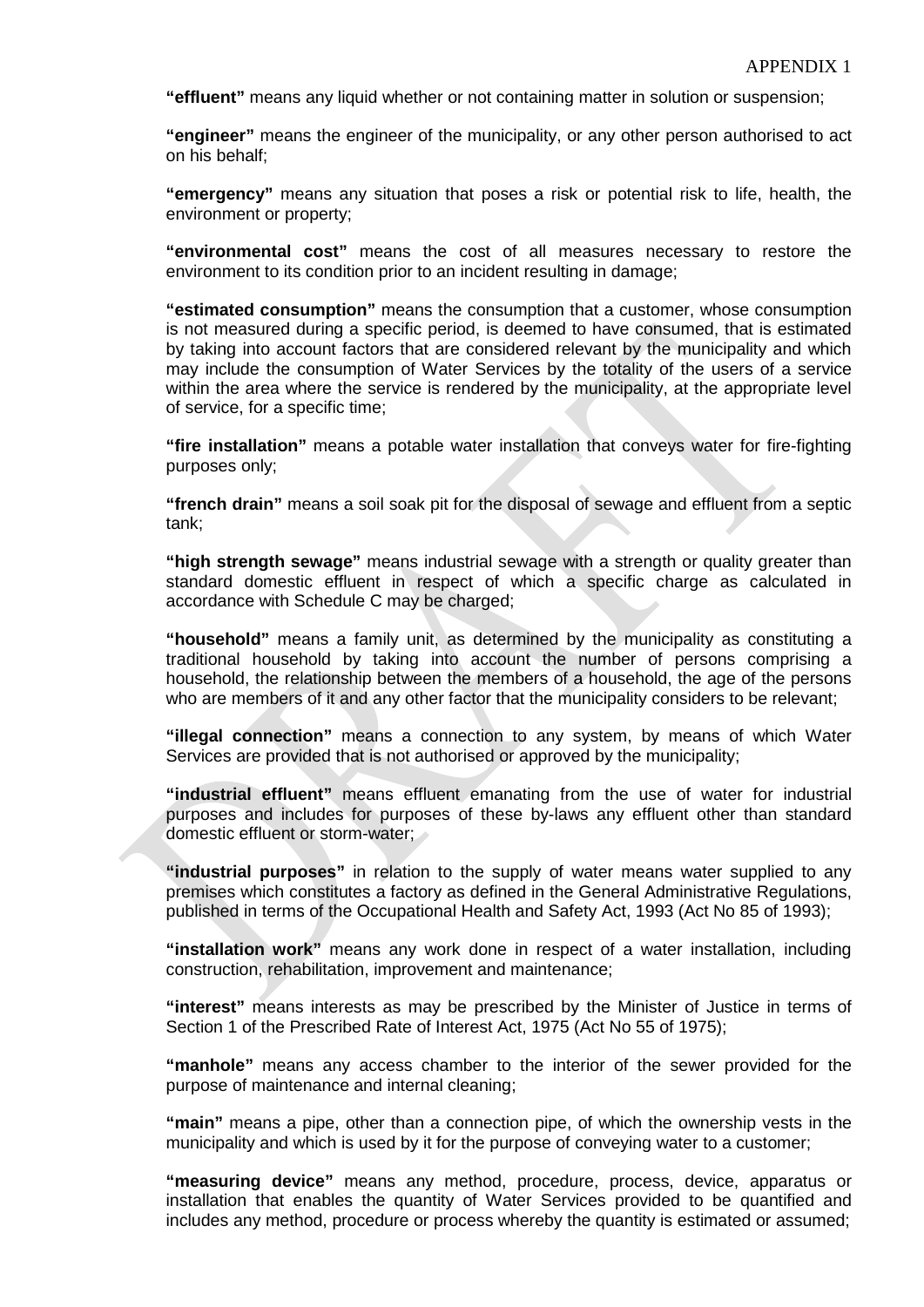**"meter"** means a water meter as defined by the regulations published in terms of the Trade Metrology Act, 1973 (Act No 77 of 1973) or, in the case of water meters of a size greater than 100 mm, a device that measures the quantity of water passing through it, including a pre-paid water meter;

**"municipality"** means-

- (a) the … Municipality, a local / district municipality established in terms of Section 12 of the Structures Act and its successors-in-title; or
- (b) subject to the provisions of any other law and only if expressly or impliedly required or permitted by these by-law the Municipal Manager in respect of the performance of any function, or the exercise of any duty, obligation, or right in terms of these by-laws or any other law; or
- (c) an authorised agent of the Municipal Council;

"**Municipal Council**" means a Municipal Council as referred to in Section 157(1) of the Constitution of the Republic of South Africa, 1996;

**"Municipal Manager"** means the person appointed by the Municipal Council as the Municipal Manager of the municipality in terms of Section 82 of the Local Government Municipal Structures Act, 1998 (Act No 117 of 1998) and includes any person to whom the Municipal Manager has delegated a power, function or duty but only in respect of that delegated power, function or duty;

**"municipal services"** means, for purposes of these by-laws, services provided by a municipality, including refuse removal, water supply, sanitation, electricity services and rates or any one of the above;

**"occupier"** means a person who occupies any (or part of any) land, building, structure or premises and includes a person who, for someone else's reward or remuneration allows another person to use or occupy any (or any part of any) land, building structure or premises;

**"on-site Sanitation Services"** means any Sanitation Services other than water borne sewerage disposal through a sewerage disposal system;

**"owner"** means –

- (a) the person in whose name the ownership of the premises is registered from time to time or his agent;
- (b) where the registered owner of the premises is insolvent or dead, or for any reason lacks legal capacity, or is under any form of legal disability, that has the effect of preventing him from being able to perform a legal act on his own behalf, the person in whom the administration and control of such premises is vested as curator, trustee, executor, administrator, judicial manager, liquidator or other legal representative;
- (c) where the municipality is unable to determine the identity of the owner, a person who has a legal right in, or the benefit of the use of, any premises, building, or any part of a building, situated on them;
- (d) where a lease has been entered into for a period of 30 (thirty) years or longer, or for the natural life of the lessee or any other person mentioned in the lease, or is renewable from time to time at the will of the lessee indefinitely or for a period or periods which, together with the first period of the lease, amounts to 30 years, the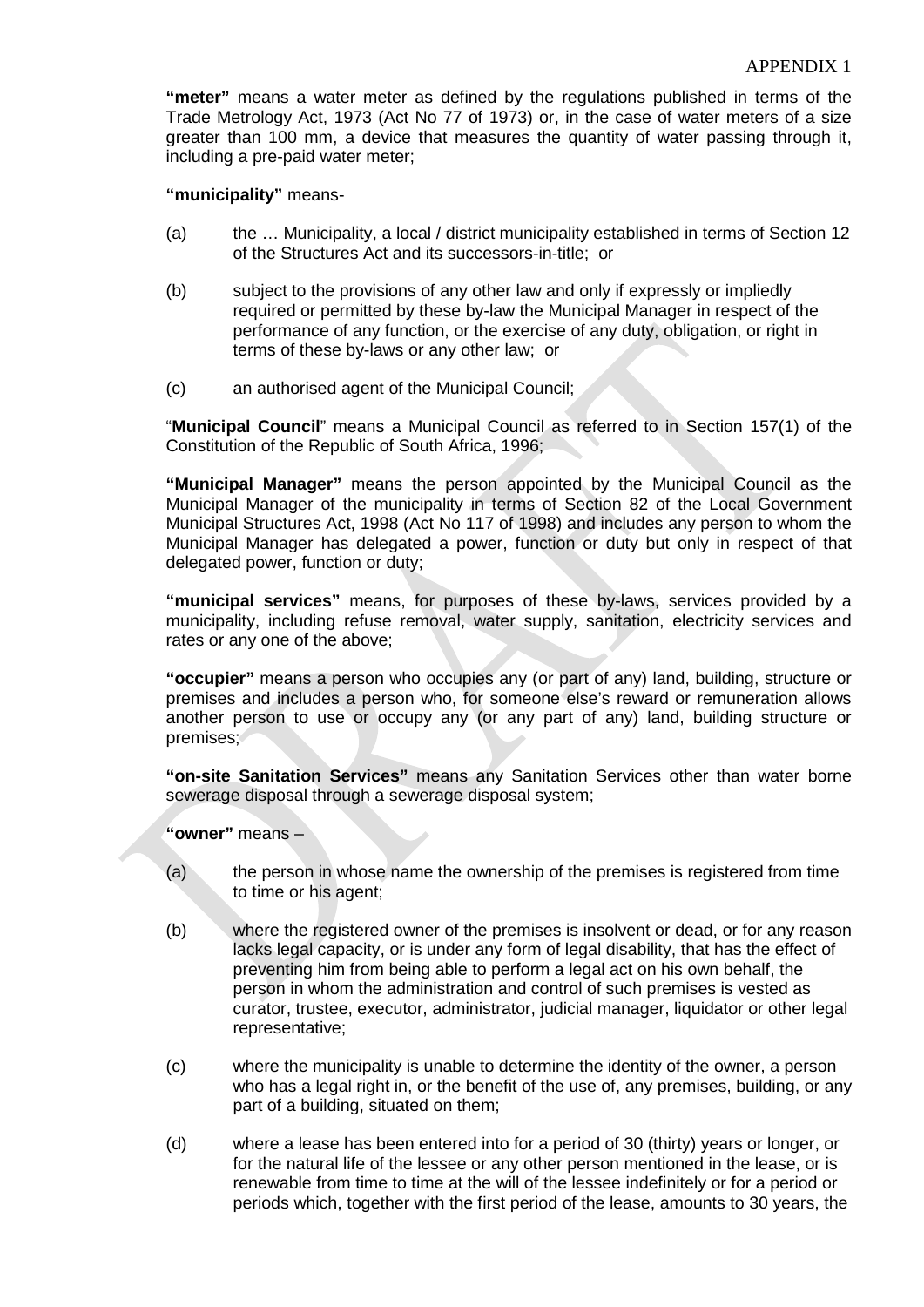lessee or any other person to whom he has ceded his right title and interest under the lease, or any gratuitous successor to the lessee;

- (e) in relation to
	- (i) a piece of land delineated on a sectional plan registered in terms of the Sectional Titles Act, 1986 (Act No 95 of 1986), the developer or the body corporate in respect of the common property, or
	- (ii) a Section as defined in the Sectional Titles Act, 1986 (Act No 95 of 1986), the person in whose name such Section is registered under a sectional title deed and includes the lawfully appointed agent of such a person; or
	- (iii) a person occupying land under a register held by a tribal authority or in accordance with a sworn affidavit made by a tribal authority;

**"person"** means any person, whether natural or juristic and includes, but is not limited to, any local government body or like authority, a company or close corporation incorporated under any law, a body of persons whether incorporated or not, a statutory body, public utility body, voluntary association or trust;

**"plumber"** means a person who has passed a qualifying Trade Test in Plumbing or has been issued with a certificate of proficiency in terms of the Manpower Training Act, 1981 (Act No 56 of 1981) or such other qualification as may be required under national legislation;

**"pollution"** means the introduction of any substance into the water supply system, a water installation or a water resource that may make the water harmful to health or environment or impair its quality for the use for which it is normally intended;

**"premises"** means any piece of land, the external surface boundaries of which are delineated on -

- (a) a general plan or diagram registered in terms of the Land Survey Act, 1927 (Act No 9 of 1927), or in terms of the Deeds Registries Act, 1937 (Act No 47 of 1937);
- (b) a sectional plan registered in terms of the Sectional Titles Act, 1986 (Act No 95 of 1986); or
- (c) a register held by a tribal authority or in accordance with a sworn affidavit made by a tribal authority;

**"professional engineer"** means a person registered in terms of the Engineering Profession Act, 2000 (Act No 46 of 2000) as a professional engineer;

**"public notice"** means publication in the media including one or more of the following:

- (a) publication of a notice, in the official languages determined by the municipality:
	- 1. in any local newspaper or newspapers circulating in the area of supply of the municipality;
	- 2. in the newspaper or newspapers circulating in the area of supply of the municipality determined by the municipality as a newspaper of record; or
	- 3. on the official website of the municipality;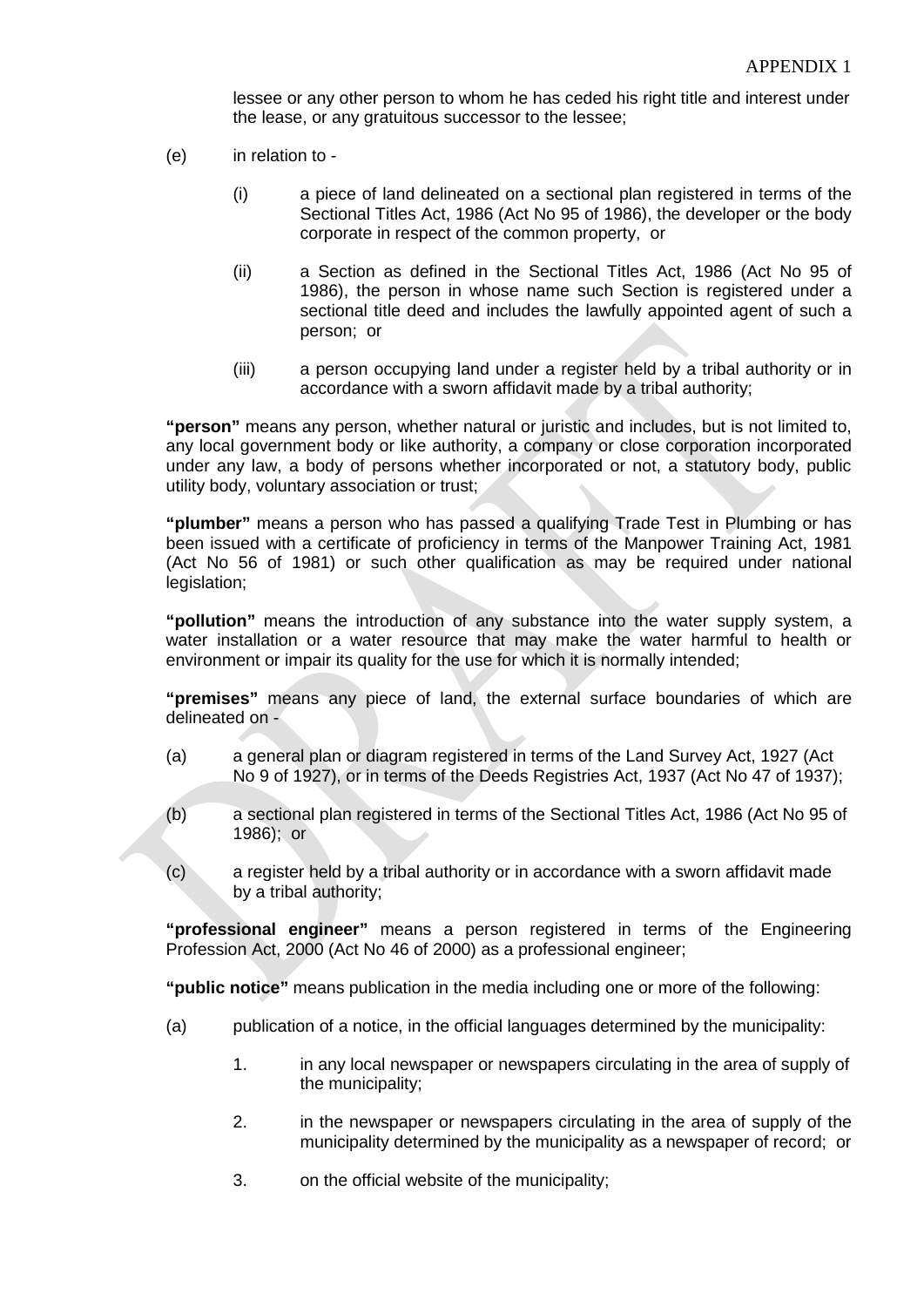- 4. by means of radio broadcasts covering the area of supply of the municipality;
- (b) displaying a notice in or at any premises, office, library or pay-point of either the municipality, or of its authorised agent, to which the public has reasonable access; and
- (c) communication with customers through public meetings and ward committee meetings; "SANS" means the South African National Standard;

**"Sanitation Services"** has the same meaning assigned to it in terms of the Act and includes for purposes of these by-laws the disposal of industrial effluent;

**"sanitation system"** means the structures, pipes, valves, pumps, meters or other appurtenances used in the conveyance through the sewer reticulation system and treatment at the sewage treatment plant under the control of the municipality and which may be used by it in connection with the disposal of sewage;

**"septic tank"** means a water tight tank designed to receive sewage and to effect the adequate decomposition of organic matter in sewage by bacterial action;

**"service pipe"** means a pipe which is part of a water installation provided and installed on any premises by the owner or occupier and which is connected or to be connected to a connection pipe to serve the water installation on the premises;

**"shared consumption"** means the consumption by a customer of a municipal service during a specific period, that is calculated by dividing the total metered consumption of that municipal service in the supply zone where the customer's premises are situated for the same period by the number of customers within the supply zone, during that period;

**"sewage"** means waste water, industrial effluent, standard domestic effluent and other liquid waste, either separately or in combination, but shall not include storm-water;

**"sewer"** means any pipe or conduit which is the property of or is vested in the municipality and which may be used for the conveyance of sewage from the connecting sewer and shall not include a drain as defined;

**"standpipe"** means a connection through which water supply services are supplied to more than one person;

**"standard domestic effluent"** means domestic effluent with prescribed strength characteristics as determined by the municipality in respect of chemical oxygen demand and settable solids as being appropriate to sewage discharges from domestic premises within the jurisdiction of the municipality, but shall not include industrial effluent;

**"storm-water"** means water resulting from natural precipitation or accumulation and includes rain-water, subsoil water or spring water;

**"terminal water fitting"** means water fitting at an outlet of a water installation that controls the discharge of water from a water installation;

**"trade premises"** means premises upon which industrial effluent is produced;

**"trap"** means a pipe fitting or portion of a sanitary appliance designed to retain water seal which serves as a barrier against the flow of foul air or gas, in position;

**"unauthorised service"** means the receipt, use or consumption of any municipal service which is not in terms of an agreement with, or approved by, the municipality;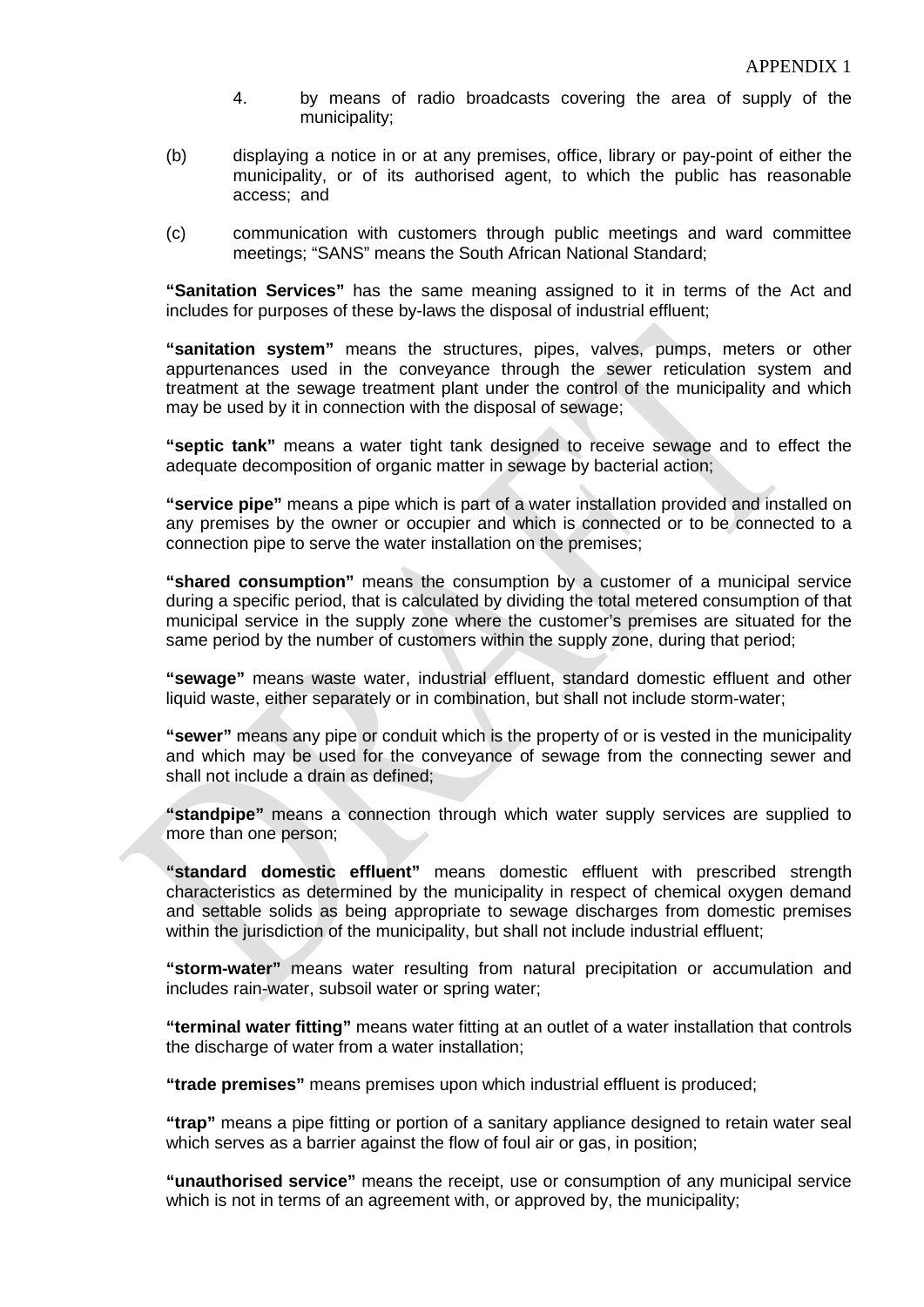**"water fitting"** means a component of a water installation, other than a pipe, through which water passes or in which it is stored;

**"water installation"** means the pipes and water fittings which are situated on any premises and ownership thereof vests in the owner thereof and used or intended to be used in connection with the use of water on such premises, and includes a pipe and water fitting situated outside the boundary of the premises, which either connects to the connection pipe relating to such premises or is otherwise laid with the permission of the municipality;

**"Water Services"** means water supply services and Sanitation Services;

**"Water Services intermediaries"** has the same meaning as that assigned to it in terms of the Act;

**"water supply services"** has the same meaning assigned to it in terms of the Act and includes for purposes of these by-laws water for industrial purposes and fire extinguishing services;

**"water supply system"** means the structures, aqueducts, pipes, valves, pumps, meters or other apparatus relating thereto of which the ownership vests in the municipality and which are used or intended to be used by it in connection with the supply of water, and includes any part of the system; and

**"working day"** means a day other than a Saturday, Sunday or public holiday.

### **CHAPTER 2: APPLICATION, PAYMENT AND TERMINATION**

#### **Part 1: Application**

#### **68. Application for Water Services**

- (1) No person shall be provided with access to Water Services unless application has been made to, and approved by, the municipality on the form prescribed in terms of the Municipality's By-laws relating to Credit Control and Debt Collection.
- (2) Water Services rendered to a customer by the municipality are subject to the Municipality's By-laws relating to Credit Control and Debt Collection, these bylaws and the conditions contained in the relevant agreement.

#### **69. Special Agreements for Water Services**

The municipality may enter into a special agreement for the provision of Water Services with an applicant in accordance with the Municipality's By-laws relating to Credit Control and Debt Collection.

#### **70. Change in purpose for which Water Services are used**

Where the purpose for, or extent to which, any municipal service is changed, the customer must promptly advise the municipality of the change and enter into a new agreement with the municipality.

#### **Part 2: Charges**

#### **71. Prescribed charges for Water Services**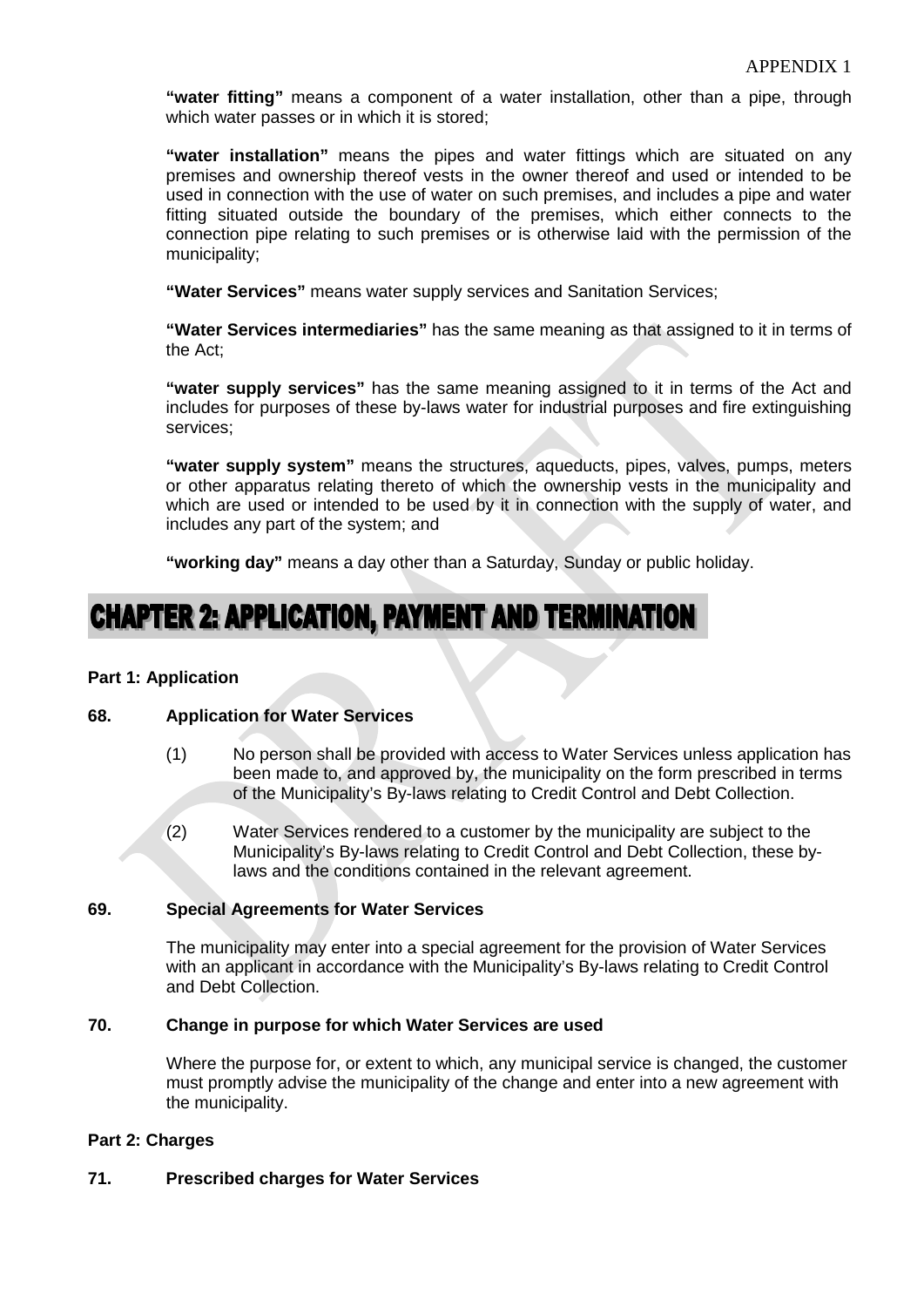- (1) All applicable charges payable in respect of Water Services, including but not restricted to the payment of connection charges, fixed charges or any additional charges or interest will be set by the municipality in accordance with -
	- (a) its Rates and Tariff Policy;
	- (b) any by-laws in respect thereof; and
	- (c) any regulations in terms of national or provincial legislation; but
- (2) Differences between categories of customers, users of services, types and levels of services, quantities of services, infrastructural requirements and geographic areas, may justify the imposition of differential changes.

#### **72. Availability charges for Water Services**

The municipality may, in addition to the charges determined for Water Services that have been actually provided, levy a monthly fixed charge, an annual fixed charge or only one fixed charge where Water Services are available, whether or not such services are consumed.

#### **Part 3: Payment**

#### **73. Payment for Water Services**

The owner, occupier and customer shall be jointly and severally liable and responsible for payment of all Water Services charges and Water Services consumed by a customer, in accordance with the Municipality's By-laws relating to Credit Control and Debt Collection.

#### **Part 4: Termination, Limitation and Disconnection**

#### **74. Termination of agreement for the provision of Water Services**

A customer may terminate an agreement for the provision of Water Services in accordance with the Municipality's By-laws relating to Credit Control and Debt Collection.

#### **75. Limitation and/or disconnection of Water Services provided**

- (1) The engineer may restrict or discontinue water supply services provided in terms of these by-laws -
	- (a) on failure to pay the determined charges on the date specified, in accordance with and after the procedure set out in the Municipality's Bylaws relating to Credit Control and Debt Collection has been applied;
	- (b) at the written request of a customer;
	- (c) if the agreement for the provision of services has been terminated in accordance with the Municipality's By-laws relating to Credit Control and Debt Collection;
	- (d) the building on the premises to which services were provided has been demolished;
	- (e) if the customer has interfered with a restricted or discontinued service;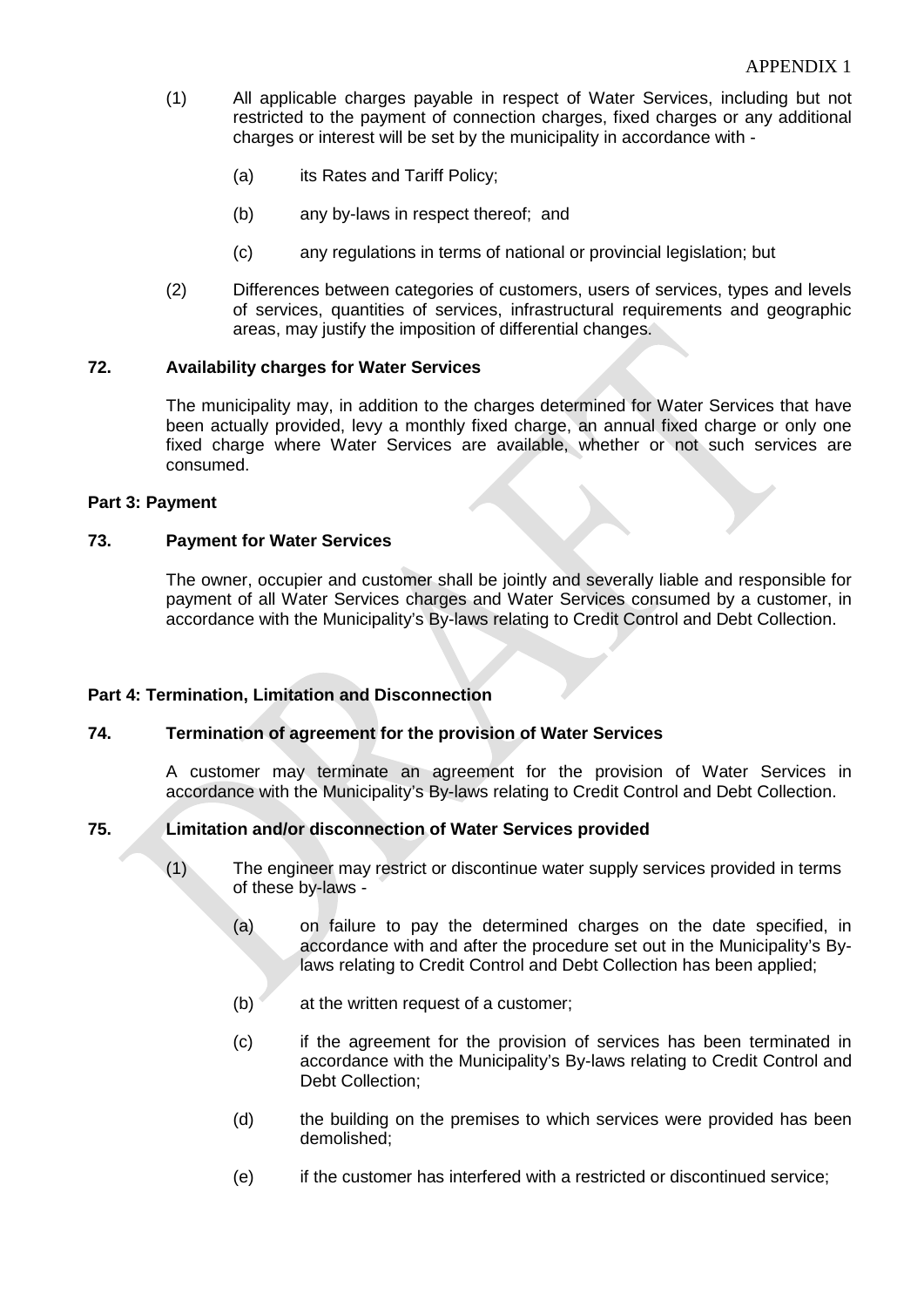- (f) in an emergency or emergency situation declared in terms of the Municipality's By-laws relating to Credit Control and Debt Collection; or
- (g) if the customer has interfered, tampered or damaged or caused or permitted interference, tampering or damage to the water supply system of the municipality for the purposes of gaining access to water supply services after notice by the municipality.
- (2) The engineer may disconnect Sanitation Services provided in terms of these bylaws -
	- (a) at the written request of a customer;
	- (b) if the agreement for the provision of Sanitation Services has been terminated in accordance with the Municipality's By-laws relating to Credit Control and Debt Collection; or
	- (c) the building on the premises to which services were provided has been demolished.
- (3) The municipality shall not be liable for any damages or claims that may arise from the limitation or disconnection of Water Services provided in terms of subsections (1) and (2), including damages or claims that may arise due to the limitation or disconnection of Water Services by the municipality in the bona fide belief that the provisions of subsections (1) and (2) applied.

### **CHAPTER 3: SERVICE LEVELS**

#### **76. Service levels**

- (1) The municipality may, from time to time, and in accordance with national policy, but subject to principles of sustainability and affordability, by public notice, determine the service levels it is able to provide to customers.
- (2) The municipality may in determining service levels differentiate between types of customers, domestic customers, geographical areas and socio-economic areas.
- (3) The following levels of service may, subject to subsection (1), be provided by the municipality on the promulgation of these by-laws:
	- (a) Communal water supply services and on-site Sanitation Services
		- (i) constituting the minimum level of service provided by the municipality;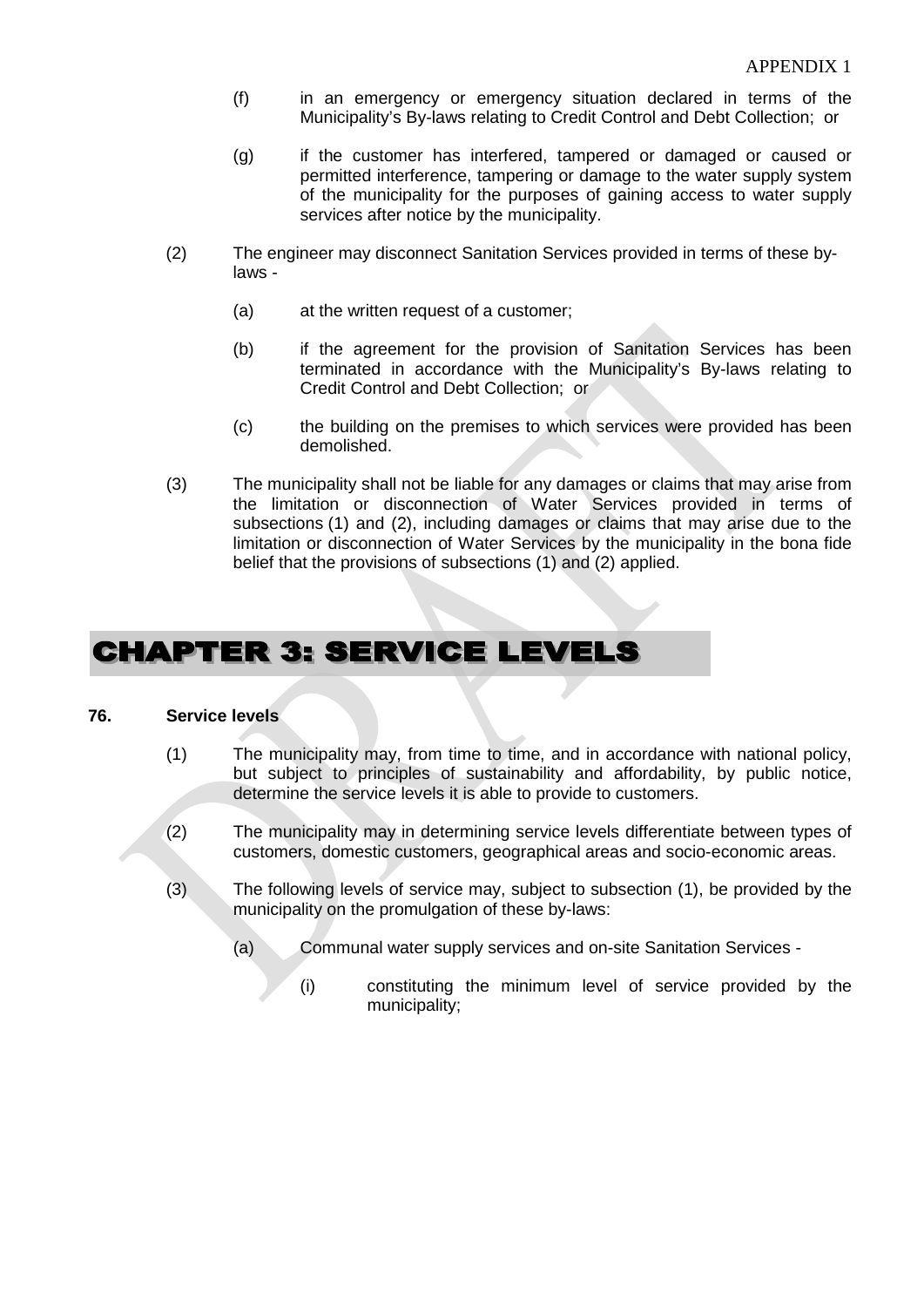- (ii) consisting of reticulated standpipes or stationery water tank serviced either through a network pipe or a water tanker located within a reasonable walking distance from any household with a Ventilated Improved Pit latrine located on each premises with premises meaning the lowest order of visibly demarcated area on which some sort of informal dwelling has been erected;
- (iii) installed free of charge;
- (iv) provided free of any charge to consumers; and
- (v) maintained by the municipality.
- (b) Yard connection not connected to any water installation and an individual connection to the municipality's sanitation system -
	- (i) consisting of an un-metered standpipe on a premises not connected to any water installation and a pour-flush toilet pan, wash-trough and suitable toilet top structure connected to the municipality's sanitation system;
	- (ii) installed free of charge;
	- (iii) maintained by the municipality.
- (c) a metered pressured water connection with an individual connection to the Municipality's sanitation system -
	- (i) installed against payment of the relevant connection charges;
	- (ii) provided against payment of prescribed charges; and
	- (iii) with the water and drainage installations maintained by the customer.

### **CHAPTER 4: CONDITIONS FOR WATER SUPPLY SERVICES**

#### **Part 1: Connection to water supply system**

#### **77. Provision of connection pipe**

- (1) If an agreement for water supply services in respect of premises has been concluded and no connection pipe exists in respect of the premises, the owner shall make application on the prescribed form and pay the determined charge for the installation of such a pipe.
- (2) If an application is made for water supply services which are of such an extent or so situated that it is necessary to extend, modify or upgrade the water supply system in order to supply water to the premises, the municipality may agree to the extension provided that the owner shall pay for the cost of the extension, as determined by the engineer.
- (3) Only the engineer may install a connection pipe but the owner or customer may connect the water installation to the connection pipe.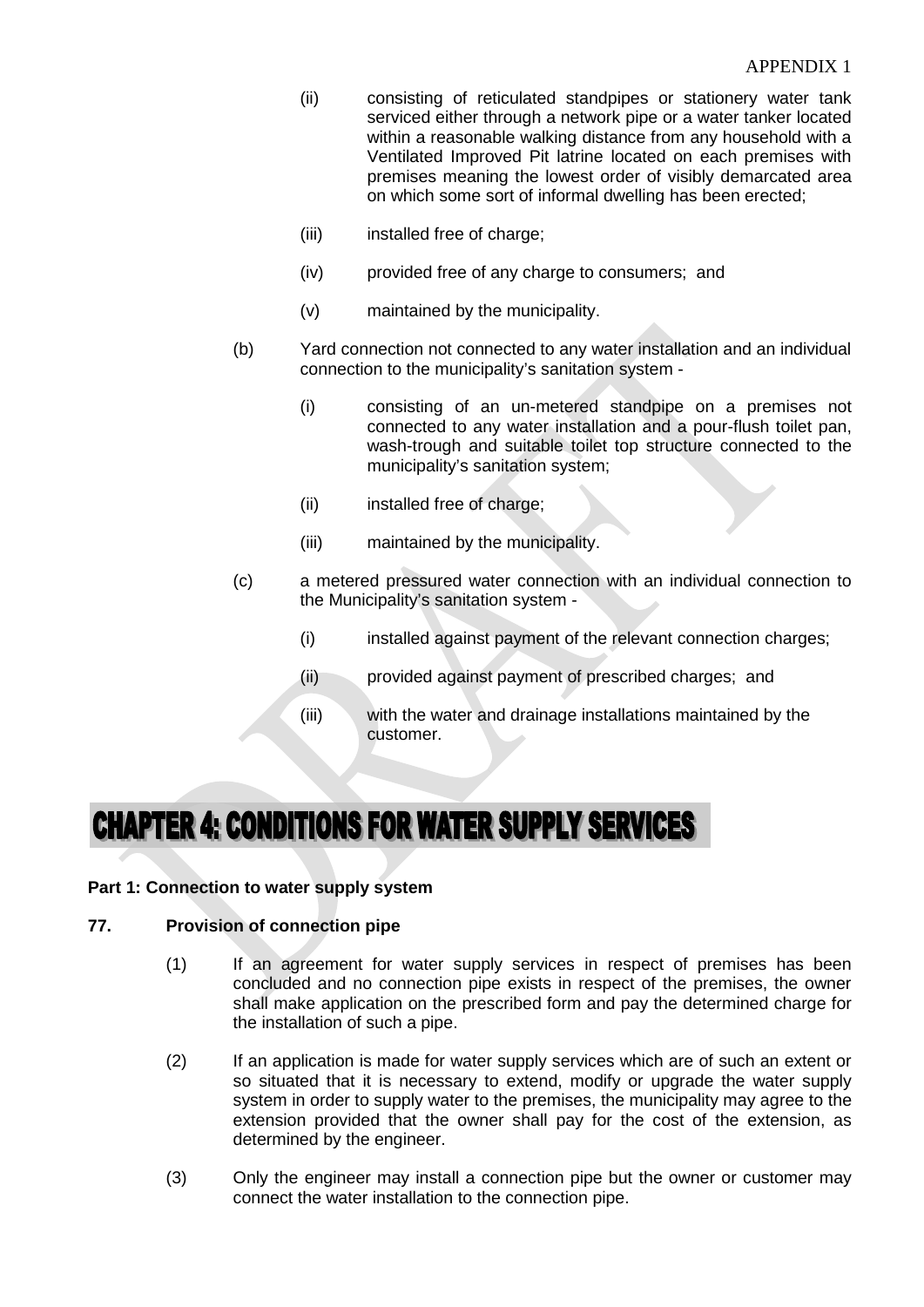(4) No person may commence any development on any premises unless the engineer has installed a connection pipe and meter.

#### **78. Location of connection pipe**

- (1) A connection pipe provided and installed by the engineer shall
	- (a) be located in a position determined by the engineer and be of a suitable size as determined by the engineer;
	- (b) terminate at
		- (i) the boundary of the land owned by or vested in the municipality, or over which it has a servitude or other right; or
		- (ii) at the outlet of the water meter or isolating valve if it is situated on the premises.
- (2) The engineer may at the request of any person agree, subject to such conditions as the engineer may impose, to a connection to a main other than that which is most readily available for the provision of water supply to the premises; provided that the applicant shall be responsible for any extension of the water installation to the connecting point designated by the municipality and for obtaining at his cost, any servitudes over other premises that may be necessary.
- (3) An owner must pay the determined connection charge in advance before a water connection can be effected.

#### **79. Provision of single water connection for supply to several customers on the same premises**

- (1) Notwithstanding the provisions of Section 12, only one connection pipe to the water supply system may be provided for the supply of water to any premises, irrespective of the number of accommodation units, business units or customers located on such premises.
- (2) Where the owner, or the person having the charge or management of any premises on which several accommodation units are situated, requires the supply of water to such premises for the purpose of supply to the different accommodation units, the engineer may, in its discretion, provide and install either -
	- (a) a single measuring device in respect of the premises as a whole or any number of such accommodation units; or
	- (b) a separate measuring device for each accommodation unit or any number thereof.
- (3) Where the engineer has installed a single measuring device as contemplated in subsection (2) (a), the owner or the person having the charge or management of the premises, as the case may be -
	- (a) must install and maintain on each branch pipe extending from the connection pipe to the different accommodation units -
		- (i) a separate measuring device;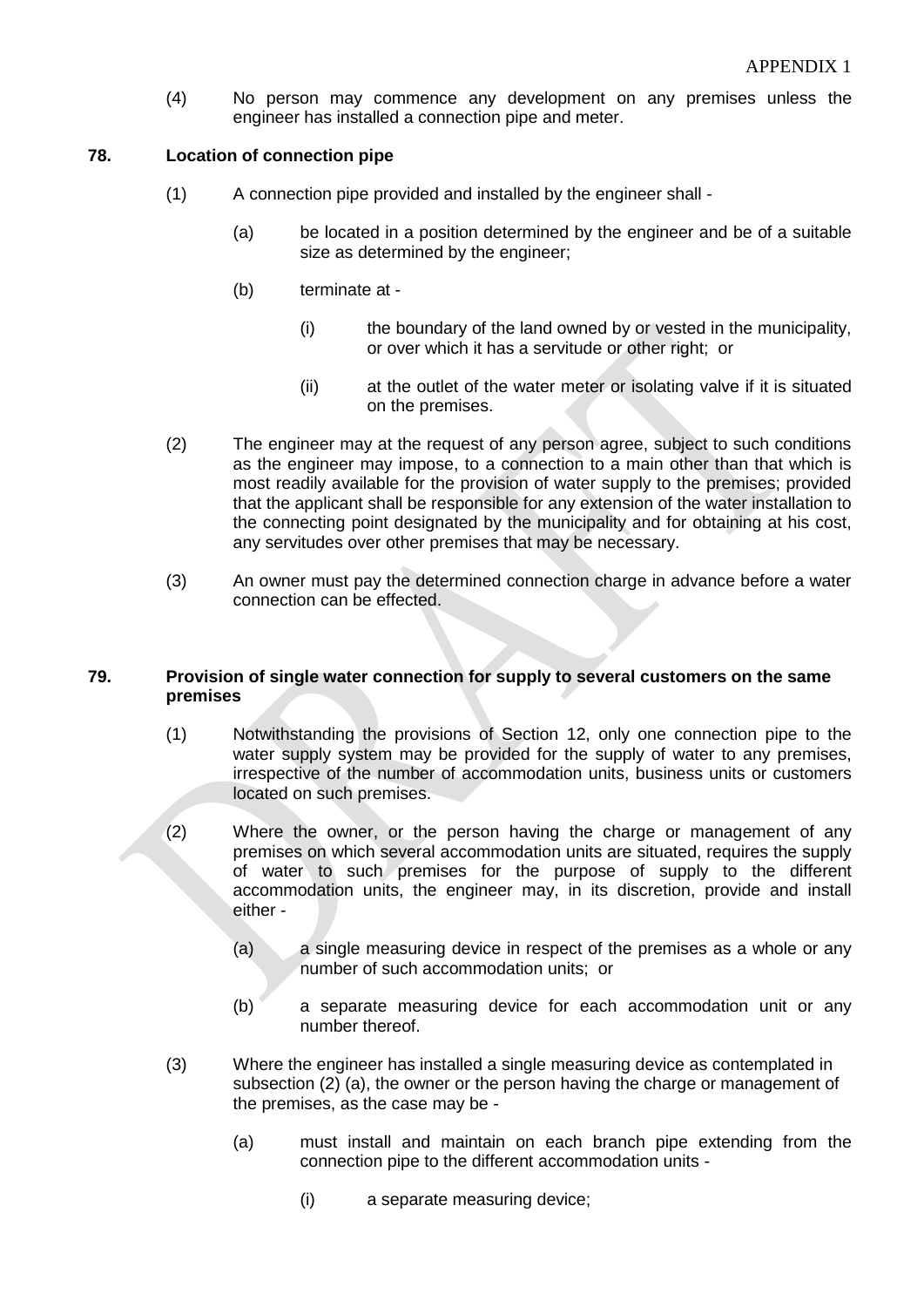- (ii) an isolating valve; and
- (iii) will be liable to the municipality for the charges for all water supplied to the premises through such a single measuring device, irrespective of the different quantities consumed by the different customers served by such measuring device.
- (4) Where premises are supplied by a number of connection pipes, the engineer may require the owner to reduce the number of connection points and alter his water installation accordingly.

#### **80. Disconnection of water installation from the connection pipe**

The engineer may disconnect a water installation from the connection pipe and remove the connection pipe on termination of an agreement for the provision of water supply services in accordance with the Municipality's By-laws relating to Credit Control and Debt Collection.

#### **Part 2: Standards**

#### **81. Quantity, quality and pressure**

Water supply services provided by the municipality must comply with the minimum standards set for the provision of water supply services in terms of Section 9 of the Act.

#### **82. Testing of pressure in water supply systems**

The engineer may, on application by an owner and on payment of the determined charge, determine and furnish the owner with the amount of the pressure in the water supply system relating to his premises over such period as the owner may request.

#### **83. Pollution of water**

An owner must provide and maintain approved measures to prevent the entry of any substance, which might be a danger to health or adversely affect the portability of water or affect its fitness for use, into -

- (a) the water supply system; and
- (b) any part of the water installation on his premises.

#### **84. Water restrictions**

- (1) The municipality may for purposes of water conservation or where, in its opinion, drought conditions are imminent, by public notice -
	- (a) prohibit or restrict the consumption of water in the whole or part of its area of jurisdiction -
		- (i) in general or for specified purposes;
		- (ii) during specified hours of the day or on specified days; and
		- (iii) in a specified manner; and
	- (b) determine and impose -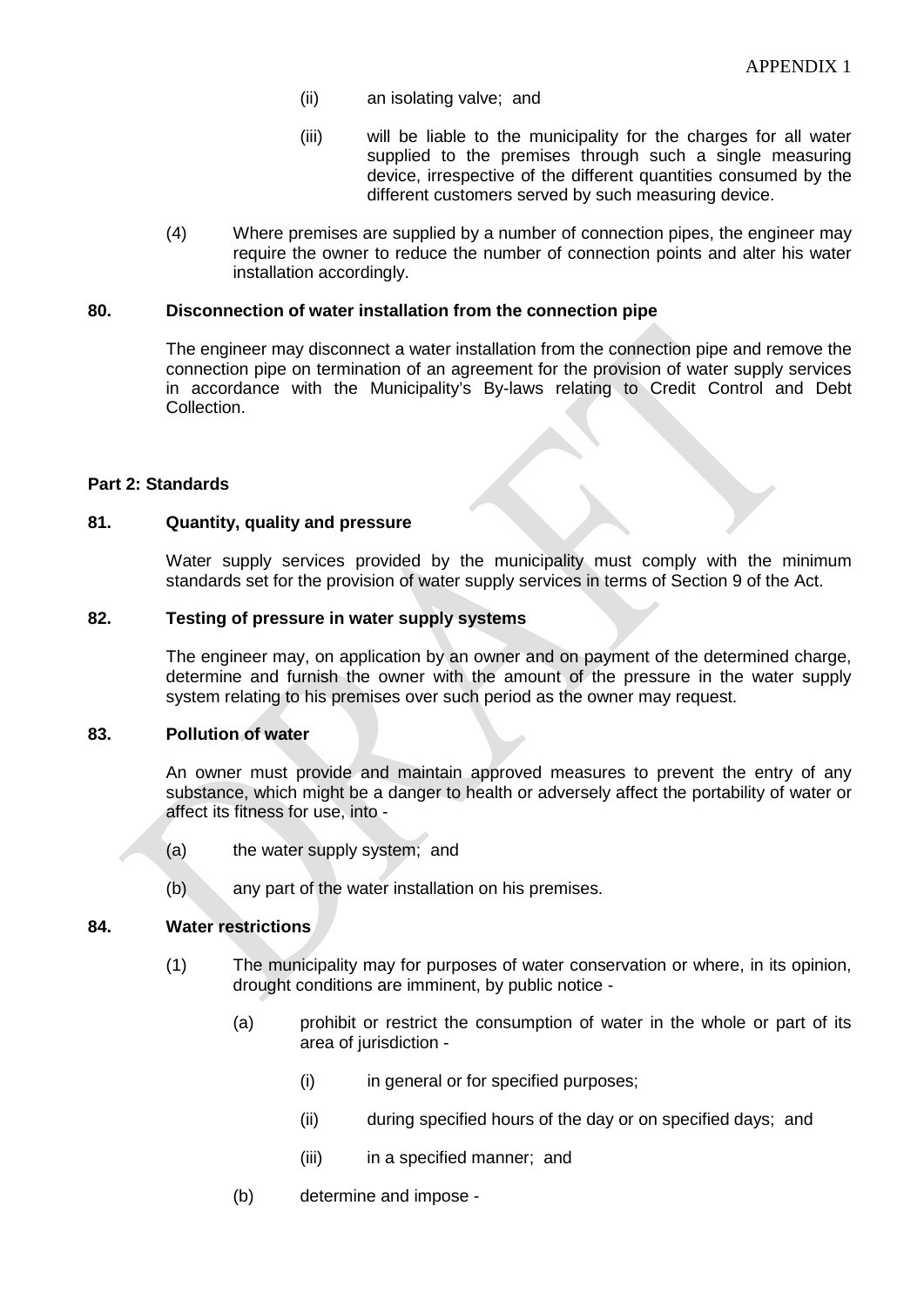- (i) a restriction on the quantity of water that may be consumed over a specified period;
- (ii) charges additional to those determined in respect of the supply of water in excess of a restriction contemplated in subsection (1)(b)(i); and
- (iii) a general surcharge on the determined charges in respect of the supply of water; and
- (c) impose restrictions or prohibitions on the use or manner of use or disposition of an appliance by means of which water is used or consumed, or on the connection of such appliances to the water installation.
- (2) The municipality may restrict the application of the provisions of a notice contemplated by subsection (1) to specified areas and categories of customers or users of premises, and activities, and may permit deviations and exemptions from, and the relaxation of, any of its provisions where there is reason to do so.
- (3) The municipality
	- (a) may take, or by written notice require a customer at his own expense to take, such measures, including the installation of measurement devices and devices for restricting the flow of water, as may in its opinion be necessary to ensure compliance with a notice published in terms of subsection (1); or
	- (b) may, subject to notice, and for such period as it may consider fit, restrict the supply of water to any premises in the event of a contravention of these by-laws that takes place on or in such premises or a failure to comply with the terms of a notice published in terms of subsection (1); and
	- (c) shall where the supply has been discontinued, restore it only when the determined charge for discontinuation and reconnecting the supply has been paid.

#### **85. Specific conditions of supply**

- (1) Notwithstanding the undertaking in Section 15, the granting of a supply of water by the municipality shall not constitute an undertaking by it to maintain at any time or any point in its water supply system –
	- (a) an uninterrupted supply, subject to the provisions of regulations 4 and 14 of Regulation 22355 promulgated in terms of the Act on 8 June 2003; or
	- (b) a specific pressure or rate of flow in such supply other than requires in terms of Regulation 15(2) of Regulation 22355 promulgated in terms of the Act on 8 June 2003.
- (2) The engineer may, subject to the provisions of subsection (1)(b), specify the maximum pressure to which water will be supplied from the water supply system.
- (3) If an owner of customer requires
	- (a) that any of the standards referred to in subsection (1); or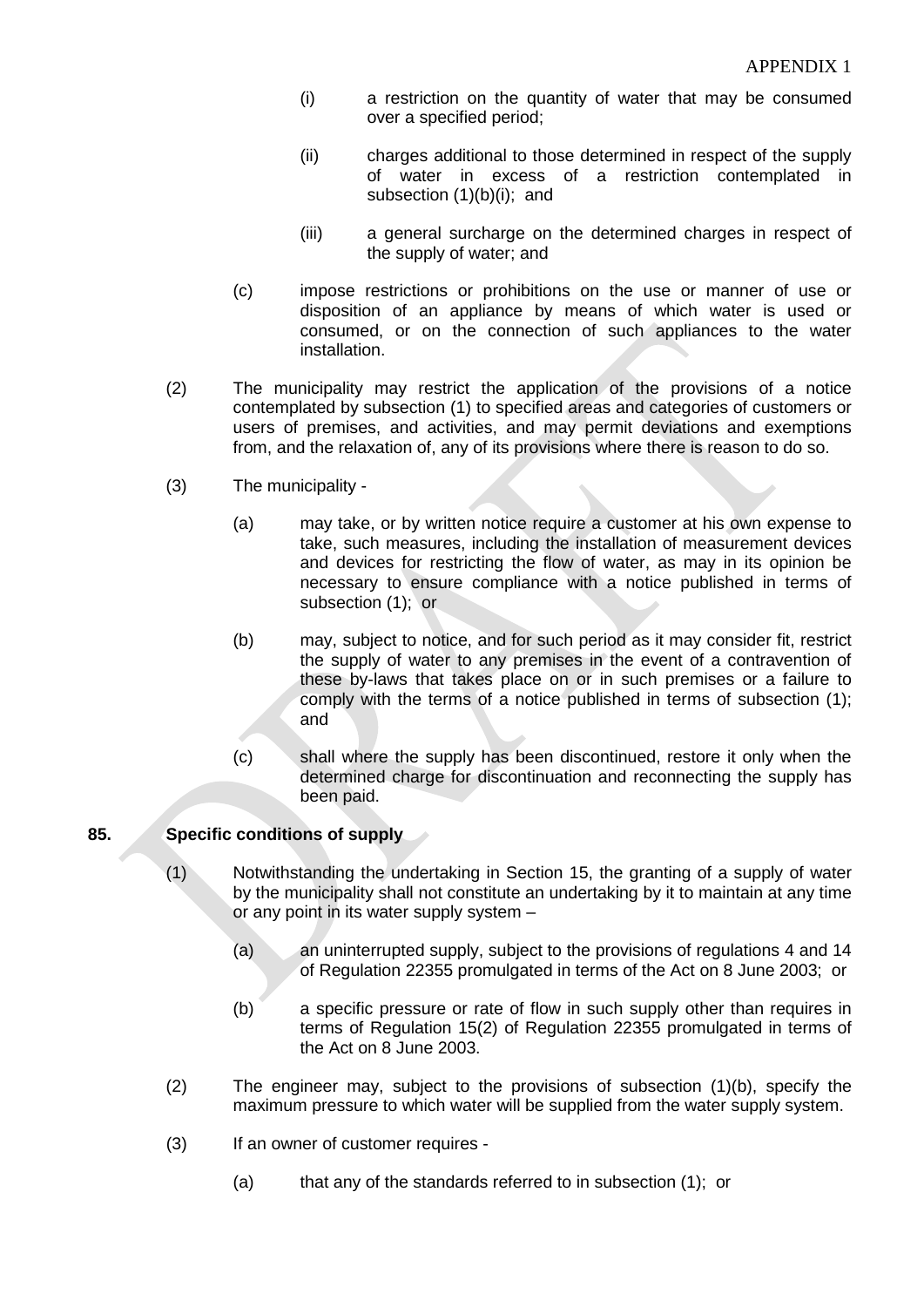- (b) a higher standard of service than specified in Section 15;be maintained on his premises, he or she shall take the necessary steps to ensure that the proposed water installation is able to meet such standards.
- (4) The engineer may, in an emergency, interrupt the supply of water to any premises without prior notice.
- (5) If in the opinion of the engineer the consumption of water by a customer adversely affects the supply of water to another customer, he may apply such restrictions as he may consider fit, to the supply of water to customer in order to ensure a reasonable supply of water to the other customer and must inform that customer about the restrictions.
- (6) The municipality shall not be liable for any damage to property caused by water flowing from any water installation that is left open by the consumer when the water supply is re-instated, after an interruption in supply.
- (7) Every steam boiler, hospital, industry and any premises which requires, for the purpose of the work undertaken on the premises, a continuous supply of water shall have a storage tank, which must comply with the specification for water storage tanks as stipulated in SANS 0252 Part 1, with a capacity of not less than 24 hours water supply calculated as the quantity required to provide the average daily consumption, where water can be stored when the continuous supply is disrupted.
- (8) No customer shall resell water supplied to him by the municipality except with the written permission of the municipality, which may stipulate the maximum price at which the water may be resold, and may impose such other conditions as the municipality may deem fit.

#### **Part 3: Measurement**

#### **86. Measuring of quantity of water supplied**

- (1) The engineer must provide a measuring device designed to provide either a controlled volume of water, or an uncontrolled volume of water, to a customer.
- (2) The municipality must, at regular intervals, measure the quantity of water supplied through a measuring device designed to provide an uncontrolled volume of water.
- (3) Any measuring device and its associated apparatus through which water is supplied to a customer by the municipality, shall be provided and installed by the engineer, shall remain its property and may be changed and maintained by the engineer when he consider it necessary to do so.
- (4) The engineer may install a measuring device, and its associated apparatus, at any point on the service pipe.
- (5) If the engineer installs a measuring device on a service pipe in terms of subsection (4), he may install a section of pipe and associated fittings between the end of its connection pipe and the meter, and that section shall form part of the water installation.
- (6) If the engineer installs a measuring device together with its associated apparatus on a service pipe in terms of subsection (4), the owner shall -
	- (a) provide a place satisfactory to the engineer in which to install it;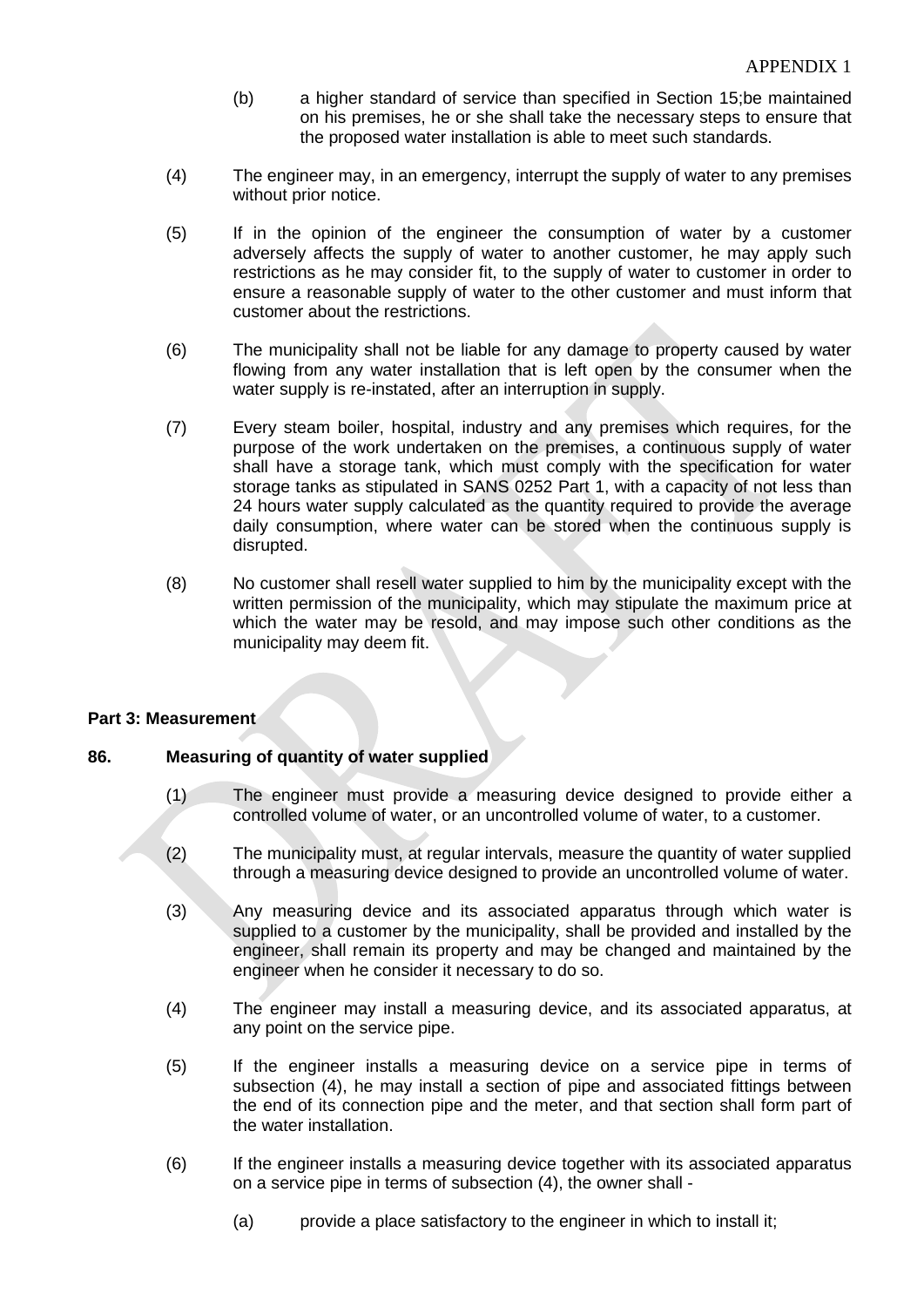- (b) ensure that unrestricted access is available to it at all times;
- (c) be responsible for its protection and be liable for the costs arising from damage to it, excluding damage arising from normal fair wear and tear;
- (d) ensure that no connection is made to the pipe in which the measuring device is in-stalled between the measuring device and the connection pipe serving the installation;
- (e) make provision for the drainage of water which may be discharged from the pipe, in which the measuring device is installed, in the course of work done by the engineer on the measuring device; and
- (f) not use, or permit to be used on any water installation, any fitting, machine or appliance which causes damage or which, in the opinion of the engineer, is likely to cause damage to any meter.
- (7) No person other than the engineer shall:
	- (a) disconnect a measuring device and its associated apparatus from the pipe on which they are installed;
	- (b) break a seal which the engineer has placed on a meter; or
	- (c) in any other way interfere with a measuring device and its associated apparatus.
- (8) If the engineer considers that, a measuring device is a meter whose size is unsuitable because of the quantity of water supplied to premises, he may install a meter of a size that he considers necessary, and may recover the determined charge for the installation of the meter from the owner of the premises.
- (9) The municipality may require the installation, at the owner's expense, of a measuring device to each dwelling unit, in separate occupancy, on any premises, for use in ascertaining the quantity of water supplied to each such unit; but where controlled volume water-delivery systems are used, a single measuring device may otherwise be used for more than one unit.

#### **87. Quantity of water supplied to customer**

- (1) For the purposes of ascertaining the quantity of water that has been measured by a measuring device that has been installed by the engineer and that has been supplied to a customer over a specific period, it will, for the purposes of these bylaws, be presumed except in any criminal proceedings, unless the contrary is proved, that -
	- (a) the quantity, where the measuring device designed to provide an uncontrolled volume of water, is the difference between measurements taken at the beginning and end of that period;
	- (b) the quantity, where the measuring device designed to provide a controlled volume of water, is the volume dispensed by the measuring device;
	- (c) the measuring device was accurate during that period;
	- (d) the entries in the records of the municipality were correctly made; and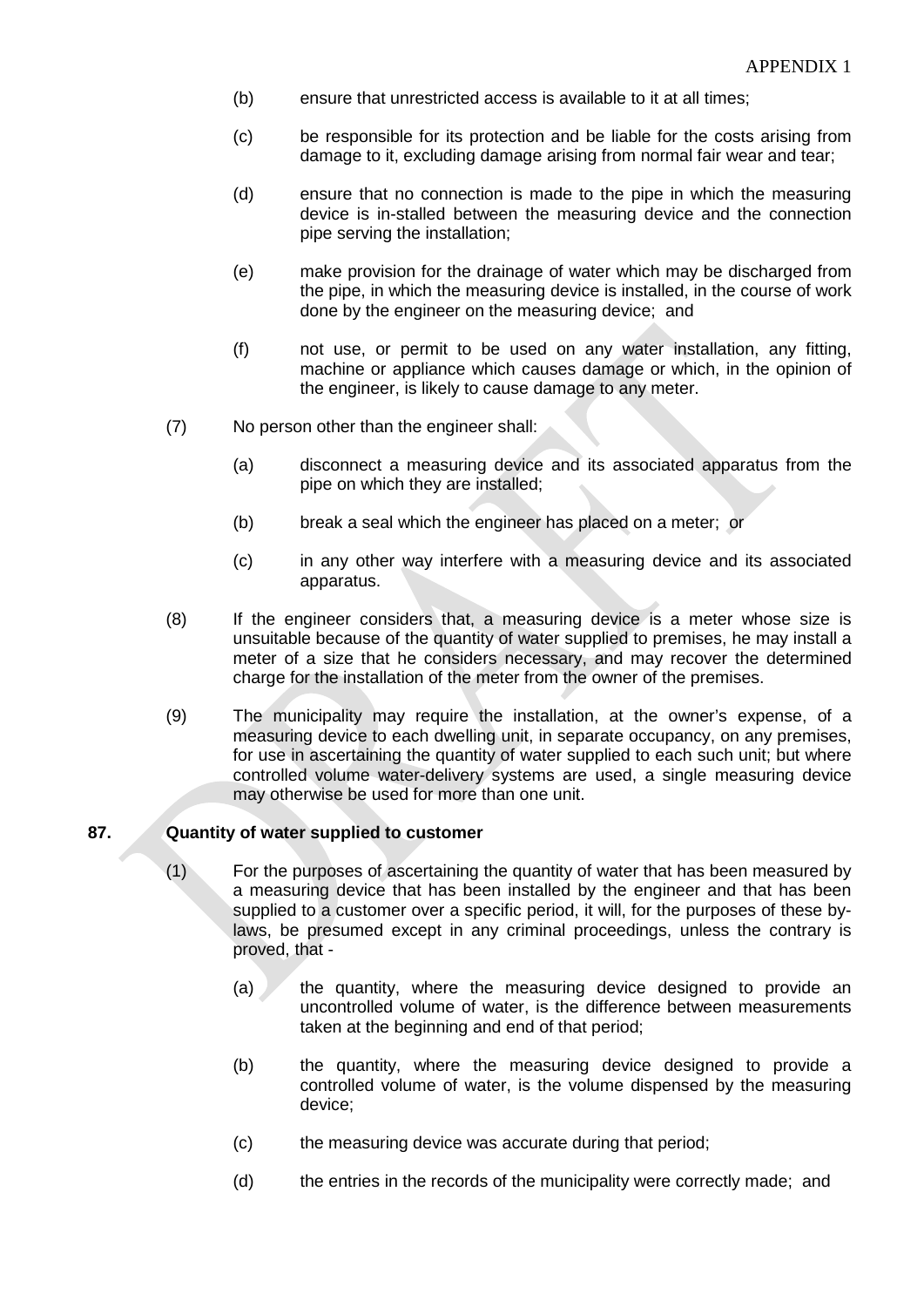- (e) if water is supplied to, or taken by, a customer without having passed through a measuring device, the estimate by the municipality of the quantity of that water shall be presumed, except in any criminal proceedings, to be correct unless the contrary is proved.
- (2) Where water supplied by the municipality to any premises is in any way taken by the customer without the water passing through any measuring device provided by the municipality, the municipality may, for the purpose of rendering an account, estimate, in accordance with subsection (3), the quantity of water supplied to the customer during the period that water is so taken by the customer.
- (3) For the purposes of subsection (2), an estimate of the quantity of water supplied to a customer shall, as the municipality may decide, be based either on -
	- (a) the average monthly consumption of water on the premises recorded over three succeeding measuring periods after the date on which an irregularity referred to in subsection (2) has been discovered and rectified, or
	- (b) the average monthly consumption of water on the premises during any three consecutive measuring periods during the twelve months immediately before the date on which an irregularity referred to in subsection (2) was discovered.
- (4) Nothing in these by-laws shall be construed as imposing on the municipality an obligation to cause any measuring device installed by the engineer on any premises to be measured at the end of every month or any other fixed period, and the municipality may charge the customer for an average consumption during the interval between successive measurements by the measuring device.
- (5) Until the time when a measuring device has been installed in respect of water supplied to a customer, the estimated or shared consumption of that customer during a specific period, must be based on the average consumption of water supplied to the specific supply zone within which the customer's premises are situated.
- (6) Where in the opinion of the engineer it is not reasonably possible or cost effective to measure water that is supplied to each customer within a determined supply zone, the municipality may determine a tariff or charge based on the estimated or shared consumption of water supplied to that supply zone.
- (7) The municipality must within seven days, on receipt of a written notice from the customer and subject to payment of the determined charge, measure the quantity of water supplied to the customer at a time, or on a day, other than that upon which it would normally be measured.
- (8) If a contravention of subsection (7) occurs, the customer must pay to the municipality the cost of whatever quantity of water was, in the opinion by the municipality, supplied to him.

#### **88. Special measurement**

(1) If the engineer requires, for purposes other than charging for water consumed, to ascertain the quantity of water which is used in a part of a water installation, may, by written notice, advise the owner concerned of his intention to install a measuring device at any point in the water installation that he may specify.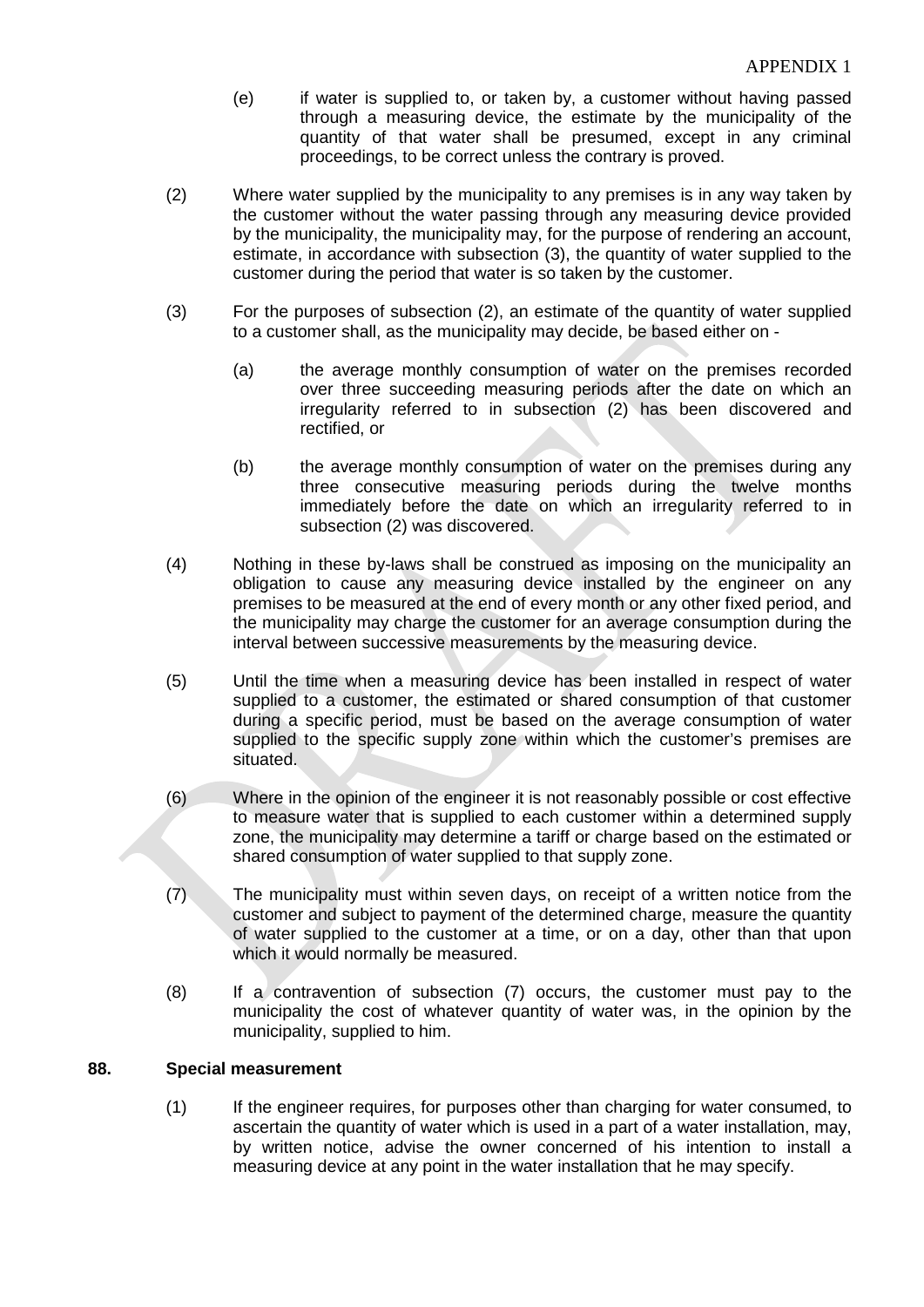- (2) The installation of a measuring device referred to in subsection (1), its removal, and the restoration of the water installation after such a removal shall be carried out at the expense of the municipality.
- (3) The provisions of Sections 20(5) and 20(6) shall apply, insofar as they may be applicable, in respect of a measuring device that has been installed in terms of subsection (1).

#### **89. No reduction of amount payable for water wasted**

A customer shall not be entitled to a reduction of the amount payable for water wasted or lost in a water installation.

#### **Part 4: Audit**

#### **90. Water audit**

- (1) The municipality may require a customer, within one month after the end of a financial year of the municipality, to undertake a water audit at his own cost.
- (2) The audit must at least involve and report-
	- (a) the amount of water used during the financial year;
	- (b) the amount paid for water for the financial year;
	- (c) the number of people living on the stand or premises;
	- (d) the number of people permanently working on the stand or premises;
	- (e) the seasonal variation in demand through monthly consumption figures;
	- (f) the water pollution monitoring methods;
	- (g) the current initiatives for the management of the demand for water;
	- $(h)$  the plans to manage their demand for water;
	- (i) a comparison of the report with any report that may have been made during the previous three years;
	- (j) estimates of consumption by various components of use; and
	- (k) a comparison of the above factors with those reported in each of the previous three years, where available.

#### **Part 5: Installation Work**

#### **91. Approval of installation work**

(1) If an owner wishes to have installation work done, he or she must first obtain the Municipality's written approval; provided that approval shall not be required in the case of water installations in dwelling units or installations where no fire installation is required in terms of SANS 0400, or in terms of any Municipal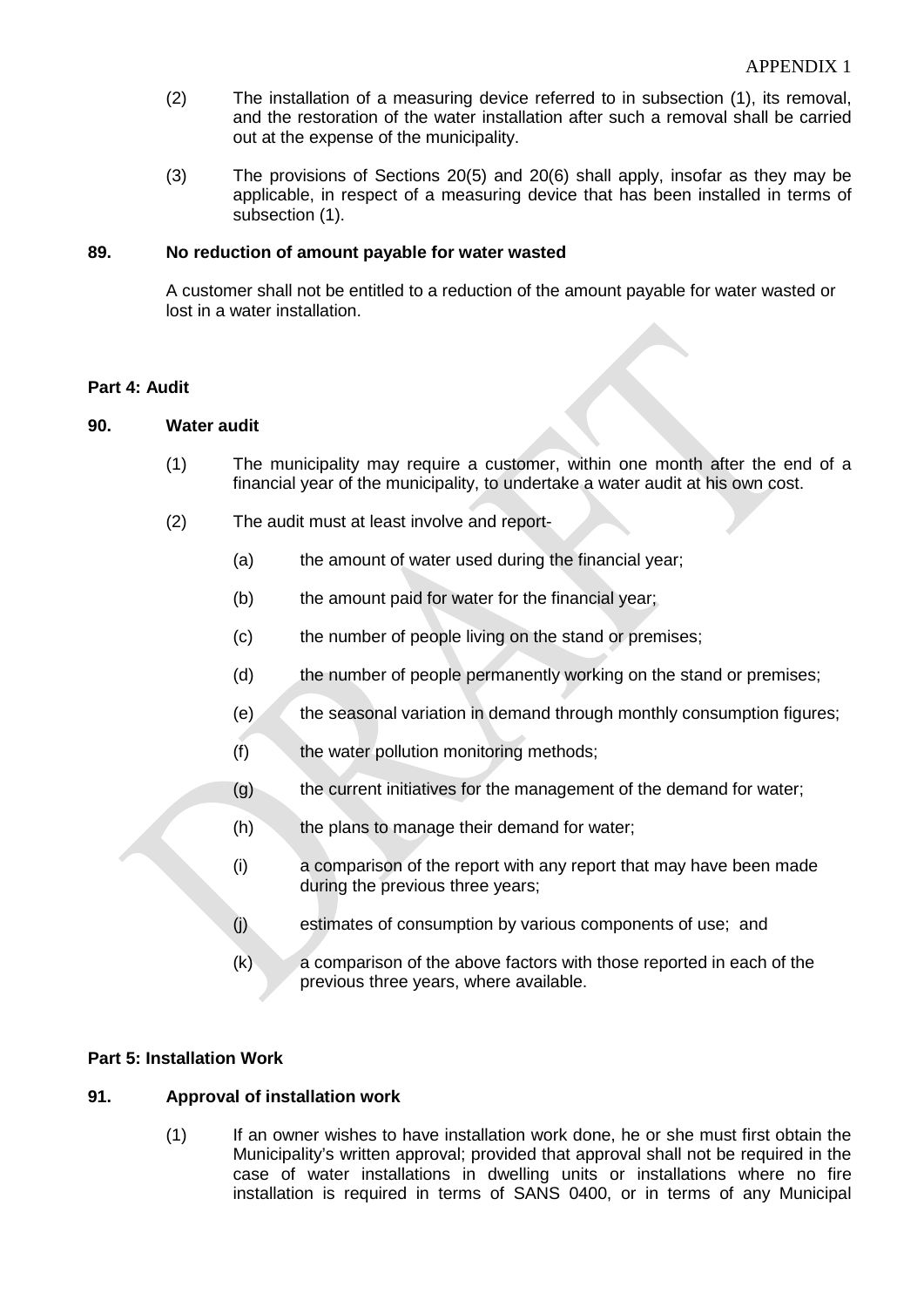by-laws, or for the repair or replacement of an existing pipe or water fitting other than a fixed water heater and its associated protective devices.

- (2) Application for the approval referred to in subsection (1) shall be made on the prescribed form and shall be accompanied by -
	- (a) the determined charge, if applicable; and
	- (b) copies of the drawings as may be determined by the municipality, giving information in the form required by Clause 4.1.1 of SANS Code 0252: Part I;
	- (c) a certificate certifying that the installation has been designed in accordance with SANS Code 0252: Part I by a professional engineer.
	- (3) Authority given in terms of subsection (1) shall lapse at the expiry of a period of twenty-four months.
	- (4) Where approval was required in terms of subsection (1), a complete set of approved drawings of installation work must be available at the site of the work at all times until the work has been completed.
	- (5) If installation work has been done in contravention of subsection (1) or (2), the municipality may require the owner –
		- (a) to rectify the contravention within a specified period;
		- (b) if work is in progress, to cease the work; and
		- (c) to remove all such work which does not comply with these by-laws.

#### **92. Persons permitted to do installation and other work**

- (1) Only a plumber, a person working under the control of a plumber, or another person authorised in writing by the municipality, shall be permitted to:
	- (a) do installation work other than the replacement or repair of an existing pipe or water fitting;
	- (b) replace a fixed water heater or its associated protective devices;
	- (c) inspect, disinfect and test a water installation, fire installation or storage tank;
	- (d) service, repair or replace a back flow pre-vender; or
	- (e) install, maintain or replace a meter provided by an owner in a water installation.
- (2) No person shall require or engage a person who is not a plumber to do the work referred to in subsection (1).
- (3) Notwithstanding the provisions of subsection (1) the municipality may permit a person who is not a plumber to do installation work on his own behalf on premises owned and occupied solely by himself and his immediate household, provided that such work must be inspected and approved by a plumber at the direction of the engineer.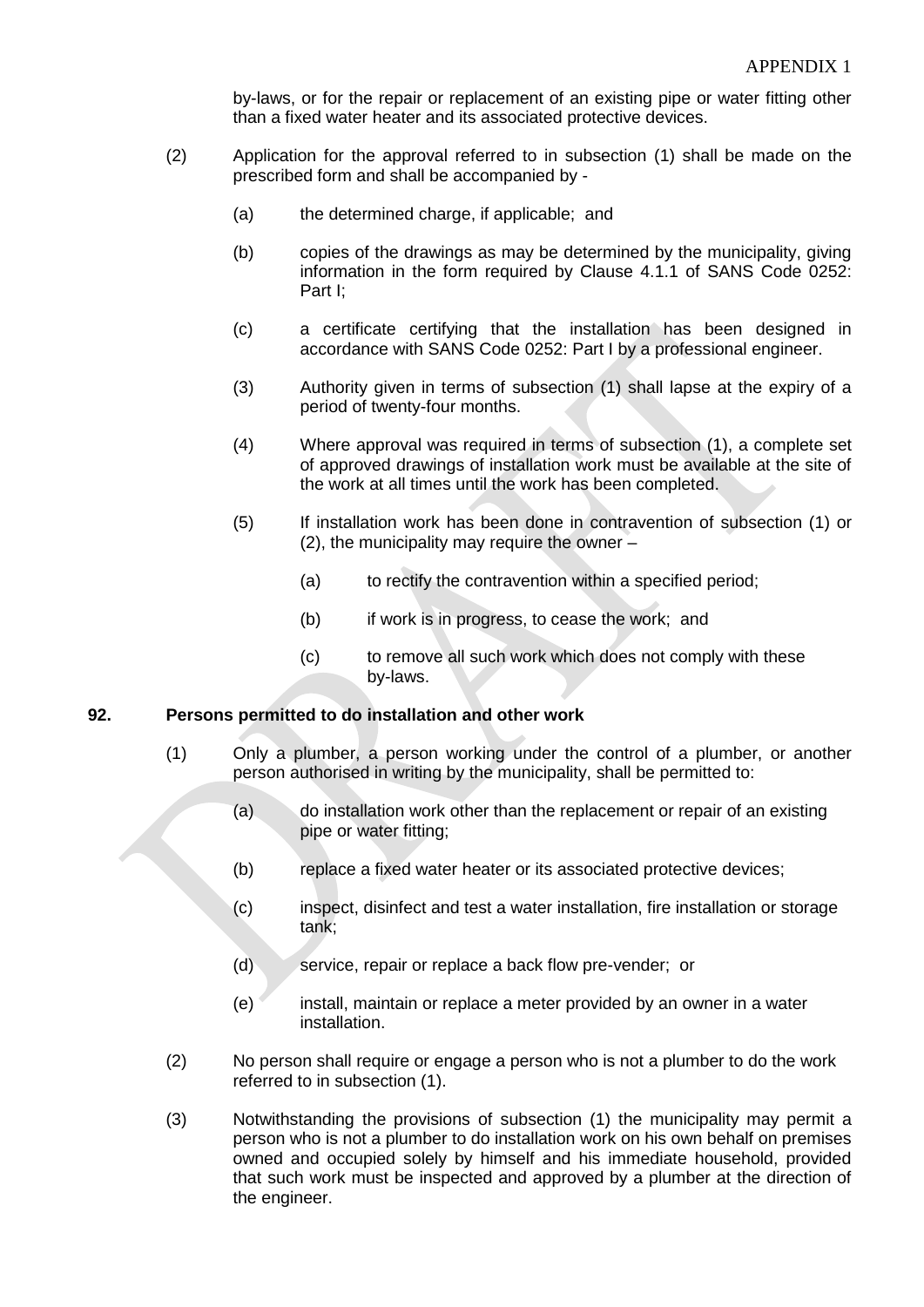#### **93. Provision and maintenance of water installations**

- (1) An owner must provide and maintain his water installation at his own cost and except where permitted in terms of Section 96, must ensure that the installation is situated within the boundary of his premises.
- (2) An owner must install an isolating valve at a suitable point on service pipe immediately inside the boundary of the property in the case of a meter installed outside the boundary, and in the case of a meter installed on the premises at a suitable point on his service pipe.
- (3) Before doing work in connection with the maintenance of a portion of his water installation, which is situated outside the boundary of his premises, an owner shall obtain the written consent of the municipality or the owner of the land on which the portion is situated, as the case may be.

#### **94. Technical requirements for a water installation**

Notwithstanding the requirement that a certificate be issued in terms of Section 25, all water installations shall comply with SANS 0252 Part 1 and all fixed electrical storage water heaters shall comply with SANS 0254.

#### **95. Use of pipes and water fittings to be authorised**

- (1) No person shall, without the prior written authority of the engineer, install or use a pipe or water fitting in a water installation within the Municipality's area of jurisdiction unless it is included in the Schedule of Approved Pipes and Fittings as compiled by the municipality.
- (2) Application for the inclusion of a pipe or water fitting in the Schedule referred to in subsection (1) must be made on the form prescribed by the municipality.
- (3) A pipe or water fitting may be not be included in the Schedule referred to in subsection (1) unless it -
	- (a) bears the standardisation mark of the South African Bureau of Standards in respect of the relevant SANS specification issued by the Bureau;
	- (b) bears a certification mark issued by the SANS to certify that the pipe or water fitting complies with an SANS Mark specification or a provisional specification issued by the SANS, provided that no certification marks shall be issued for a period exceeding two years; or
	- (c) is acceptable to the municipality.
- (4) The municipality may, in respect of any pipe or water fitting included in the Schedule, impose such additional conditions, as it may consider necessary in respect of the use or method of installation.
- (5) A pipe or water fitting shall be removed from the Schedule if it
	- (a) no longer complies with the criteria upon which its inclusion was based; or
	- (b) is no longer suitable for the purpose for which its use was accepted.
- (6) The current Schedule shall be available for inspection at the office of the municipality at any time during working hours.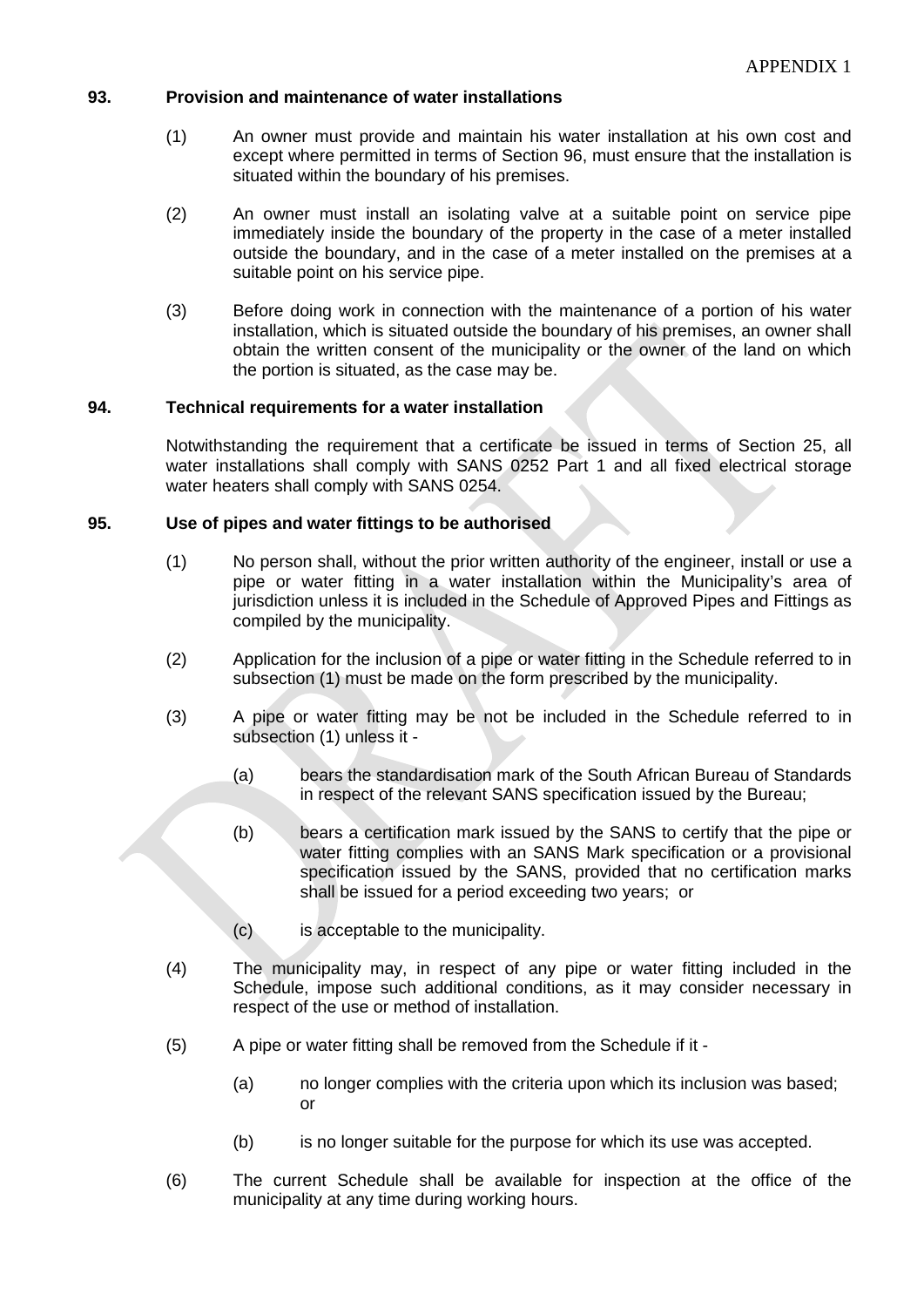(7) The municipality may sell copies of the current Schedule at a determined charge.

#### **96. Labeling of terminal water fittings and appliances**

All terminal water fittings and appliances using or discharging water shall be marked, or have included within its packaging, the following information:

- (a) the range of pressure in kPa over which the water fitting or appliance is designed to operate.
- (b) The flow rate, in litres per minute, related to the design pressure range, provided that this information shall be given for at least the following pressures: 20 kPa, 100kPa and 400 kPa.

#### **97. Water demand management**

- (1) In any water installation where the dynamic water pressure is more than 200 kPa at a shower control valve, and where the plumbing has been designed to balance the water pressures on the hot and cold water supplies to the shower control valve, a shower head with a maximum flow rate of greater than 10 litres per minute must not be installed.
- (2) The maximum flow rate from any tap installed on a wash hand basin must not exceed 6 litres per minute.

#### **Part 6: Communal water supply services**

#### **98. Provision of water supply to several consumers**

- (1) The engineer may install a communal standpipe for the provision of water supply services to several consumers at a location it considers appropriate, provided that a majority of consumers, who in the opinion of the engineer, constitute a substantial majority, and to whom Water Services will be provided by the standpipe, has been consulted by him or the municipality.
- (2) The engineer may provide communal water supply services through a communal installation designed to provide a controlled volume of water to several consumers.

#### **Part 7: Temporary water supply services**

#### **99. Water supplied from a hydrant**

- (1) The engineer may authorise a temporary supply of water to be taken from one or more fire hydrants specified by it, subject to such conditions and for any period that may be prescribed by him and payment of such applicable charges, including a deposit, as may be determined by the municipality from time to time.
- (2) A person who wishes to obtain a temporary supply of water referred to in subsection (1) must apply for such a water supply service in terms of Section (2) and must pay a deposit determined by the municipality from time to time.
- (3) The engineer shall provide a portable water meter and all other fittings and apparatus necessary for the temporary supply of water from a hydrant.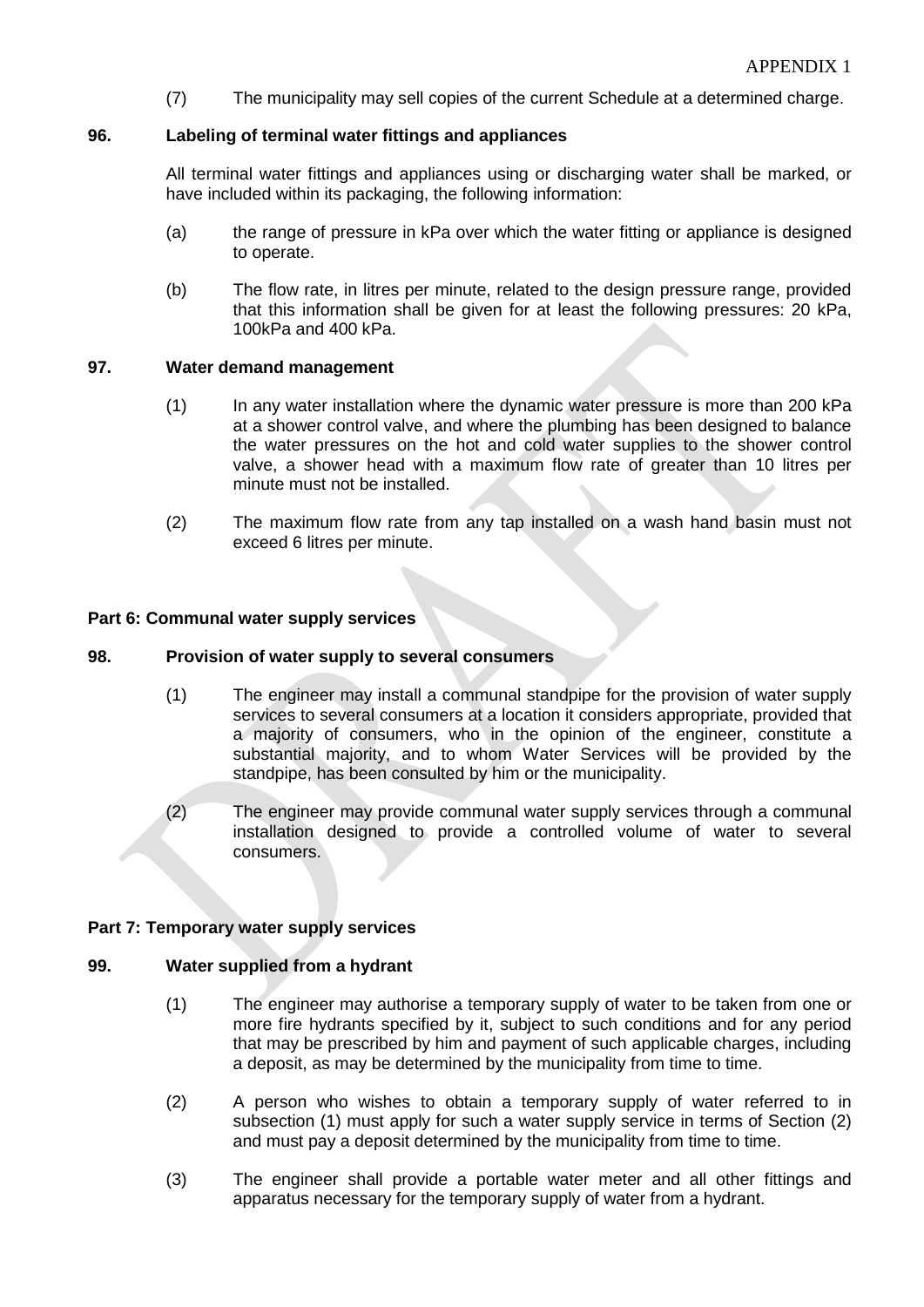(4) The portable meter and all other fittings and apparatus provided for the temporary supply of water from a hydrant remain the property of the municipality and must be returned to the municipality on termination of the temporary supply. Failure to return the portable meter and all other fittings and apparatus shall result the imposition of penalties determined by the municipality from time to time.

#### **Part 8: Boreholes**

#### **100. Notification of boreholes**

- (1) No person may sink a borehole on premises situated in a dolomite area, and before sinking a borehole a person must determine if the premises on which the borehole is to be sunk are situated within a dolomite area.
- (2) The municipality may, by public notice, require
	- (a) the owner of any premises within any area of the municipality upon which a borehole exists or, if the owner is not in occupation of such premises, the occupier to notify it of the existence of a borehole on such premises, and provide it with such information about the borehole that it may require; and
	- (b) the owner or occupier of any premises who intends to sink a borehole on the premises, to notify it on the prescribed form of its intention to do so before any work in connection sinking it is commenced.
- (3) The municipality may require the owner or occupier of any premises who intends to sink a borehole, to undertake an environmental impact assessment of the intended borehole, to the satisfaction of the municipality, before sinking it.
- (4) The municipality may by notice to an owner or occupier or by public notice, require an owner or occupier who has an existing bore-hole that is used for water supply services to -
	- (a) obtain approval from it for the use of a borehole for potable water supply services in accordance with Sections 6, 7 and 22 of the Act; and
	- (b) impose conditions in respect of the use of a borehole for potable Water Services.

#### **Part 9: Fire services connections**

#### **101. Connection to be approved by the municipality**

- (1) The engineer shall be entitled in his absolute discretion to grant or refuse an application for the connection of a fire extinguishing installation to the Municipality's main.
- (2) No water shall be supplied to any fire extinguishing installation until a certificate that the municipality's approval in terms of Section 25 has been obtained and that the installation complies with the requirements of these and any other by-laws of the municipality, has been submitted.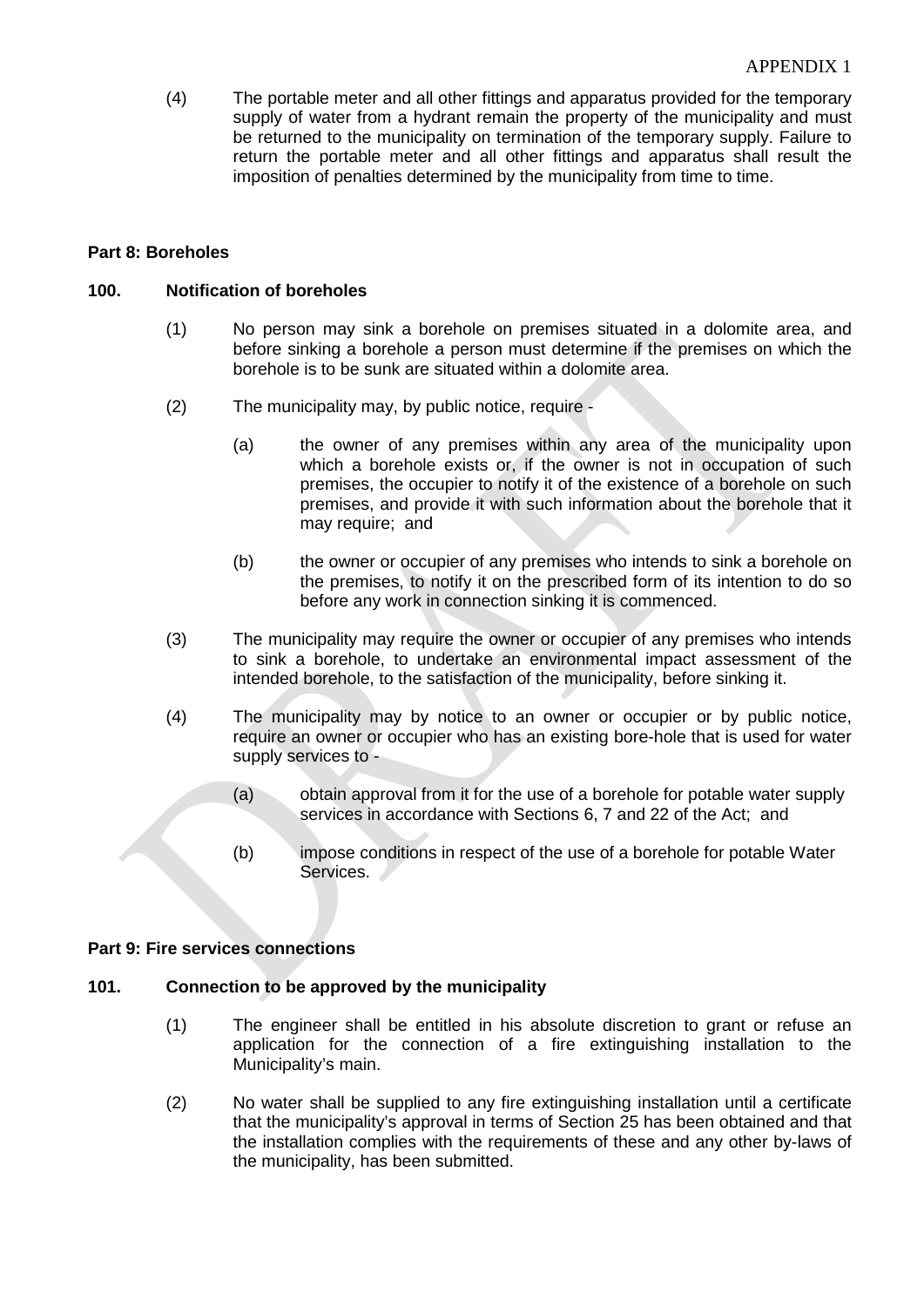(3) If in the engineer's opinion a fire extinguishing installation, which he has allowed to be connected to the municipality's main, is not being kept in proper working order, or is otherwise not being properly maintained, or is being used for purpose other than fire fighting, that shall be entitled either to require the installation to be disconnected from the main or itself to carry out the work of disconnecting it at the customer's expense.

#### **102. Special provisions**

The provisions of SANS 0252-1 shall apply to the supply of water for fire fighting purposes.

#### **103. Dual and combined installations**

All new buildings erected after the commencement of these by-laws, must comply with the following requirements in relation to the provision of fire extinguishing services:

- (a) If boosting of the system is required, a dual pipe system must be used, one for fire extinguishing purposes and the other for general domestic purposes.
- (b) Combined installations shall only be permitted where no booster pumping connection is provided on the water installation. In such cases a fire hydrant must be provided by the municipality, at the customer's expense, within 90 metres of the property to provide a source of water for the fire tender to use in extinguishing the fire.
- (c) Combined installations where a booster pumping connection is provided, shall only be permitted when designed and certified by a professional engineer.
- (d) All pipes and fittings must be capable of handling pressures in excess of 1 800 kPa, if that pressure could be expected when boosting takes place and must be capable of maintaining their integrity when exposed to fire conditions.

#### **104. Connection pipes for fire extinguishing services**

- (1) After the commencement of these by-laws, a single connection pipe for both fire (excluding sprinkler systems) and potable water supply services shall be provided by the engineer.
- (2) The engineer shall provide and install, at the cost of the owner a combination meter on the connection pipe referred to in (1).
- (3) A separate connection pipe shall be laid and used for every fire sprinkler extinguishing system unless the engineer gives his approval to the contrary.
- (4) A connection pipe must be equipped with a measuring device that will not obstruct the flow of water while the device is operating.

#### **105. Valves and meters in connection pipes**

Every connection pipe to a fire extinguishing installation must be fitted with valves and a measuring device which shall be:

- (a) supplied by the engineer at the expense of the customer;
- (b) installed between the customer's property and the main; and
- (c) installed in such position as may be determined by the engineer.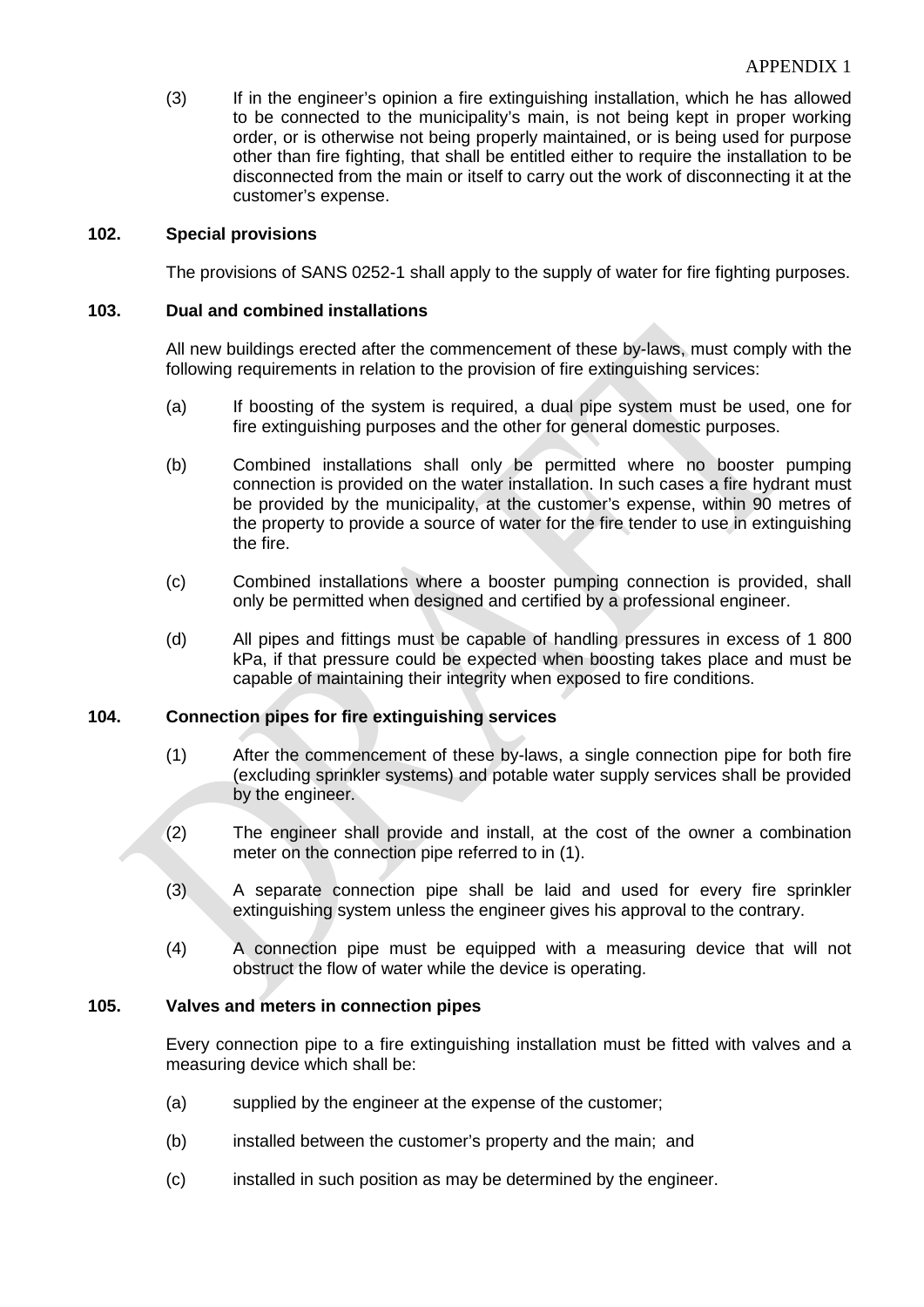#### **106. Meters in fire extinguishing connection pipes**

The engineer shall be entitled to install a water meter in any connection pipe used solely for fire extinguishing purposes and the owner of the premises shall be liable for all costs in so doing if it appears to the municipality that water has been drawn from the pipe for purposes other than for the purpose of extinguishing a fire.

#### **107. Sprinkler extinguishing installation**

A sprinkler installation may be installed directly to the main, but the municipality may not be deemed to guarantee any specified pressure at any time.

#### **108. Header tank or double supply from main**

- (1) The customer must install a header tank at such elevation as will compensate for any failure or reduction of pressure in the municipality's main for its sprinkler installation, unless this installation is provided with a duplicate supply from a separate main.
- (2) The main pipe leading from a header tank to the sprinkler installation may be in direct communication with the main, provided that the main pipe must be equipped with a reflux valve which, if for any reason the pressure in the main fails or is reduced, will shut off the supply from the main.
- (3) Where a sprinkler installation is provided with a duplicate supply from a separate main, each supply pipe must be equipped with a reflux valve situated within the premises.

#### **109. Sealing of private fire hydrants**

- (1) Except where a system is a combined system with a combination meter, all private hydrants and hose-reels must be sealed by the municipality and the seals must not, except for the purposes of opening the hydrant or using the hose when there is a fire, be broken by any person other than by the municipality in the course of servicing and testing.
- (2) The customer must give the municipality at least 48 hours notice prior to a fire extinguishing installation being serviced and tested.
- (3) The cost of resealing hydrants and hose-reels shall be borne by the customer except when the seals are broken by the municipality's officers for testing purposes.
- (4) Any water consumed through a fire installation or sprinkler system shall be paid for by the customer at the charges determined by the municipality.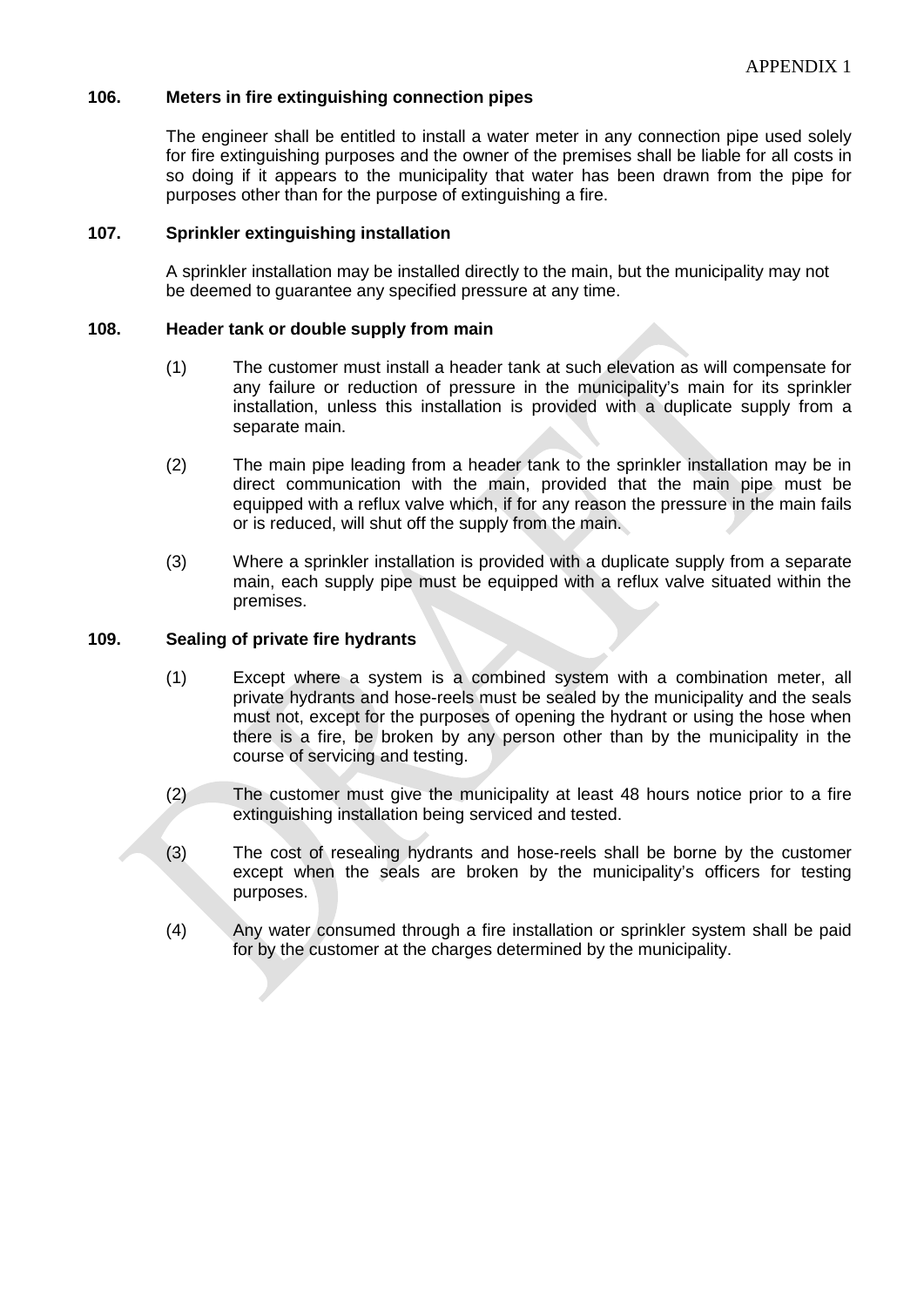# **CHAPTER 5: CONDITIONS FOR SANITATION SERVICES**

#### **Part 1: Connection to sanitation system**

#### **110. Obligation to connect to sanitation system**

- (1) All premises on which sewage is produced must be connected to the Municipality's sanitation system if a connecting sewer is available or if it is reasonably possible or cost effective for the municipality to install a connecting sewer, unless approval for the use of on-site Sanitation Services was obtained in accordance with Section 98.
- (2) The municipality may, by notice, require the owner of premises not connected to the municipality's sanitation system to connect to the sanitation system.
- (3) An owner of premises, who is required to connect those premises to the municipality's sanitation system in accordance with subsection (1), must inform the municipality in writing of any Sanitation Services, provided by the municipality on the site, which will no longer required as a result of the connection to the sanitation system.
- (4) The owner will be liable for any charge pay-able in respect of Sanitation Services on the site, until an agreement for rendering those services has been terminated in accordance with the Municipality's By-laws relating to Credit Control and Debt Collection.
- (5) If the owner fails to connect premises to the sanitation system after having had a notice in terms of subsection (2) the municipality, notwithstanding any other action that it may take in terms of these by-laws, may impose a penalty determined by it.

#### **111. Provision of connecting sewer**

- (1) If an agreement for Sanitation Services in respect of premises has been concluded in accordance with the Municipality's By-laws relating to Credit Control and Debt Collection and no connecting sewer exists in respect of the premises, the owner shall make application on the prescribed form, and pay the tariffs and charges determined by the municipality for the installation of a connecting sewer.
- (2) If an application is made for Sanitation Services which are of such an extent or so situated that it will become necessary to extend, modify or upgrade the sanitation system in order to provide Sanitation Services to any premises, the municipality may agree to the extension only if the owner pays or under-takes to pay for the cost, as determined by the engineer, of the extension, modification or upgrading of the services.
- (3) Only the engineer may install or approve an installed connecting sewer; but the owner or customer may connect the sanitation installation to the connection pipe.
- (4) No person may commence any development on any premises unless the engineer has installed a connecting sewer.

#### **112. Location of connecting sewer**

- (1) A connecting sewer that has been provided and installed by the engineer must
	- (a) be located in a position determined by the engineer and be of a suitable size determined by the engineer; and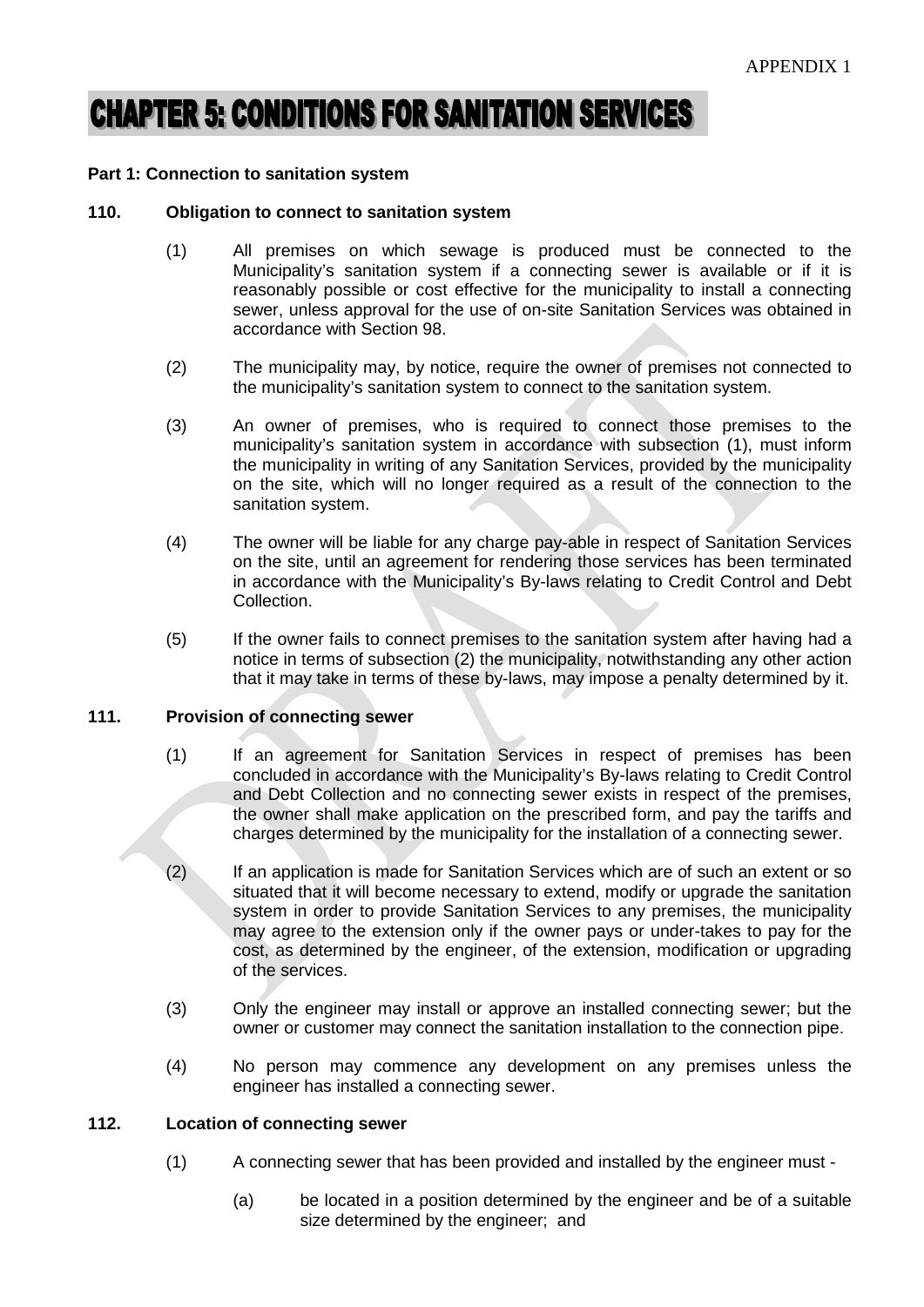- (b) terminate at
	- (i) the boundary of the premises; or
	- (ii) at the connecting point if it is situated on the premises.
- (2) The engineer may at the request of the owner of premises, approve, subject to any conditions that he may impose, a connection to a connecting sewer other than one that is most readily available for the provision of Sanitation Services to the premises; in which event the owner shall be responsible for any extension of the drainage installation to the connecting point designated by the municipality and for obtaining, at his own cost, any servitude over other premises that may be necessary.
- (3) Where an owner is required to provide a sewage lift as provided for in terms of the Building Regulations, or the premises are at a level where the drainage installation cannot discharge into the sewer by gravitation, the rate and time of discharge into the sewer has to be subject to the approval of the municipality.
- (4) The owner of premises must pay the connection charges and tariffs determined by the municipality before a connection to the connecting sewer can be effected.

#### **113. Provision of one connecting sewer for several consumers on same premises**

- (1) Notwithstanding the provisions of Section 46, only one connecting sewer to the sanitation system may be provided for the disposal of sewage from any premises, irrespective of the number of accommodation units of consumers located on such premises.
- (2) Notwithstanding subsection (1), the municipality may authorise that more than one connecting sewer be provided in the sanitation system for the disposal of sewage from any premises comprising sectional title units or if, in the opinion of the municipality, undue hardship or inconvenience would be caused to any consumer on such premises by the provision of only one connecting sewer.
- (3) Where the provision of more than one connecting sewer is authorised by the municipality under subsection (2), the tariffs and charges for the provision of a connecting sewer are payable in respect of each sewage connection so provided.

#### **114. Interconnection between premises**

An owner of premises must ensure, unless he has obtained the prior approval of the municipality and complies with any conditions that it may have imposed, that no interconnection exists between the drainage installation on his premises and the drainage installation on any other premises.

#### **115. Disconnection of connecting sewer**

The engineer may disconnect a drainage installation from the connection pipe and remove the connection pipe on the termination of an agreement for the provision of water supply services in accordance with the Municipality's By-laws relating to Credit Control and Debt Collection.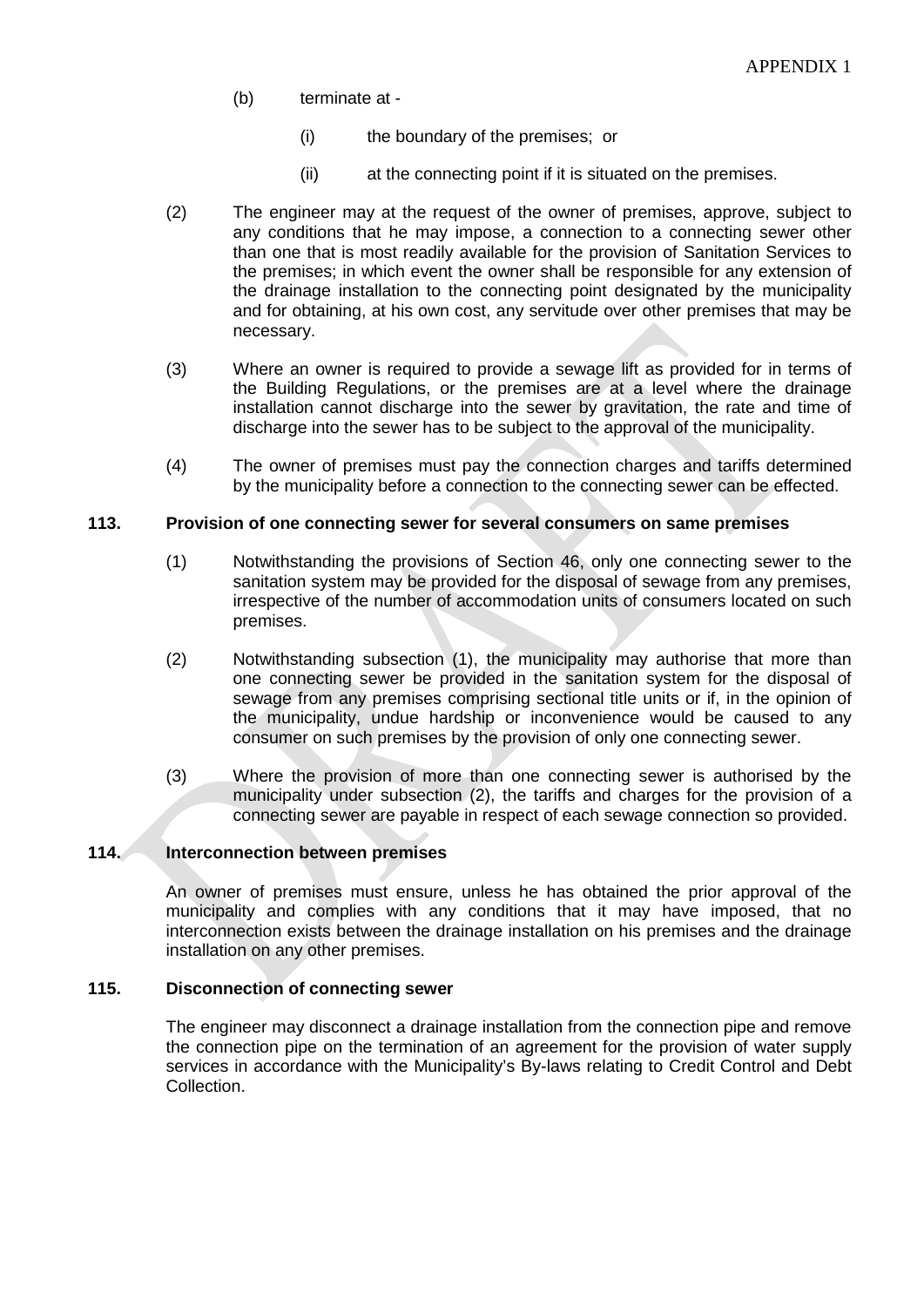#### **Part 2: Standards**

#### **116. Standards for Sanitation Services**

Sanitation Services provided by the municipality must comply with the minimum standards set for the provision of Sanitation Services in terms of the Section 9 of the Act.

#### **Part 3: Methods for determining charges**

#### **117. Measurement of quantity of domestic effluent discharged**

- (1) As from 1 July 2008, the quantity of domestic effluent discharged shall be determined as a percentage of water supplied by the municipality; provided that where the municipality is of the opinion that such a percentage in respect of specific premises is excessive, having regard to the purposes for which water is consumed on those premises, the municipality may reduce the percentage applicable to those premises to a figure which, in its opinion and in the light of the available information, reflects the proportion between the likely quantity of sewage discharged from the premises and the quantity of water supplied.
- (2) Where premises are supplied with water from a source other than, or in addition to, the municipality's water supply system, including abstraction from a river or borehole, the quantity must be a percentage of the total water used on those premises that is reasonably estimated by the municipality.

#### **118. Measurement of quantity and determination of quality of industrial effluent discharged**

- (1) The quantity of industrial effluent discharged into the sanitation system must be determined -
	- (a) where a measuring device is installed, by the quantity of industrial effluent discharged from the premises as measured by that measuring device; or
	- (b) until the time that a measuring device is installed, by a percentage of the water supplied by the municipality to those premises.
- (2) The municipality may require the owner of any premises to incorporate in any drainage installation conveying industrial effluent to a sewer, any control meter or gauge or other device of an approved type and in the control of the municipality for the purpose of ascertaining to the satisfaction of the municipality, the tempo, volume and composition of the effluent.
- (3) The municipality may install and maintain any meter, gauge or device referred to in subsection (2) at the expense of the owner of the premises on which it is installed.
- (4) Where premises are supplied with water from a source other than or in addition to the municipality's water supply system, including abstraction from a river or borehole, the quantity will be a percentage of the total water used on those premises reasonably estimated by the municipality.
- (5) Where a portion of the water supplied to the premises forms part of the end product of any manufacturing process or is lost by reaction or evaporation during the manufacturing process or for any other reason, the municipality may on application by the owner reduce the assessed quantity of industrial effluent.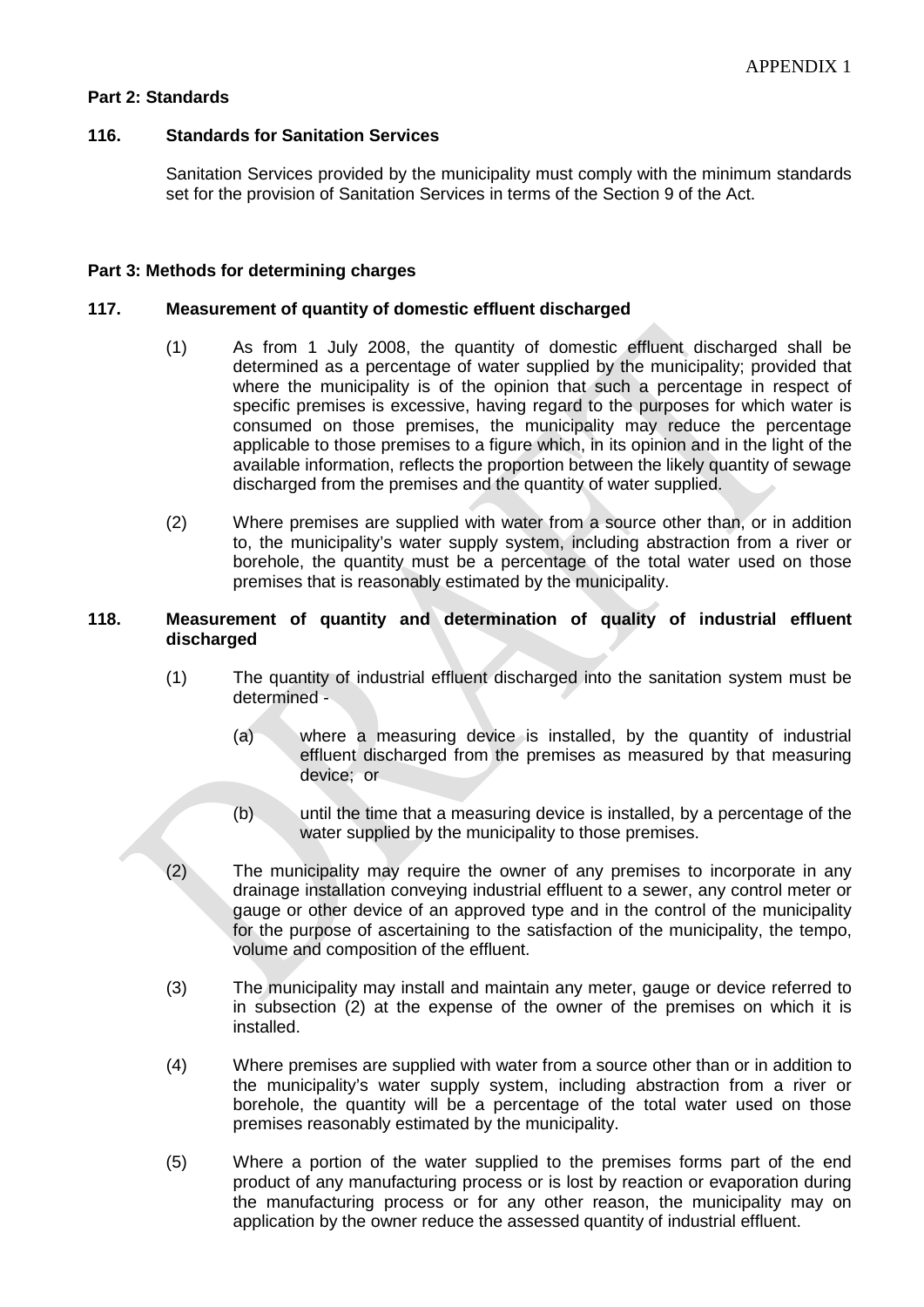- (6) The municipality may at its discretion enter into an agreement with any person discharging industrial effluent into the sanitation system, establishing an alternative method of assessing the quantity and tempo of effluent so discharged.
- (7) Charges relating to the quality of industrial effluent will be based on the formula for industrial effluent discharges as prescribed in Schedule C.
- (8) The following conditions apply in respect of the assessment of the quality of industrial effluent discharged:
	- (a) each customer must conduct the prescribed tests, on a regular schedule as provided for in the approval to discharge industrial effluent, and report the results to the municipality;
	- (b) the municipality may conduct random compliance tests to correlate with those used in subsection (a) and, if discrepancies are found, the values of the municipality shall, except for the purpose of criminal proceedings, be presumed to be correct and further tests may be required by the municipality to determine, at the cost of the customer, the values for the formula;
	- (c) the average of the values of the different analysis results of 24 hourly composite or snap samples of the effluent, taken during the period of charge, will be used to determine the quality charges payable;
	- (d) in the absence of a complete daily set of 24 hourly composite or snap samples, the average of not less than two values of the sampled effluent, taken during the period of charge, will be used to determine the charges payable;
	- (e) in order to determine the strength (Chemical oxygen demand, suspended solids concentration, Ammonia concentration, and orthophosphate concentration) in the effluent as well as the concentration of Group 1 and 2 metals, pH value and conductivity, the municipality will use the tests normally used by municipalities for these respective purposes. Details of the appropriate test may be ascertained from the municipality or the SANS. Test results from a laboratory, accredited by the municipality, will have precedence over those of the municipality;
	- (f) the formula is calculated on the basis of the different analysis results of individual snap or composite samples and the period of treatment for calculation shall not be less than one full 24-hour period; unless evidence, is submitted to the municipality that a lesser period is actually applicable;
	- $(g)$  the terms of the disincentive formula cannot assume a negative value;
	- (h) the total system values for quality charges shall remain constant for an initial period of one month, but in any case not longer than twelve months from the date of commencement of these charges, after the expiry of which time they may be amended or revised from time to time depending on such changes in the analysis results or further samples, as may be determined from time to time: provided that the municipality in its discretion in any particular case, may levy the minimum charges prescribed in subsection (7)(l) without taking any samples;
	- (i) whenever the municipality takes a sample, one half of it must be made available to the customer;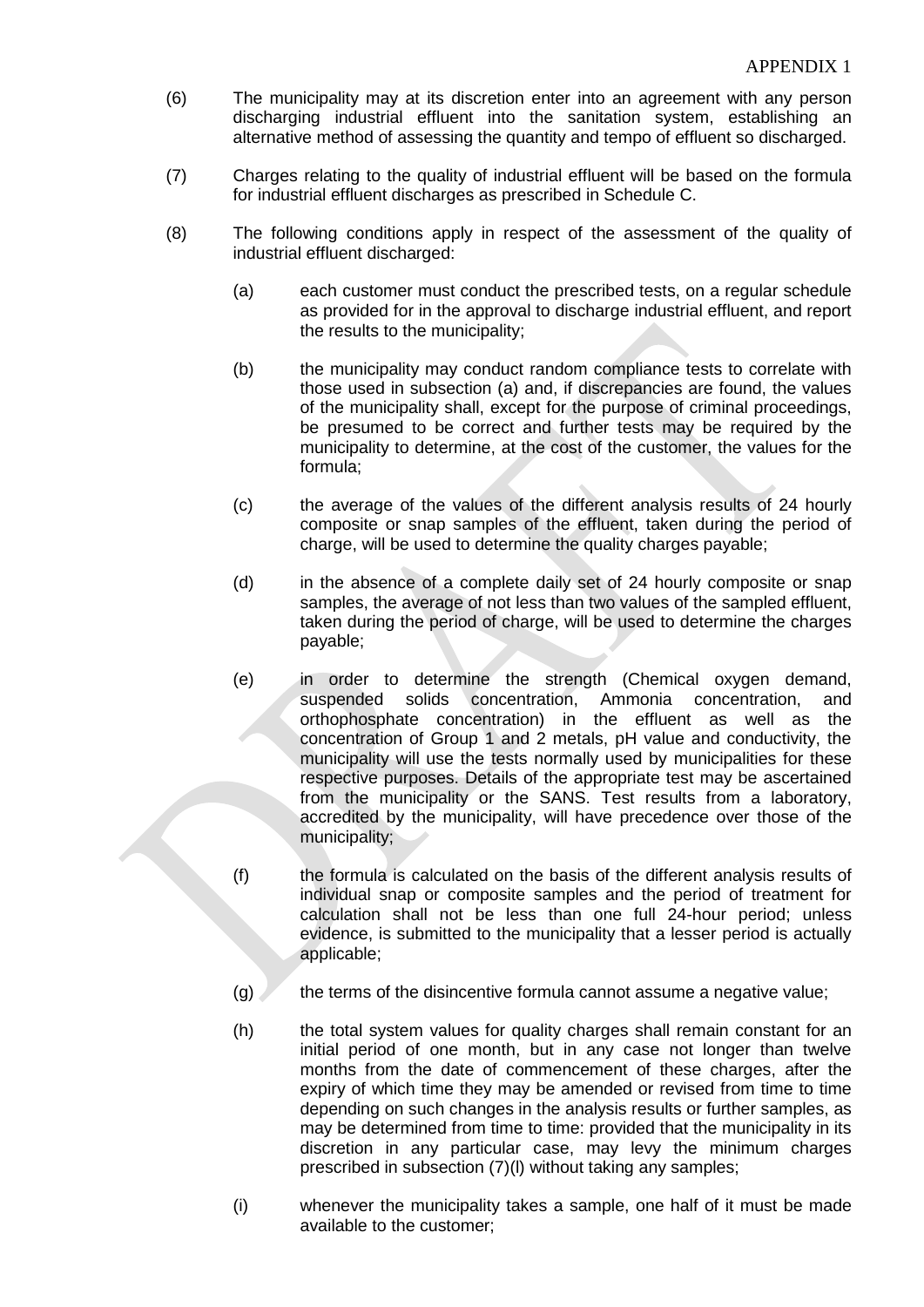- (j) for the purpose of calculating of the quantity of effluent discharged from each point of discharge of effluent, the total quantity of water consumed on the premises shall be allocated to the several points of discharge as accurately as is reasonably practicable;
- (k) the costs of conveying and treating industrial effluent shall be determined by the municipality and shall apply with effect from a date determined by the municipality; and
- (l) in the discretion of the municipality, the charges for industrial effluent may be changed to a fixed monthly charge determined by taking into consideration the effluent strengths, the volume and the economic viability of micro and small industries.

#### **119. Reduction in the measured quantity of effluent discharged**

- (1) A person shall be entitled to a reduction in the quantity of effluent discharged, as determined in terms of Sections 51 and 52, where the quantity of water, on which a percentage is calculated, was measured during a period where water was wasted or a leakage went undetected, if the consumer demonstrates to the satisfaction of the municipality that the water was not discharged into the sanitation system.
- (2) The reduction in the quantity shall be based on the quantity of water lost through leakage or wastage during the leak period.
- (3) The leak period shall be either the measuring period immediately prior to the date of repair of the leak, or the measurement period during which the leak is repaired, whichever results in the greater reduction in the quantity.
- (4) The quantity of water lost shall be calculated as the consumption for the leak period less the average consumption, based on the pre-ceding 3 (three) months, for the same length of time. In the event of no previous history of consumption being available, the average water consumption will be determined by the municipality, after taking into account all information that is considered by it to be relevant.
- (5) There shall be no reduction in the quantity if a loss of water, directly or indirectly, resulted from a consumer's failure to comply with these or other by-laws.

#### **120. Charges in respect of "on-site" Sanitation Services**

Charges in respect of the removal or collection of conservancy tank contents, night soil or the emptying of pits will cover all the operating and maintenance costs arising from the removal of the pit contents, its transportation to a disposal site, the treatment of the contents to achieve a sanitary condition and the final disposal of any solid residues and are payable by the owner.

#### **Part 4: Drainage installations**

#### **121. Installation of drainage installations**

An owner must provide and maintain his drainage installation at his own expense, unless the installation constitutes a basic sanitation facility as determined by the municipality, and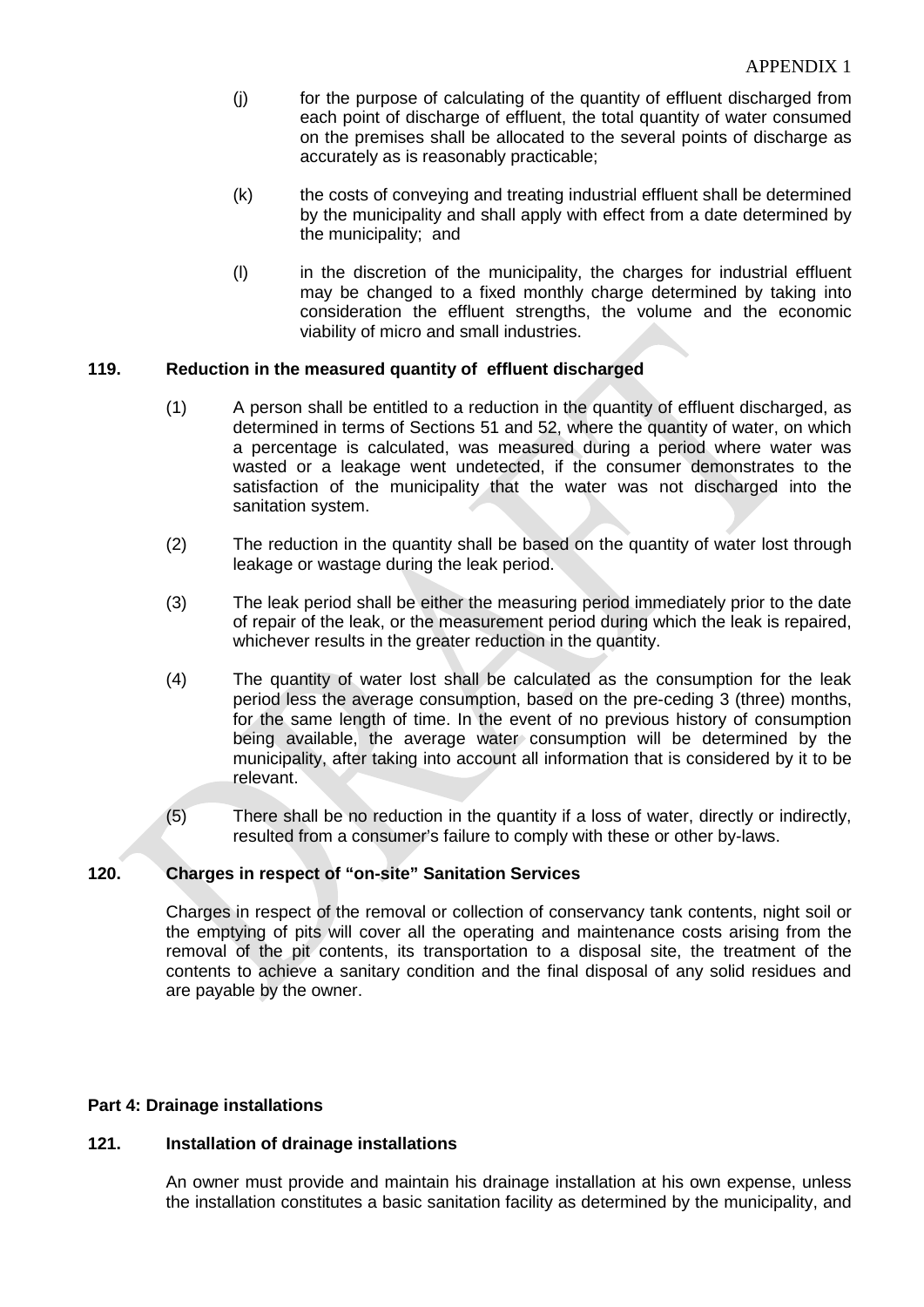except where otherwise approved by the municipality, must ensure that the installation is situated within the boundary of his premises.

- (1) The municipality may prescribe the point in the sewer, and the depth below the ground, at which any drainage installation is to be connected and the route to be followed by the drain to the connecting point and may require the owner not to commence the construction or connection of the drainage installation until the municipality's connecting sewer has been laid.
- (2) Any drainage installation that has been constructed or installed must comply with any applicable specifications in terms of the Building Regulations and any standard prescribed in terms of the Act.
- (3) No person shall permit the entry of any liquid or solid substance whatsoever, other than clean water for testing purposes, to enter any drainage installation before the drainage installation has been connected to the sewer.
- (4) Where premises are situated in the 1 in 50 years flood plain, the top level of all service access holes, inspection chambers and gullies must be above the 1 in 50 years flood level.
- (5) After the completion of any drainage installation, or after any alteration to any drainage installation is completed, the plumber responsible for the execution of the work must submit to the building inspection section of the municipality a certificate certifying that the work was completed to the standards set out in the building regulations, these by-laws and any other relevant law or by-laws.
- (6) No rainwater or storm-water, and no effluent other than an effluent that has been approved by the municipality, may be discharged into a drainage installation.

#### **122. Disconnection of drainage installations**

- (1) Except for the purpose of carrying out maintenance or repair work, no drainage installation may be disconnected from the connection point.
- (2) Where any part of a drainage installation is disconnected from the remainder because it will no longer be used, the disconnected part must be destroyed or entirely removed from the premises on which it was used, unless the municipality approves otherwise.
- (3) When a disconnection has been made after all the requirements of the Building Regulations in regard to disconnection have been complied with, the engineer must upon the request of the owner, issue a certificate certifying that the disconnection has been completed in terms of the Building Regulations and that any charges raised in respect of the disconnected portion of the drainage installation shall cease to be levied from the end of the month preceding the first day of the month following the issue of such certificate.
- (4) When a drainage installation is disconnected from a sewer, the engineer must seal the opening caused by the disconnection and may recover the cost of doing so from the owner of the premises on which the installation is disconnected.
- (5) Where a drainage system is connected to or disconnected from the sewer system during a month, charges will be calculated as if the connection or disconnection were made on the first day of the month following the month in which the connection or disconnection took place.

#### **123. Maintenance of drainage installations**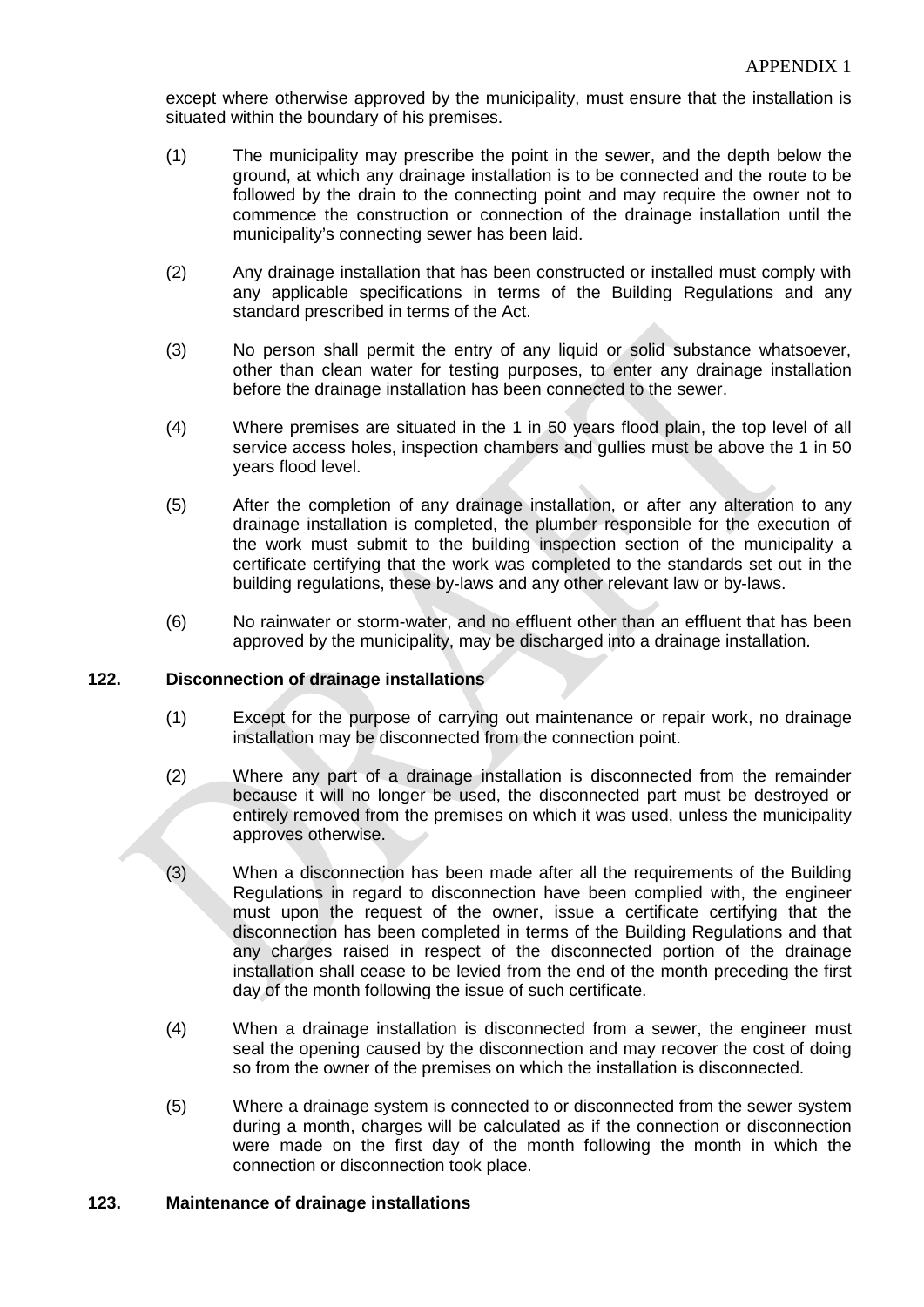- (1) An owner must provide and maintain his drainage installation at his own cost.
- (2) Where any part of a drainage installation is used by two or more owners or occupiers, they shall be jointly and separately liable for the maintenance of the installation.
- (3) The owner of any premises must ensure that all manholes and cleaning eyes on the premises are permanently visible and accessible.

#### **124. Technical requirements for drainage installations**

All drainage installations shall comply with SANS code 0252 and the Building Regulations.

#### **125. Drains**

- (1) Drains passing through ground which in the opinion of the engineer is liable to movement, shall be laid on a continuous bed of river sand or similar granular material not less than 100 mm thick under the barrel of the pipe and with a surround of similar material and thickness, and the joints of such drains must be flexible joints approved by the engineer.
- (2) A drain or part of it may only be laid within, or either passes under or through a building, with the approval of the engineer.
- (3) A drain or part of it which it is laid in an inaccessible position under a building may not bend or be laid at a gradient.
- (4) If a drain passes through or under a wall, foundation or other structure, adequate precautions shall be taken to prevent the discharge of any substance to the drain.

#### **126. Sewer blockages**

- (1) No person may cause or permit an accumulation of grease, oil, fat, solid matter, or any other substance in any trap, tank, or fitting that may cause its blockage or ineffective operation.
- (2) When the owner or occupier of premises has reason to believe that a blockage has occurred in any drainage installation in or on it, he shall take immediate steps to have it cleared.
- (3) When the owner or occupier of premises has reason to believe that a blockage has occurred in the sewer system, he shall immediately inform the municipality.
- (4) Where a blockage occurs in a drainage installation, any work necessary for its removal must be done by, or under the supervision of, a plumber.
- (5) Should any drainage installation on any premises overflow as a result of an obstruction in the sewer, and if the municipality is reasonably satisfied that the obstruction was caused by objects emanating from the drainage installation, the owner of the premises served by the drainage installation shall be liable for the cost of clearing the blockage.
- (6) Where a blockage has been removed from a drain or portion of a drain which serves two or more premises, the owners are jointly and severally liable for the cost of clearing the blockage.
- (7) Where a blockage in a sanitation system has been removed by the engineer and the removal necessitated the disturbance of an owners paving, lawn or other artificial surface neither the engineer nor the municipality shall be required to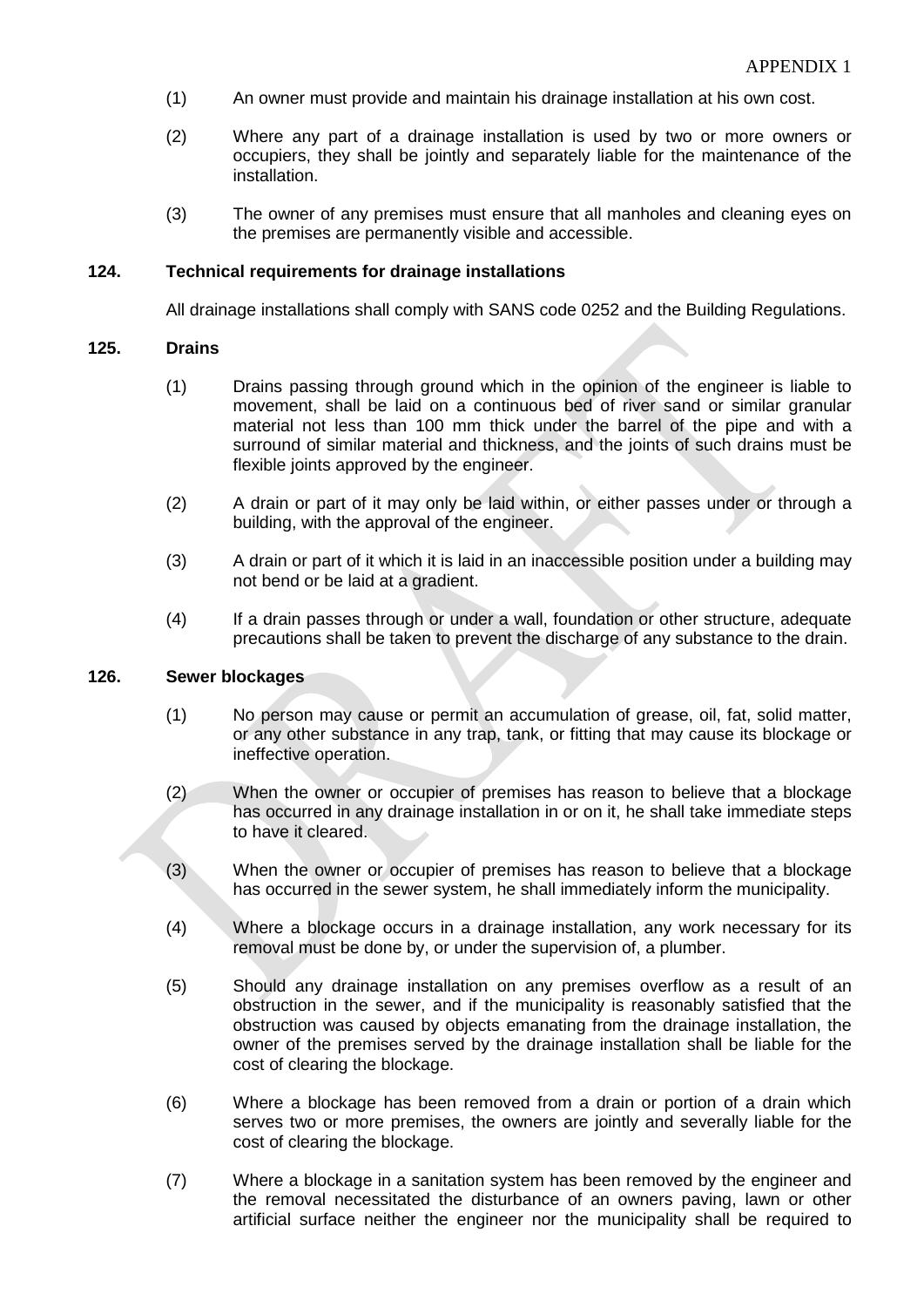restore them to their previous condition and shall not be responsible for any damage to them unless caused by the wrongful act or negligence of the engineer.

#### **127. Grease traps**

A grease trap of an approved type, size and capacity must be provided in respect of all premises that discharge sewage to on-site sanitation systems or where, in the opinion of the municipality, the discharge of grease, oil and fat is likely to cause an obstruction to the flow in sewers or drains, or to interference with the proper operation of any waste-water treatment plant.

#### **128. Industrial grease traps**

- (1) The owner or manufacturer must ensure that industrial effluent which contains, or which, in the opinion of the municipality is likely to contain, grease, oil, fat of inorganic solid matter in suspension shall, before it is allowed to enter any sewer, is passed through one or more tanks or chambers, of a type, size and capacity designed to intercept and retain such grease, oil, fat or solid matter, that is approved by the engineer.
- (2) The owner or manufacturer must ensure that oil, grease or any other substance which is contained in any industrial effluent or other liquid and which gives off an inflammable or noxious vapour at a temperature of, or exceeding, 20° C must be intercepted and retained in a tank or chamber so as to prevent its entry of into the sewer.
- (3) A tank or chamber as referred to in subsection (2) must comply with the following requirements:
	- (a) it shall be of adequate capacity, constructed of hard durable materials and water-tight when completed;
	- (b) the water-seal of its discharge pipe shall be not less than 300 mm in depth; and
	- (c) shall be provided with a sufficient number of manhole covers for the adequate and effective removal of grease, oil fat and solid matter.
- (4) Any person discharging effluent to a tank or chamber must remove grease, oil, fat or solid matter regularly from the tank or chamber and must maintain a register recording -
	- (a) the dates on which the tank or chamber was cleaned;
	- (b) the name of any the persons employed by him to clean the tank or chamber or, if he cleaned it himself, that fact that he did so; and
	- (c) a certificate from the person employed to clean it certifying that the tank or chamber has been cleaned and stating the manner in which the contents of the tank or chamber were disposed of, or, if he cleaned it himself, his own certificate to that effect.

#### **129. Mechanical appliances for lifting sewage**

(1) The owner of any premise must obtain the approval of the engineer before installing any mechanical appliance for the raising or transfer of sewage in terms of the Building Regulations.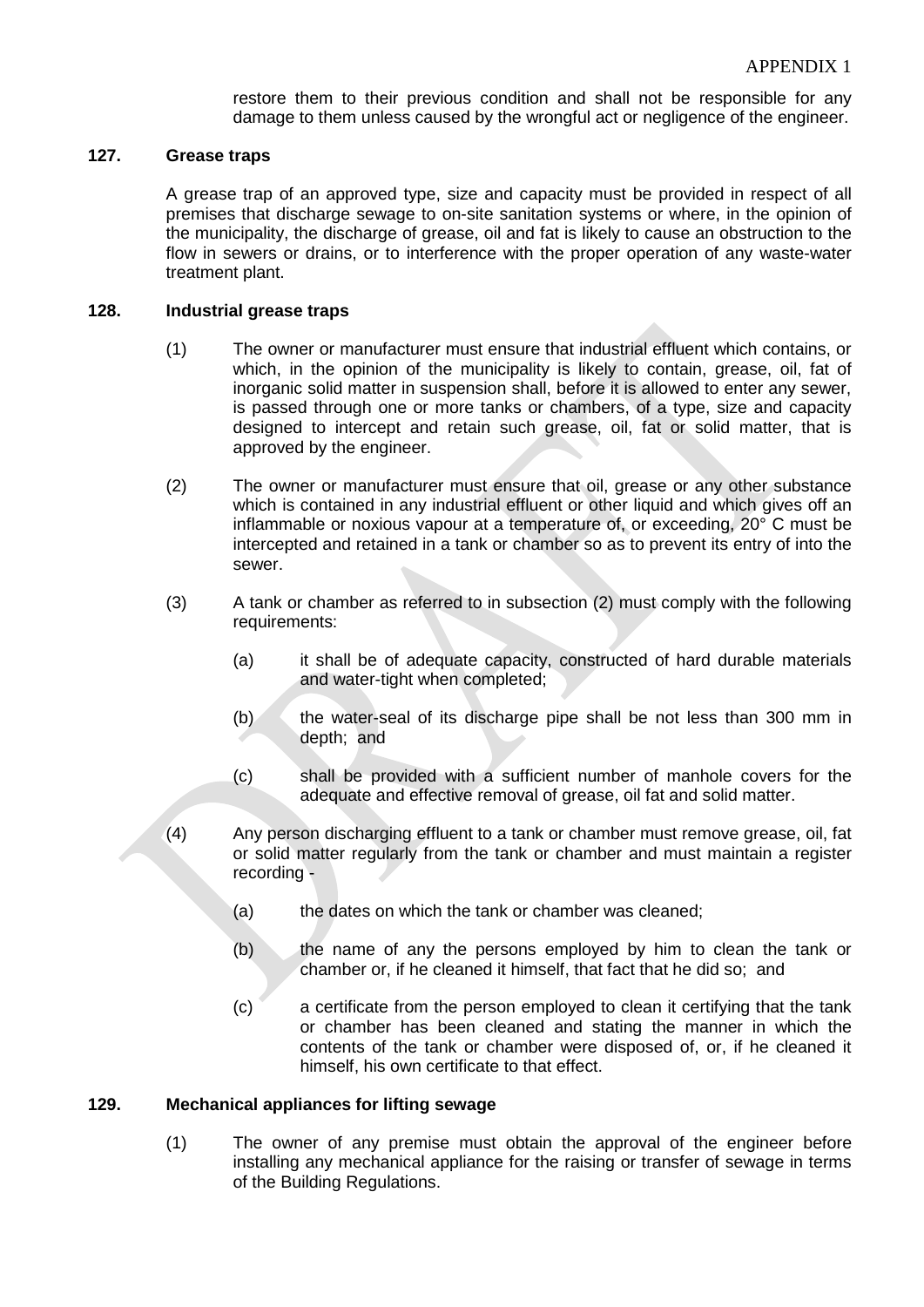- (2) Approval must be applied for by a professional engineer and must be accompanied by drawings prepared in accordance with the relevant provisions of the Building Regulations and must show details of the compartment containing the appliance, the sewage storage tank, the stilling chamber and their position, and the position of the drains, ventilation pipes, rising main and the sewer connection.
- (3) Notwithstanding any approval given in terms of subsection (1), the municipality shall not be liable for any injury, loss or damage to life or property caused by the use, malfunctioning or any other condition arising from the installation or operation of a mechanical appliance for the raising or transfer of sewage unless the injury or damage be caused by the wrongful intentional or negligent act or negligence of an employee of the municipality.
- (4) Every mechanical appliance installed for the raising or transfer of sewage shall be specifically designed for the purpose and shall be fitted with a discharge pipe, sluice valves and non-return valves located in approved positions.
- (5) Unless otherwise permitted by the engineer, such mechanical appliances shall be installed in duplicate and each such appliance shall be so controlled that either will immediately begin to function automatically in the event of failure of the other.
- (6) Every mechanical appliance forming part of a drainage installation shall be located and operated so as to not cause any nuisance through noise or smell or otherwise, and every compartment containing any such appliance must be effectively ventilated.
- (7) The maximum discharge rate from any mechanical appliance, and the times between which the discharge may take place, shall be as determined by the engineer who may, at any time, require the owner to install such fittings and regulating devices as may in his opinion, be necessary to ensure that the determined maximum discharge rate shall not be exceeded.
- (8) Except where sewage storage space is incorporated as an integral part of a mechanical appliance, a sewage storage tank must be provided in conjunction with such appliance.
- (9) Every sewage storage tank required in terms of paragraph (a) must
	- (a) be constructed of hard, durable materials and must be watertight and the internal surfaces of the walls and floor must be smooth and impermeable;
	- (b) have a storage capacity below the level of the inlet equal to the quantity of sewage discharged there into it in 24 hours or 900 litres, whichever is the greater quantity; and
	- (c) be so designed that the maximum of its sewage content shall be emptied at each discharge cycle of the mechanical appliance.
- (10) Every storage tank and stilling chamber shall be provided with a ventilation pipe in accordance with the engineer's specifications.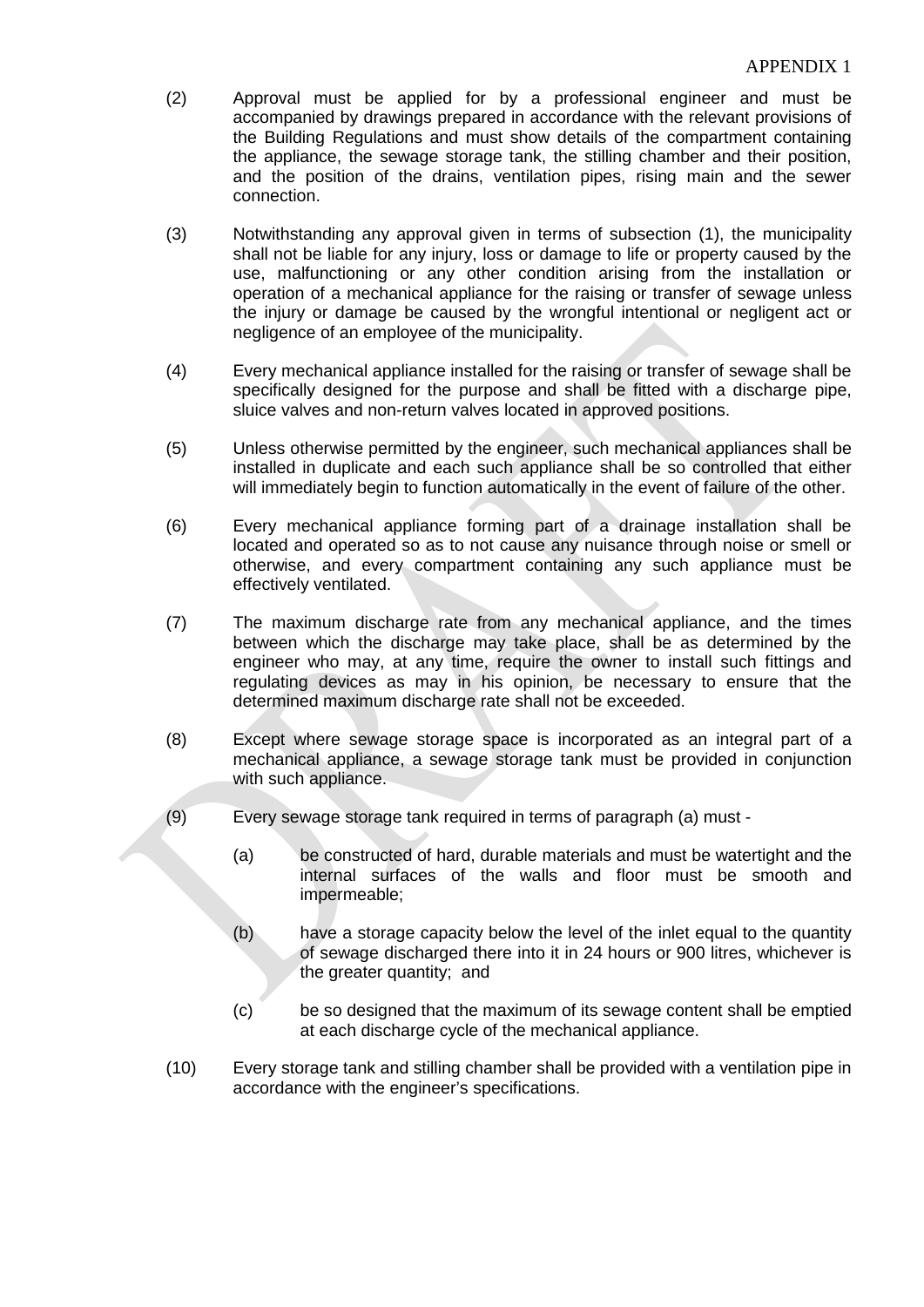#### **Part 5: On-site Sanitation Services and associated services**

#### **103. Installation of on-site Sanitation Services**

If an agreement for on-site Sanitation Services in respect of premises has been concluded, or if it is not reasonably possible or cost effective for the municipality to install a connecting sewer, the owner must install Sanitation Services specified by the municipality, on the site unless the service is a subsidised service that has been determined by the municipality in accordance with Section 10 of the Municipality's Credit Control and Debt Collection Bylaw.

#### **131. Ventilated improved pit latrines**

- (1) The municipality may, on such conditions as it may prescribe, having regard to the nature and permeability of the soil, the depth of the water table, the size of, and access to, the site and the availability of a piped water supply, approve the disposal of human excrement by means of a ventilated improved pit (VIP) latrine
- (2) A ventilated improved pit latrine must have
	- (a) a pit of  $2 \text{ m}^3$  capacity;
	- (b) lining as required;
	- (c) a slab designed to support the superimposed loading; and
	- (d) protection preventing children from falling into the pit;
- (3) A ventilated improved pit latrine must conform to the following specifications:
	- (a) the pit must be ventilated by means of a pipe, sealed at the upper end with durable insect proof screening fixed firmly in place;
	- (b) the ventilation pipe must project not less than  $0.5$  m above the nearest roof, must be of at least 150 mm in diameter, and must be installed vertically with no bend;
	- (c) the interior of the closet must be finished smooth so that it can be kept in a clean and hygienic condition. The superstructure must be wellventilated in order to allow the free flow of air into the pit to be vented through the pipe;
	- (d) the opening through the slab must be of adequate size as to prevent fouling. The rim must be raised so that liquids used for washing the floor do not flow into the pit. It shall be equipped with a lid to prevent the egress of flies and other insects when the toilet is not in use;
	- (e) must be sited in a position that is independent of the dwelling unit;
	- (f) must be sited in positions that are accessible to road vehicles having a width of 3.0 m in order to facilitate the emptying of the pit;
	- (g) in situations where there is the danger of polluting an aquifer due to the permeability of the soil, the pit must be lined with an impermeable material that is durable and will not crack under stress; and
	- (h) in situations where the ground in which the pit is to be excavated is unstable, suitable support is to be given to prevent the collapse of the soil.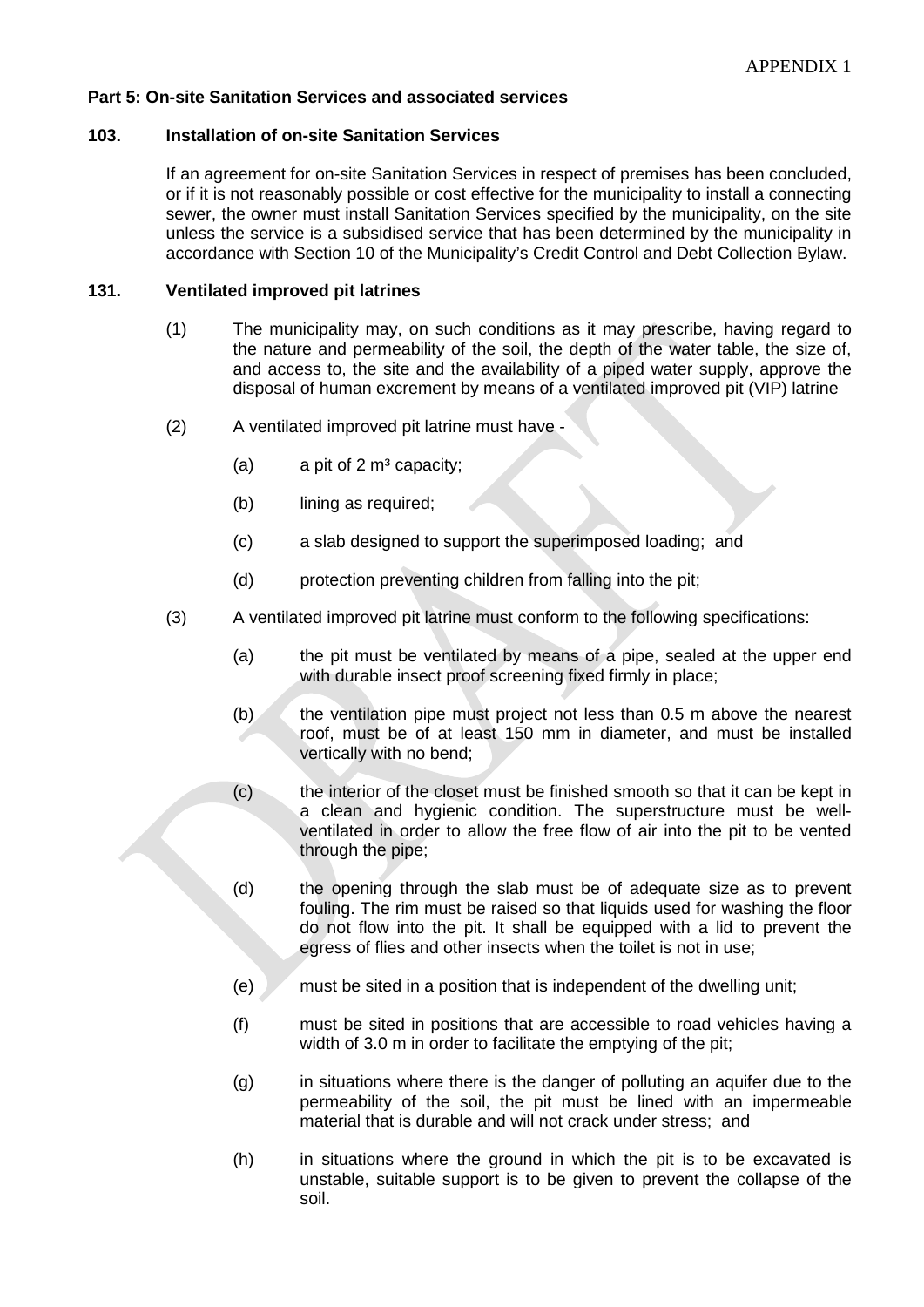#### **132. Septic tanks and treatment plants**

- (1) The municipality may, on such conditions as it may prescribe, approve the disposal of sewage or other effluent by means of septic tanks or other on-site sewage treatment plants.
- (2) A septic tank or other sewage treatment plant on a site must not be situated closer than 3 metres to any dwelling unit or to any boundary of the premises on which it is situated.
- (3) Effluent from a septic tank or other on-site sewage treatment plant must be disposed of to the satisfaction of the municipality.
- (4) A septic tank must be watertight, securely covered and provided with gas-tight means of access to its interior adequate to permit the inspection of the inlet and outlet pipes and adequate for the purpose of removing sludge.
- (5) A septic tank serving a dwelling unit must
	- (a) have a capacity below the level of the invert of the outlet pipe of not less than 500 litres per bedroom, subject to a minimum capacity below such an invert level of 2 500 litres;
	- (b) have an internal width of not less than 1 metre measured at right angles to the direction of the flow;
	- (c) have an internal depth between the cover and the bottom of the tank of not less than 1,7 metre; and
	- (d) retain liquid to a depth of not less than 1,4 metre.
- (6) Septic tanks serving premises other than a dwelling unit must be designed and certified by a professional civil engineer registered as a member of the engineering Council of South Africa.
- (7) No rain water, storm-water, or effluent other than that approved by the municipality may be discharged into a septic tank.

#### **133. French drains**

- (1) The municipality may, on such conditions as it may prescribe having regard to the quantity and the nature of the effluent and the nature of the soil as determined by the permeability test prescribed by the South African Bureau of Standards, approve the disposal of waste-water or other effluent by means of french drains, soakage pits or other approved works.
- (2) A french drain, soakage pit or other similar work shall not be situated closer than 5 m to any dwelling unit or to any boundary of any premises on which it is situated, nor in any such position that will, in the opinion of the municipality, cause contamination of any borehole or other source of water which is, or may be, used for drinking purposes, or cause dampness in any building.
- (3) The dimensions of any french drain, soakage pit or other similar work shall be determined in relation to the absorbent qualities of the soil and the nature and quantity of the effluent.
- (4) French drains serving premises other than a dwelling house must be designed and certified by a professional Civil engineer registered as a member of the engineering Council of South Africa.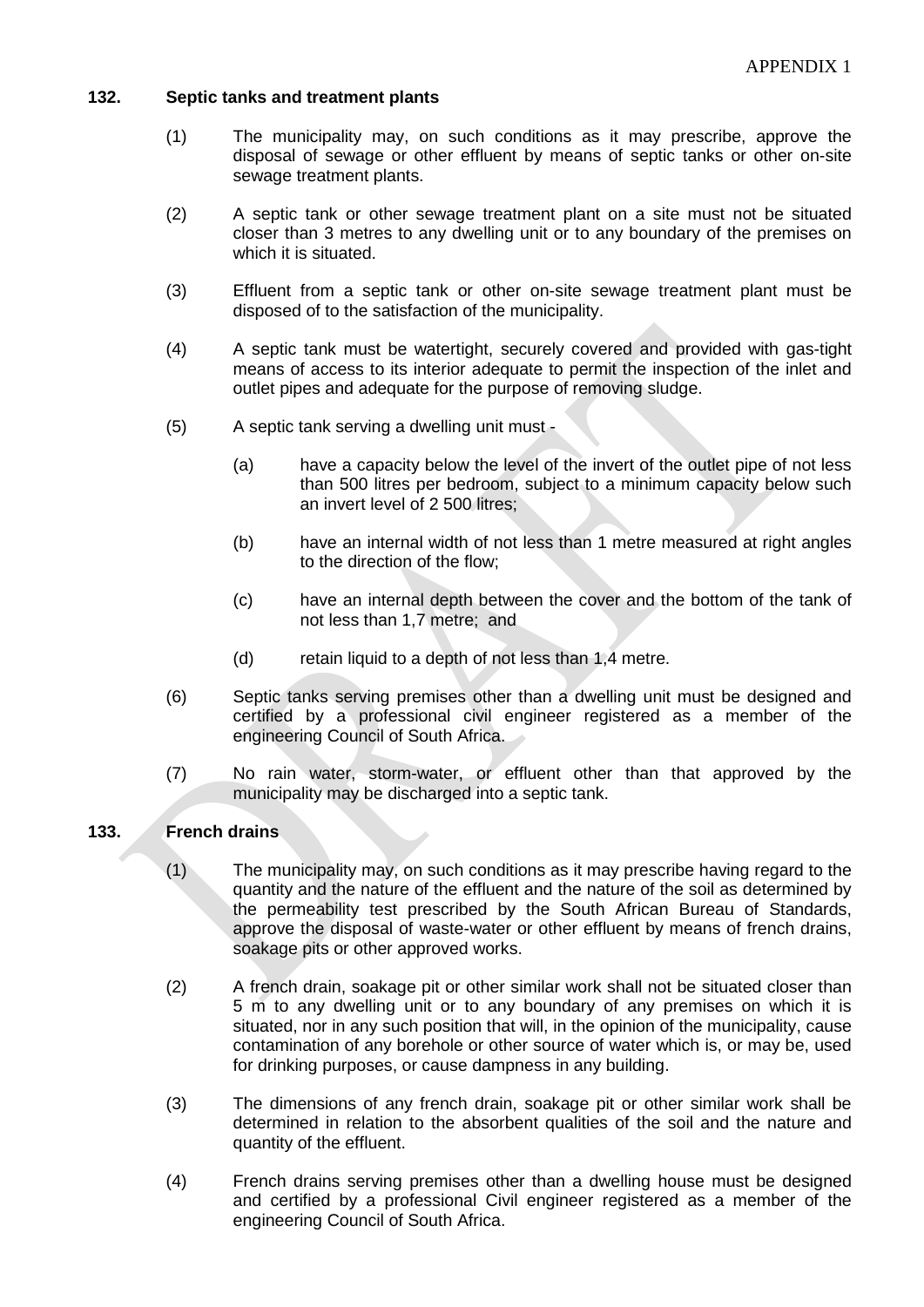#### **134. Conservancy tanks**

- (1) The municipality may, on such conditions as it may prescribe; approve the construction of a conservancy tank and ancillary appliances for retention of sewage or effluent.
- (2) No rain water, storm-water, or effluent other than approved by the municipality may be discharged into a conservancy tank.
- (3) No conservancy tank must be used as such unless
	- (a) the invert of the tank slopes towards the outlet at a gradient of not less than 1 in 10;
	- (b) the tank is gas and water tight;
	- (c) the tank has an outlet pipe, 100 mm in internal diameter, made of wrought iron, cast iron or other approved material, and except if otherwise approved by the municipality, terminating at an approved valve and fittings for connection to the Municipality's removal vehicles;
	- (d) the valve and fittings referred to in paragraph (c) or the outlet end of the pipe, as the case may be, are located in a chamber that has hinged cover approved by the engineer and which is situated in a position required by the municipality; and
	- (e) access to the conservancy tank must be provided by means of an approved manhole fitted with a removable cast iron cover placed immediately above the visible spigot of the inlet pipe.
- (4) The municipality may, having regard to the position of a conservancy tank or of the point of connection for a removal vehicle, require the owner or customer to indemnify the municipality, in writing, against any liability for any damages that may result from rendering of that service as a condition for emptying the tank.
- (5) Where the municipality's removal vehicle has to traverse private premises for the emptying of a conservancy tank, the owner shall provide a roadway at least 3,5 m wide, so hardened as to be capable of withstanding a wheel load of 4 metric tons in all weather, and shall ensure that no gateway through which the vehicle is required to pass to reach the tank, shall be less than 3,5 m wide for such purposes.
- (6) The owner or occupier of premises on which a conservancy tank is installed shall at all times maintain the tank in good order and condition to the satisfaction of the municipality.

#### **135. Operation and maintenance of on-site Sanitation Services**

The operation and maintenance of on-site Sanitation Services and all costs pertaining to it remains the responsibility of the owner of the premises, unless the on-site Sanitation Services are subsidised services determined in accordance with the Municipality's By-laws relating to Credit Control and Debt Collection.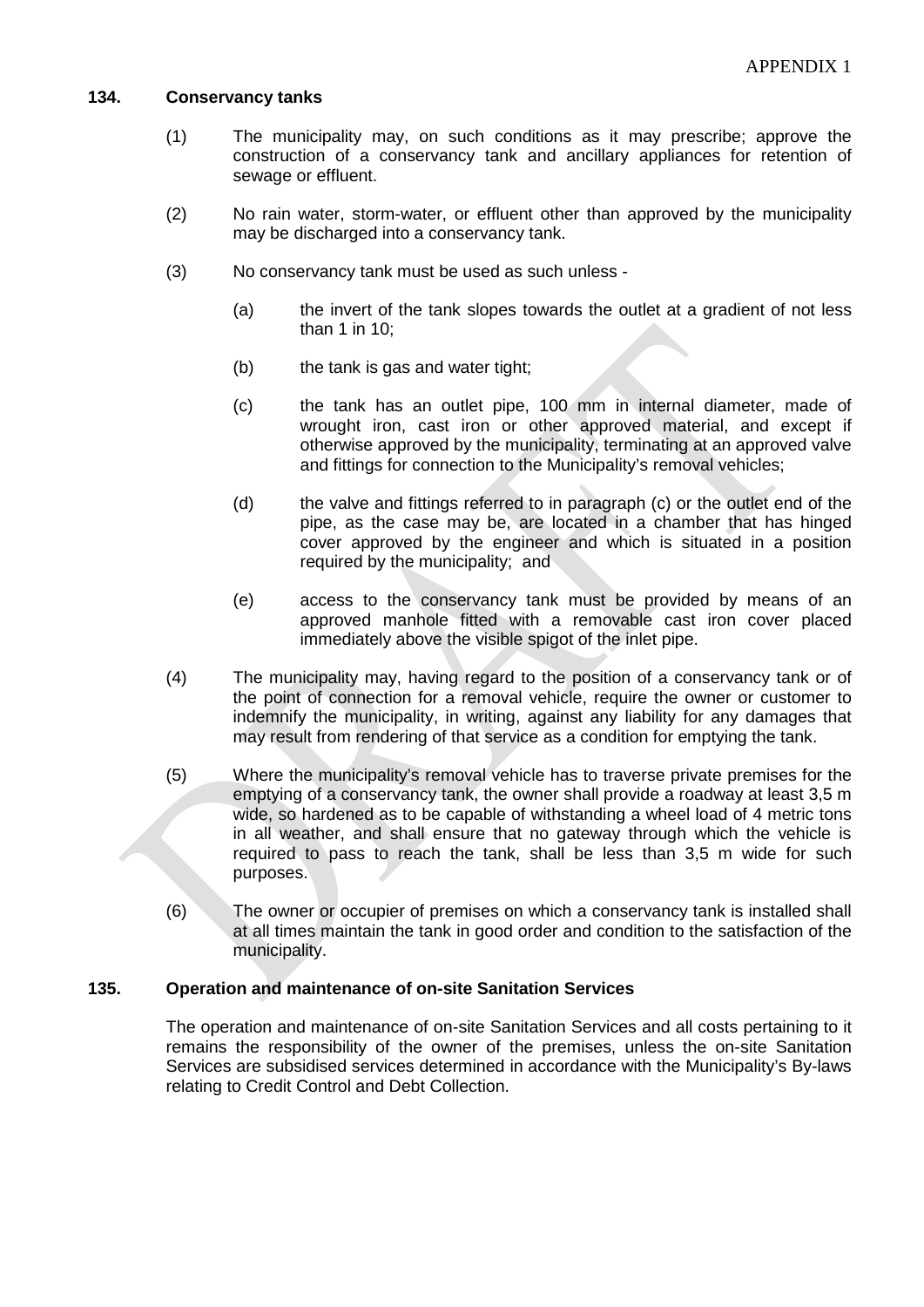## **136. Disused conservancy and septic tanks**

If an existing conservancy tank or septic tank is no longer required for the storage or treatment of sewage, or if permission for its use is withdrawn, the owner must either cause it to be completely removed or to be completely filled with earth or other suitable material, provided that the engineer may require a tank to be dealt with in another way, or approve its use for other purposes, subject to any conditions specified by him.

## **Part 6: Industrial effluent**

#### **137. Approval to discharge industrial effluent**

- (1) No person shall discharge or cause or permit industrial effluent to be discharged into the sanitation system except with the approval of the municipality.
- (2) A person must apply for approval to discharge industrial effluent into the sanitation system of the municipality on the prescribed form attached as Schedule B to these by-laws.
- (3) The municipality may, if in its opinion the capacity of the sanitation system is sufficient to permit the conveyance and effective treatment and lawful disposal of the industrial effluent, for such period and subject to such conditions it may impose, approve the discharge of industrial effluent into the sanitation system.
- (4) Any person who wishes to construct or cause to be constructed, a building which shall be used as a trade premises, must at the time of lodging a building plan in terms of Section 4 of the National Building Regulations and Building Standards No. 103 of 1977, also lodge applications for the provision of Sanitation Services and for approval to discharge industrial effluent.

#### **138. Withdrawal of approval to discharge industrial effluent**

- (1) The municipality may withdraw any approval to a commercial customer, who has been authorised to discharge industrial effluent into the sanitation system, upon giving 14 (fourteen) days notice, if the customer -
	- (a) fails to ensure that the industrial effluent discharged conforms to the industrial effluent standards prescribed in Schedule A of these by-laws or the written permission referred to in Section 71;
	- (b) fails or refuses to comply with any notice lawfully served on him in terms of these by-laws, or contravenes any provisions of these by-laws or any condition imposed in terms of any permission granted to him; or
	- (c) fails to pay the charges in respect of any industrial effluent discharged.
- (2) The municipality may on withdrawal of any approval
	- (a) in addition to any steps required by in these by-laws, and on 14 (fourteen) days' written notice, authorise the closing or sealing of the connecting sewer of the said premises; and(b) refuse to receive any industrial effluent until it is satisfied that adequate steps to ensure that the industrial effluent that is to be discharged conforms to the standards required by these by-laws.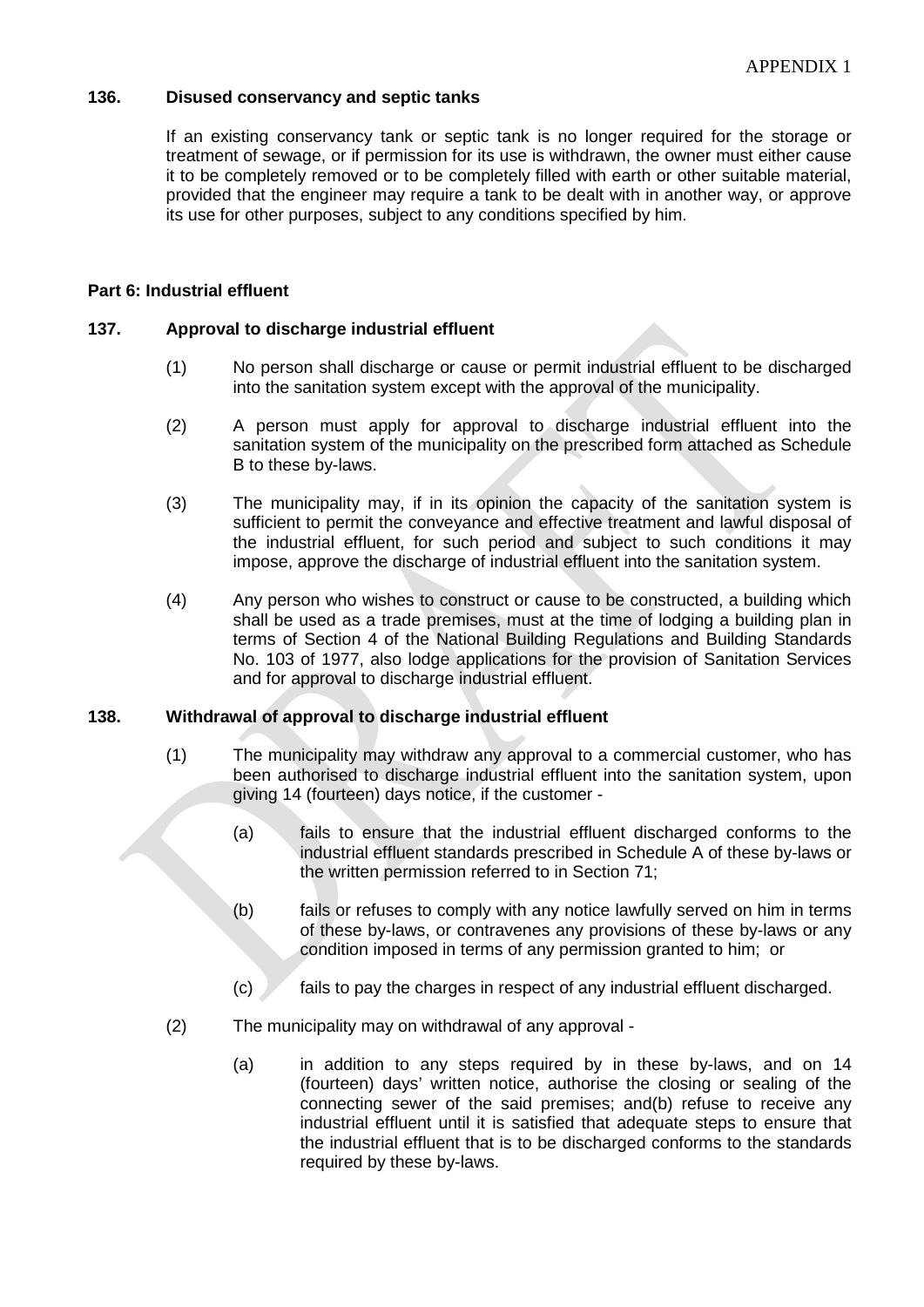#### **139. Quality standards for disposal of industrial effluent**

- (1) A commercial customer, to whom approval has been granted must ensure that no industrial effluent is discharged into the sanitation system of the municipality unless it complies with the standards and criteria set out in Schedule A.
- (2) The municipality may, in giving its approval, relax or vary the standards in Schedule A, provided that it is satisfied that any relaxation represents the best practicable environmental option.
- (3) In determining whether relaxing or varying the standards in Schedule A represents the best practicable environmental option a municipality must consider -
	- (a) whether the commercial customer's undertaking is operated and maintained at optimal levels;
	- (b) whether technology used by the commercial customer represents the best available to the commercial customer's industry and, if not, whether the installation of the best technology would cause the customer unreasonable expense;
	- (c) whether the commercial customer is implementing a programme of waste minimisation that complies with national waste minimisation standards set in accordance with national legislation;
	- (d) the cost to the municipality of granting the relaxation or variation; and
	- (e) the environmental impact or potential impact of the relaxation or variation.
- (4) Test samples may be taken at any time by a duly qualified sampler to ascertain whether the industrial effluent complies with Schedule A or any other standard laid down as a requisition for granting an approval.

#### **140. Conditions for the discharge of industrial effluent**

- (1) The municipality may on granting approval for the discharge of industrial effluent, or at any time that it considers appropriate, by notice, require a commercial customer to -
	- (a) subject the industrial effluent to such preliminary treatment as in the opinion of the municipality will ensure that the industrial effluent conforms to the standards prescribed in Schedule A before being discharged into the sanitation system;
	- (b) install equalising tanks, valves, pumps, appliances, meters and other equipment which, in the opinion of the municipality, will be necessary to control the rate and time of discharge into the sanitation system in accordance with the conditions imposed by it;
	- (c) install for the conveyance of the industrial effluent into the sanitation system at a given point, a drainage installation separate from the drainage installation for other sewage and may prohibit a commercial customer from disposing of his industrial effluent at any other point;
	- (d) construct on any pipe conveying his industrial effluent to any sewer, a service access hole or stop-valve in such position and of such dimensions and materials as the municipality may prescribe;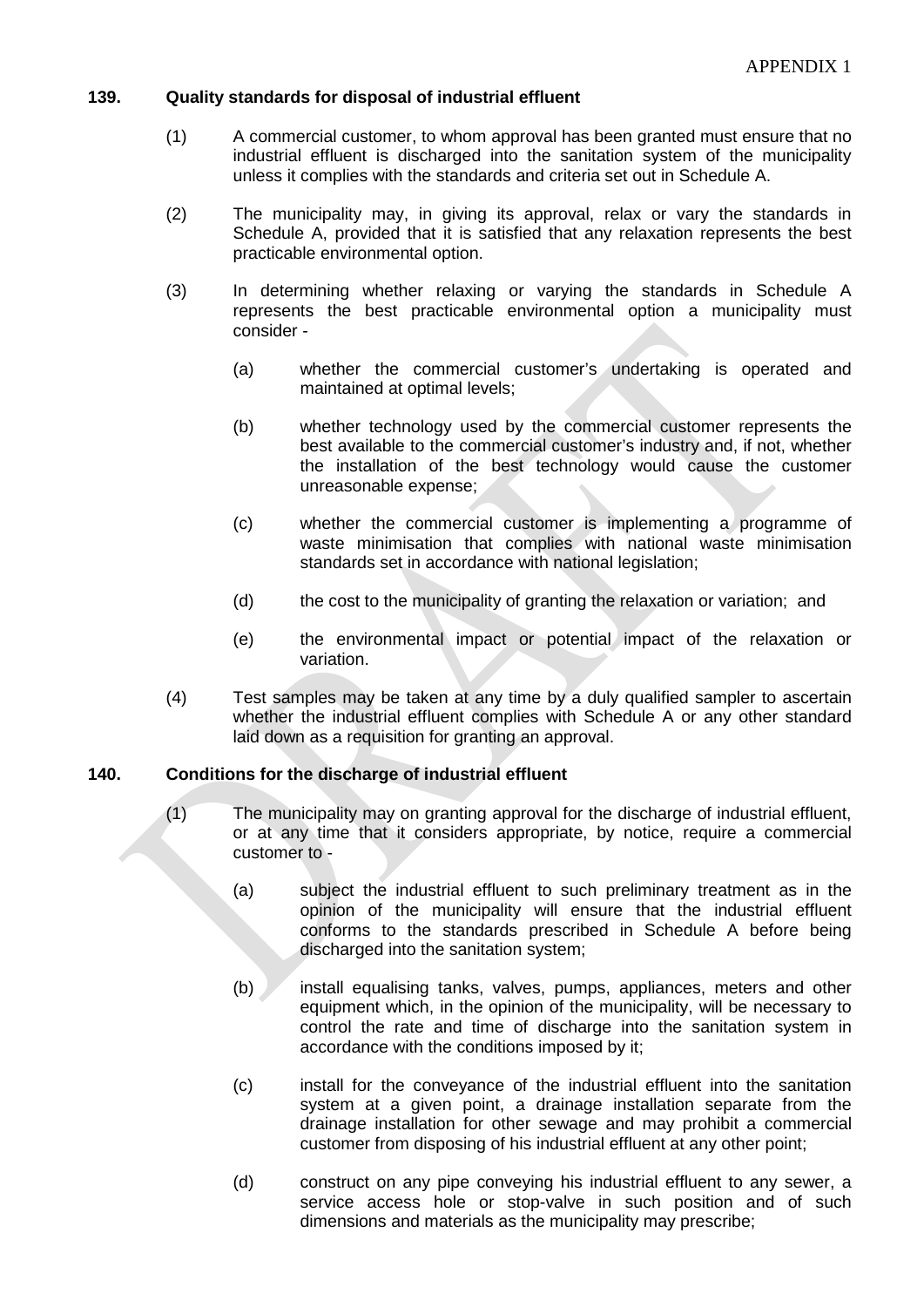- (e) provide all information that may be required by the municipality to enable it to assess the tariffs or charges due to the municipality;
- (f) provide adequate facilities including, but not limited to, level or overflow detection devices, standby equipment, overflow catch-pits, or other appropriate means of preventing a discharge into the sanitation system in contravention of these by-laws;
- (g) cause any meter, gauge or other device installed in terms of this Section to be calibrated by an independent authority at the cost of the commercial customer at such intervals as may be required by the municipality and copies of the calibration must to be forwarded to it by the commercial customer; and
- (h) cause industrial effluent to be analyzed as often, and in whatever manner, may be determined by the municipality and provide it with the results of these tests when they are completed.
- (2) The cost of any treatment, plant, work or analysis, which a person may be required to carry out, construct or install in terms of subsection (1), shall be borne by the commercial customer concerned.
- (3) If industrial effluent that neither complies with the standards in Schedule A nor has received the approval of the municipality, is discharged into the sanitation system, the municipality must be informed and the reasons for it, within twelve hours of the discharge.

## **Part 7: Sewage delivered by road haulage**

### **141. Acceptance of sewage delivered by road haulage**

The engineer may, in his discretion, and subject to such conditions as he may specify, accept sewage for disposal that is delivered to the municipality's sewage treatment plants by road haulage.

### **142. Approval for delivery of sewage by road haulage**

- (1) No person shall deliver sewage by road haulage in order to discharge it into the municipality's sewage treatment plants except with the approval of the engineer and subject to any conditions, and any times, that may on reasonable grounds be imposed by him.
- (2) The charges for any sewage delivered for disposal to the Municipality's sewage treatment plants shall be assessed by the municipality in accordance with the prescribed tariffs of charges.

### **143. Withdrawal of permission for delivery of sewage by road haulage**

The engineer may withdraw any approval, given in terms of Section 75, after giving at least 14 (fourteen) days written notice of his intention to do so, if a person who has been allowed to discharge sewerage by road haulage -

(a) fails to ensure that the sewage conforms to the standards prescribed either in Schedule A, or as a condition of approval; or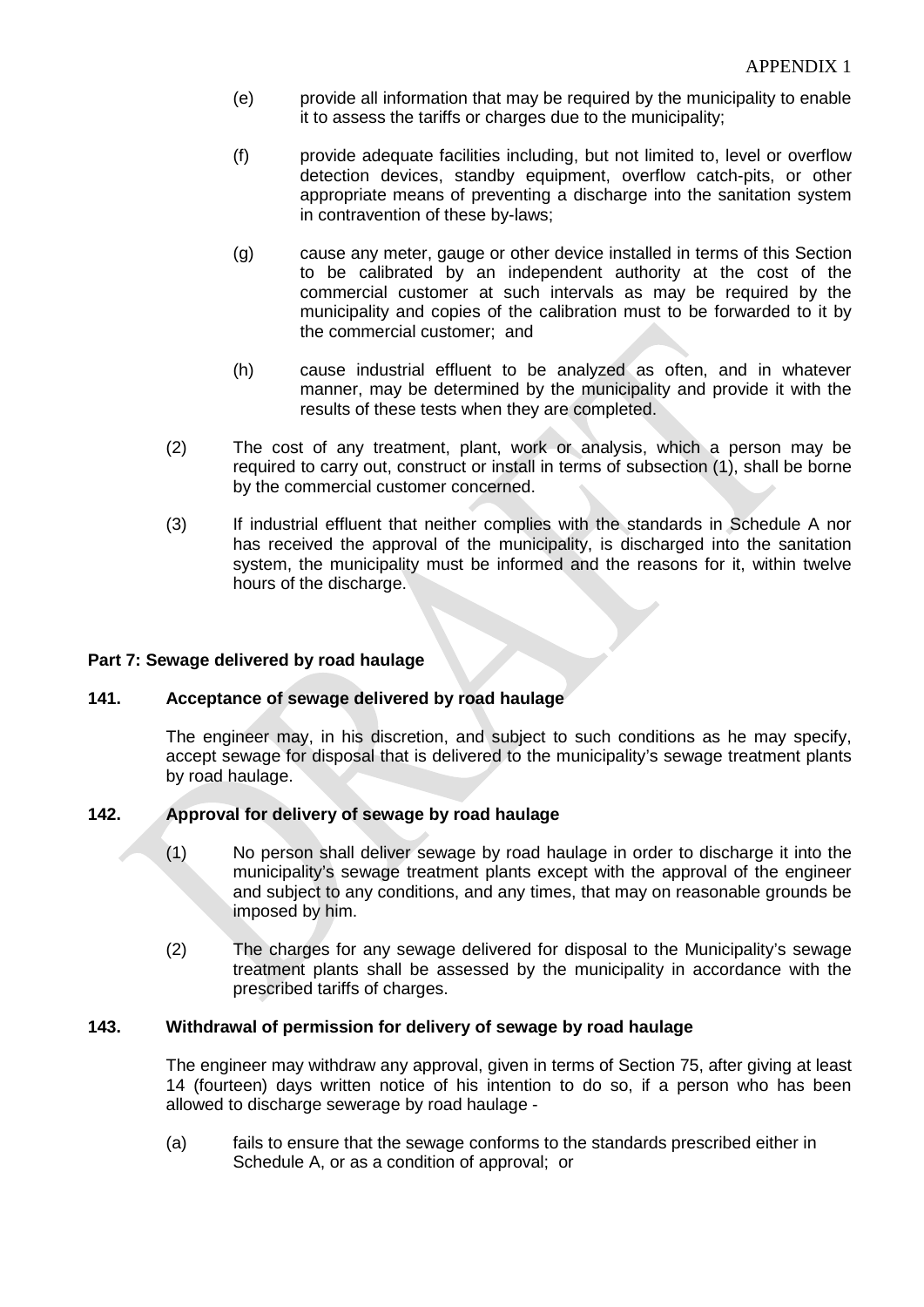- (b) fails or refuses to comply with any notice served on him in terms of these by-laws or contravenes any provision of these by-laws or any condition has been imposed on him as a condition of approval; and
- (c) fails to pay all the charges applicable to the delivery of sewage.

## **144. Conditions for delivery of sewage by road haulage**

When sewage is to be delivered by road haul-age -

- (a) the time and place when delivery is to be made shall be arranged in consultation with the engineer; and
- (b) the engineer must be satisfied before a delivery can take place, that the sewerage is of a nature suitable for road haulage and that the delivery would comply with the provisions, of these by-laws.

### **Part 8: Other Sanitation Services**

#### **145. Stables and similar premises**

The municipality may approve the connection of a drainage installation to stables, cowsheds, dairies, kennels, other premises for the accommodation of animals, and tanneries, subject to the payment of all applicable charges and the fulfillment of any condition that the municipality may impose; but approval will be given only if -

- (a) the floor of the premises is paved by impervious materials that are approved by the municipality and graded to a silt trap, grease trap or gully of adequate capacity; and
- (b) every part of the floor of the premises is covered by a roof, or another protective device, in a way that adequately prevents the entry of rain or storm water into the drainage installation.

### **146. Mechanical food-waste or other disposal units**

The municipality may approve the connection or incorporation of a mechanical waste food, disposal which and any disposal unit or garbage grinder, into a drainage installation that has a capacity in excess of 500W, subject to the payment of all applicable charges and to any condition that the municipality may impose, but approval will be given only if -

- (a) a water meter is installed by the municipality;
- (b) the engineer is satisfied that the Municipality's sewerage and sewage treatment system will not be adversely affected; and
- (c) the installation or incorporation is installed in conformity with the municipality's by-laws relating to electricity.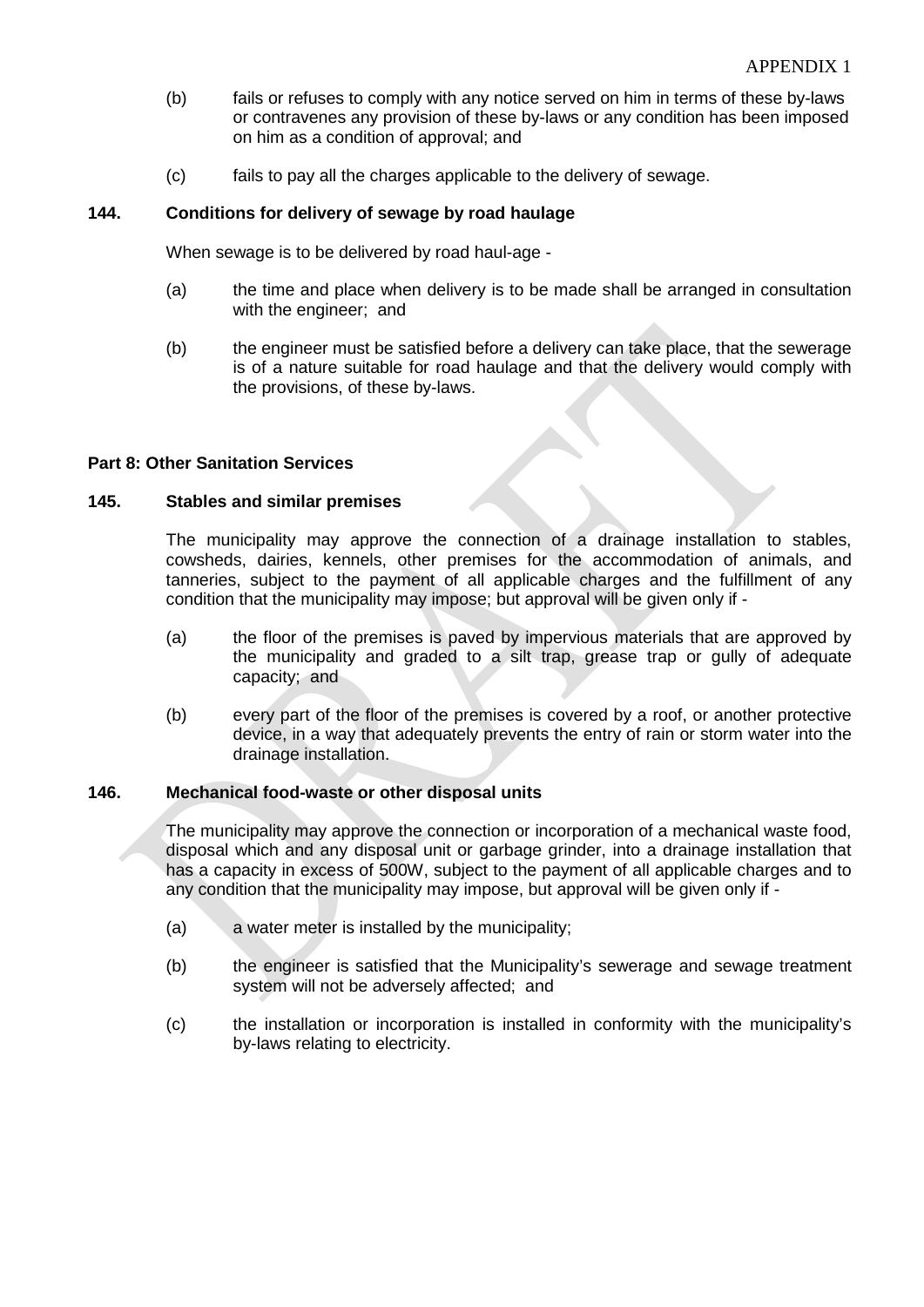#### **Part 9: Installation work**

#### **147. Approval of installation work**

- (1) If an owner wishes to have installation work done, he must first obtain the Municipality's written approval.
- (2) Application for the approval referred to in subsection (1) must be made on the prescribed form and shall be accompanied by -
	- (a) a charge determined by the municipality, if a charge is determined, and
	- (b) copies of all drawings that may be required and approved by the municipality;
	- (c) a certificate by a professional engineer certifying that the installation has been designed in accordance with any applicable SANS Codes.
- (3) Approval given in terms of subsection (1) shall lapse after 24 (twenty-four) months.
- (4) When approval has been given in terms of subsection (1), a complete set of the drawings that have been required and approved by the municipality must be available for inspection at the site at all reasonable times until the work has been completed.
- (5) If installation work has been done in contravention of subsections (1) or (2), the municipality may require the owner -
	- (a) to rectify the contravention within a specified time;
	- (b) if work is in progress, to cease the work; and
	- (c) to remove all work that does not comply with these by-laws.

#### **148. Persons permitted to do installation and other work**

- (1) No person who is not a plumber, or working under the control of a plumber, shall be permitted to -
	- (a) do installation work other than the replacement or repair of an existing pipe or sanitation fitting;
	- (b) inspect, disinfect and test a drainage installation, fire installation or storage tank;
	- (c) service, repair or replace a back flow preventer; or
	- (d) install, maintain or replace a meter provided by an owner in a drainage installation.
- (2) No person shall require or engage a person who is not a plumber to do the work referred to in subsection (1).
- (3) Notwithstanding the provisions of subsections (1) and (2), the municipality may permit a person, who is not a plumber, to do installation work at his own premises if they are occupied by himself or his own household, but if permission is given, the work must be inspected and approved by a plumber under the direction of or who has been nominated by, the engineer.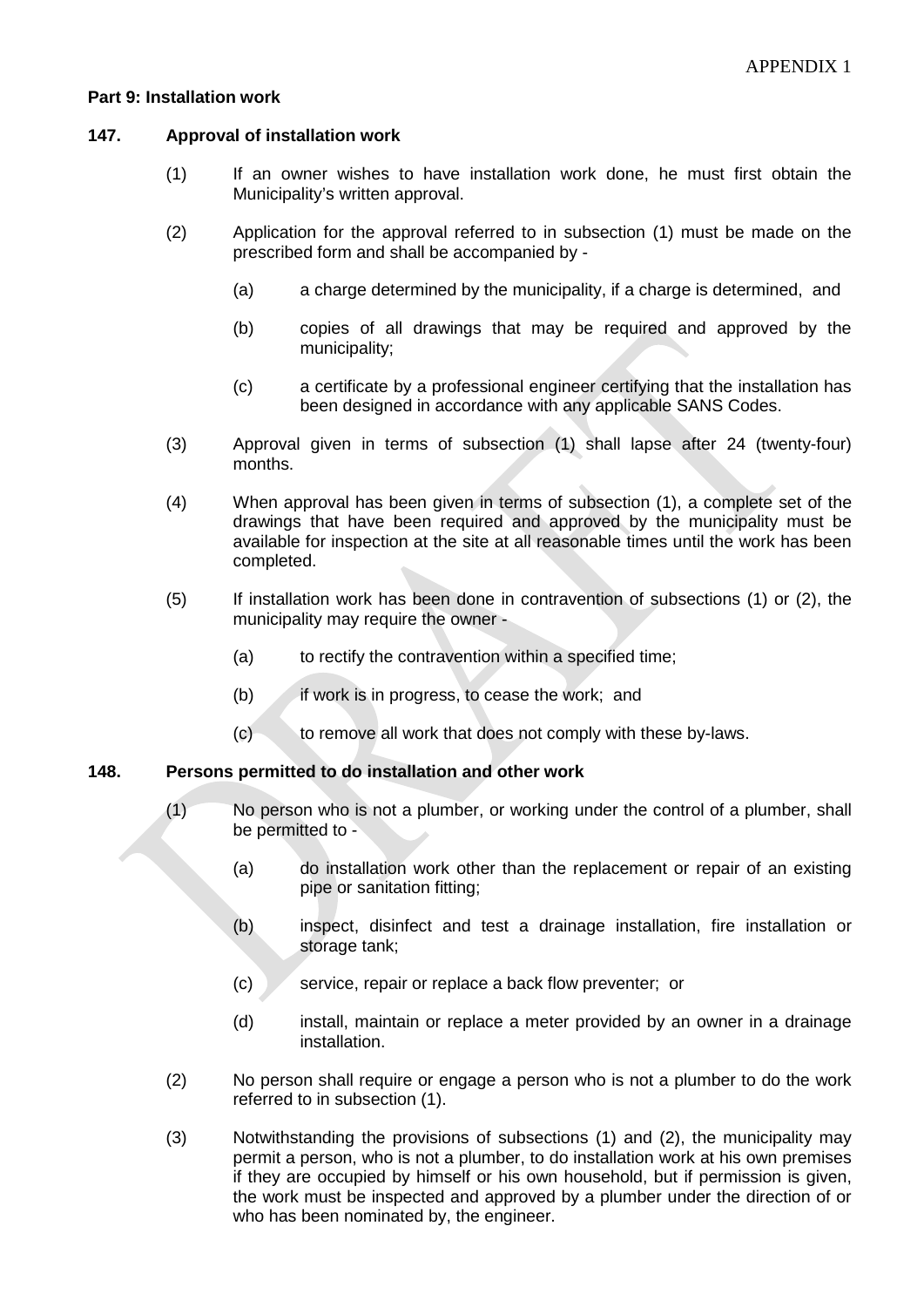#### **149. Use of pipes and water fittings to be authorised**

- (1) No person shall, without the prior written authority of the engineer, install or use a pipe or water fitting in a water installation within the municipality's area of jurisdiction unless it is included in the schedule of approved pipes and fittings compiled by the municipality.
- (2) Application for the inclusion of a pipe or water fitting in the schedule referred to in subsection (1) must be made on the form prescribed by the municipality
- (3) A pipe or water fitting may be included in the schedule referred to in subsection (1) if -
	- (a) it bears the standardisation mark of the South African Bureau of Standards in respect of the relevant SANS specification issued by the Bureau; or
	- (b) it bears a certification mark issued by the SANS to certify that the pipe or water fitting -
		- (i) complies with an SANS Mark specification; or
		- (ii) a provisional specification issued by the SANS;
	- (c) it is included in the list of water and sanitation installations accepted by JASWIC; and
	- (d) no certification marks shall be for a period exceeding two years.
- (4) The municipality may impose any additional condition that it considers necessary as relating to the use, or method of installation, of any pipe or water fitting included in the schedule.
- (5) A pipe or sanitation fitting must be removed from the schedule if it
	- (a) no longer complies with the criteria upon which its inclusion was based; or
	- (b) is no longer suitable for the purpose for which its use was accepted.
- (6) The current schedule must be available for inspection at the office of the municipality at any time during working hours.
- (7) The municipality may sell copies of the current schedule at a charge determined by it.

#### **150. Testing of drainage installations**

- (1) No drainage installation, or any part of one, shall be connected to on-site Sanitation Services nor shall, the municipality's sanitation system be connected to an existing approved installation, unless any one or more of the following tests have been applied in the presence, and to the satisfaction, of the engineer, before the draining installation has been enclosed:
	- (a) the interior of every pipe or series of pipes between two points of access shall be inspected throughout its length by means of a mirror and a source of light, and during the inspection, a full circle of light must appear to the observer, and the pipe or series of pipes must be seen to be unobstructed;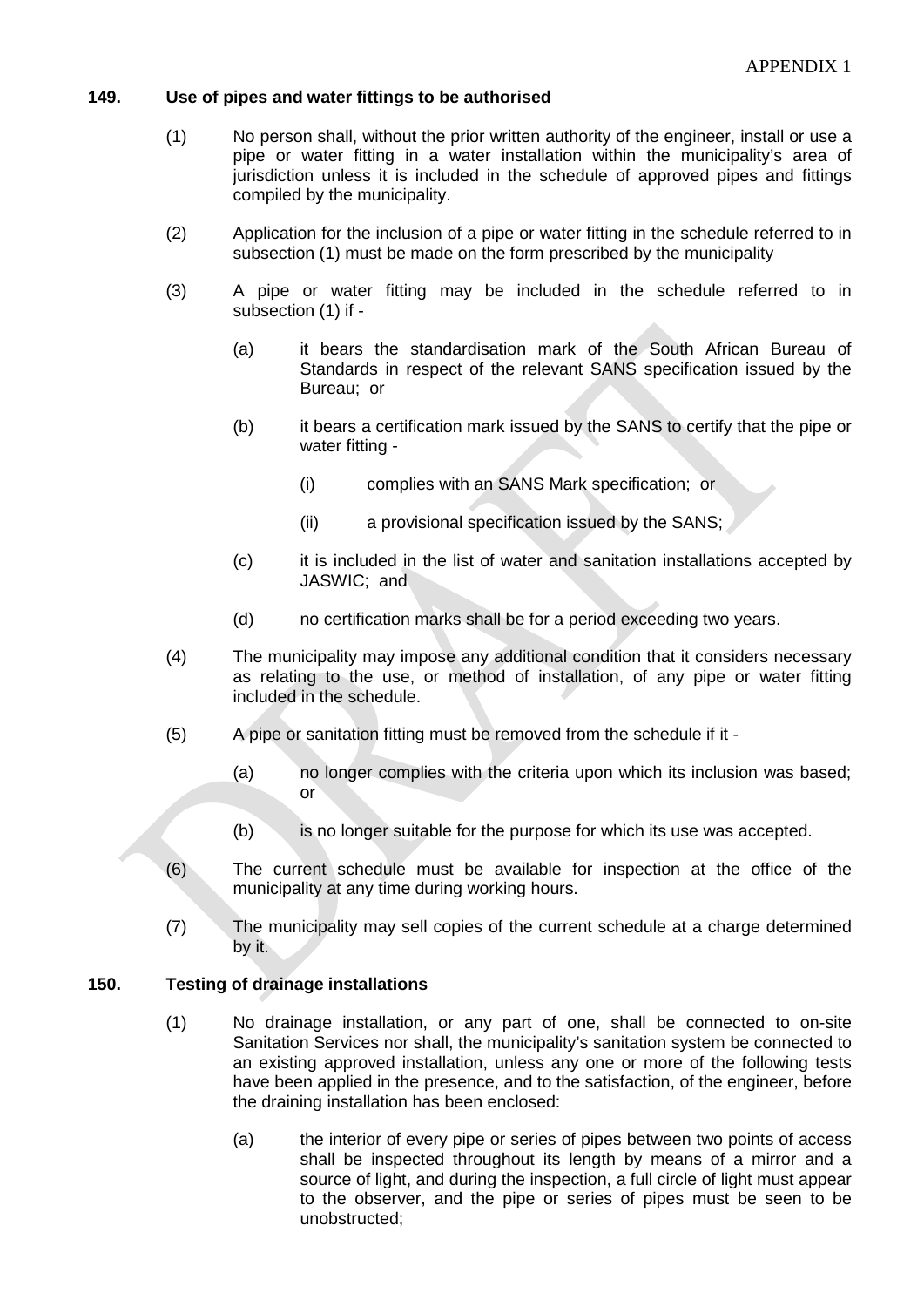- (b) a smooth ball having a diameter 12 mm less than the nominal diameter of the pipe shall, when inserted at the higher end of the pipe, roll down without assistance or interruption to the lower end;
- (c) after all openings to the pipe or series of pipes to be tested, after having been plugged or sealed and after all traps associated with them have been filled with water, air shall be pumped into the pipe or pipes until a manometric pressure of 38 mm of water is indicated, after which the pressure must remain greater than 25 mm of water for a period of at least 3 (three) minutes without further pumping; and
- (d) all parts of the installation are subjected to and required to withstand an internally applied hydraulic test pressure of not less than a 3 m head of water for a period of not less than 10 minutes.
- (2) If the municipality has reason to believe that any drainage installation or any part of it has become defective, it may require the owner of any premises to conduct any or all of the tests prescribed in subsection (1) and, if the installation fails to pass any test, or all the tests, to the satisfaction of the municipality, the municipality may by notice require the owner to take all reasonable measures that may be necessary to enable the installation to satisfy any or all of them.

#### **151. Water demand management**

- (1) Notwithstanding the provisions of Sections 92 and 113, no flushing urinal that is not user-activated shall be installed or continue to operate in any water installation. All flushing urinals that are not user-activated installed prior to the commencement of these regulations must be converted to user-activated urinals within two years of the commencement of these by-laws.
- (2) No cistern, and related pan designed to operate with such cistern, shall be installed with a cistern capacity of greater than 9 litres and all cisterns not intended for public use shall be fitted with flushing devices allowing interruptible or multiple flushes, provided that such flushing device shall not be required in cisterns with a capacity of 4,5 litres or less.

### CHAPTER 6: WATER SERVICES INTERMEDIARIES

### **152. Registration**

The municipality may by public notice require Water Services intermediaries or classes of Water Services intermediaries to register with the municipality in a manner specified in the public notice.

#### **153. Provision of Water Services**

- (1) Water Services intermediaries must ensure that Water Services, including basic services as determined by the municipality, are provided to such persons it is obliged to provide with Water Services.
- (2) The quality, quantity and sustainability of Water Services provided by a Water Services intermediary must meet any minimum standards prescribed in terms of the Act and must at least be of the same standards as provided by the municipality to customers.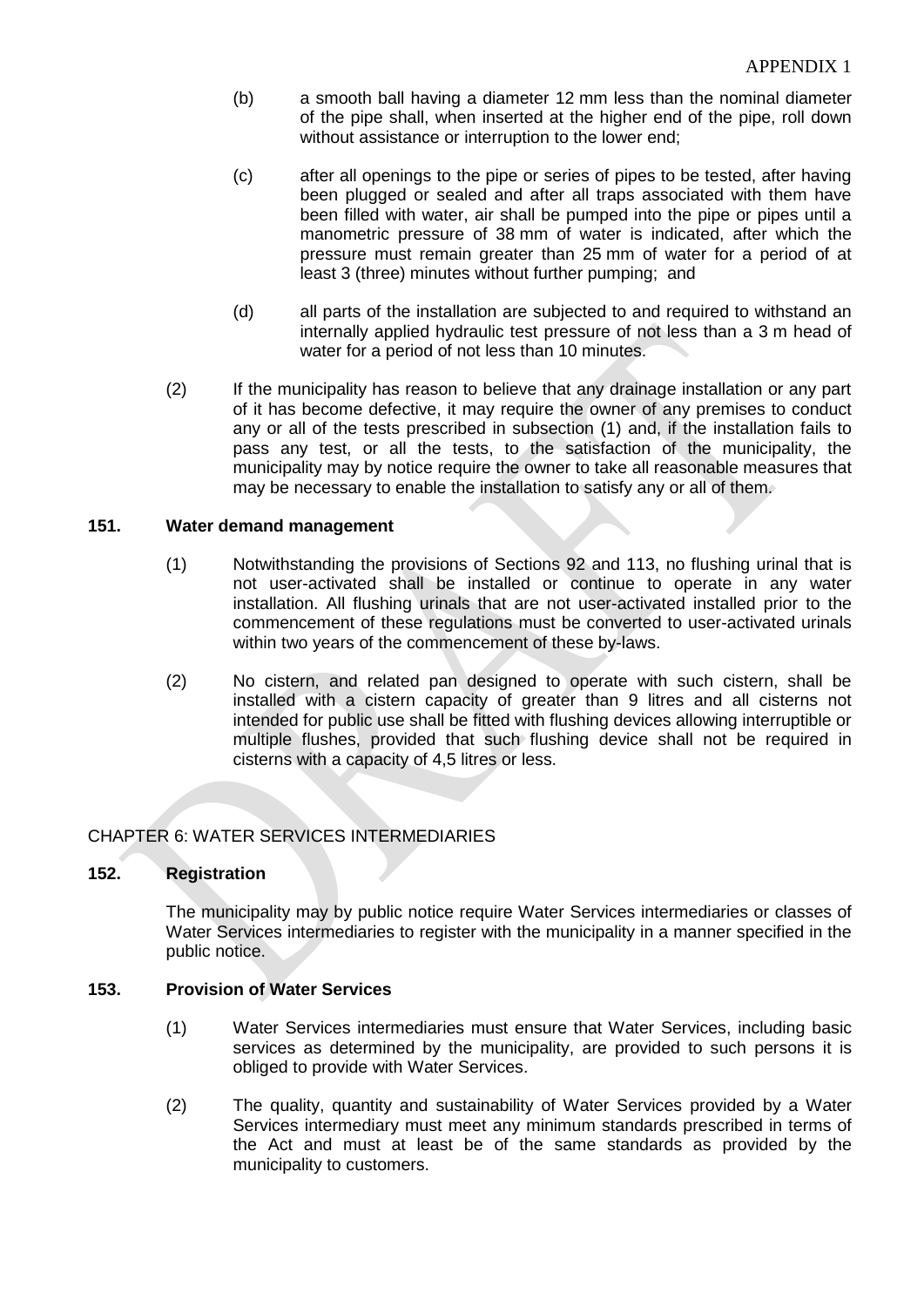### **154. Charges for Water Services provided**

- (1) A Water Services intermediary may not charge for Water Services at a price which does not comply with any norms and standards prescribed under the Act and any additional norms and standards as may be set by the municipality.
- (2) A Water Services intermediary must provide subsidised Water Services, as determined by the municipality in terms of the Municipality's By-laws relating to Credit Control and Debt Collection from time to time, and provided by the municipality to customers at a price that is the same or less than the charges at which the municipality provides such services.

# **CHAPTER 7: UNAUTHORISED WATER SERVICES**

#### **155. Unauthorised services**

- (1) No person may gain access to Water Services unless it is in terms of an agreement entered into with the municipality for the rendering of those services.
- (2) The municipality may, irrespective of any other action it may take against such person in terms of these by-laws by written notice order a person who is using unauthorised services to -
	- (a) apply for such services in terms of Sections 2 and 3; and
	- (b) undertake such work as may be necessary to ensure that the customer installation through which access was gained complies with the provisions of these or any other relevant by-laws.

#### **156. Interference with infrastructure for the provision of Water Services**

- (1) No person other than the municipality shall manage, operate or maintain infrastructure through which Water Services are provided.
- (2) No person other than the municipality shall effect a connection to infrastructure through which Water Services are provided.
- (3) The municipality may recover any costs associated with repairing damage caused as a result of a contravention of subsections (1) and (2). The costs recoverable by the municipality is the full cost associated with repairing the damage and includes, but is not restricted to, any exploratory investigation, surveys, plans, specifications, schedules of quantities, supervision, administration charge, the use of tools, the expenditure of labour involved in disturbing or rehabilitation of any part of a street or ground affected by the repairs and the environmental cost.

#### **157. Obstruction of access to infrastructure for the provision of Water Services**

- (1) No person shall prevent or restrict the physical access of the municipality to infrastructure through which Water Services are provided.
- $(2)$  If a person contravenes subsection  $(1)$ , the municipality may -
	- (a) by written notice require such person to restore access at his own expense within a specified period; or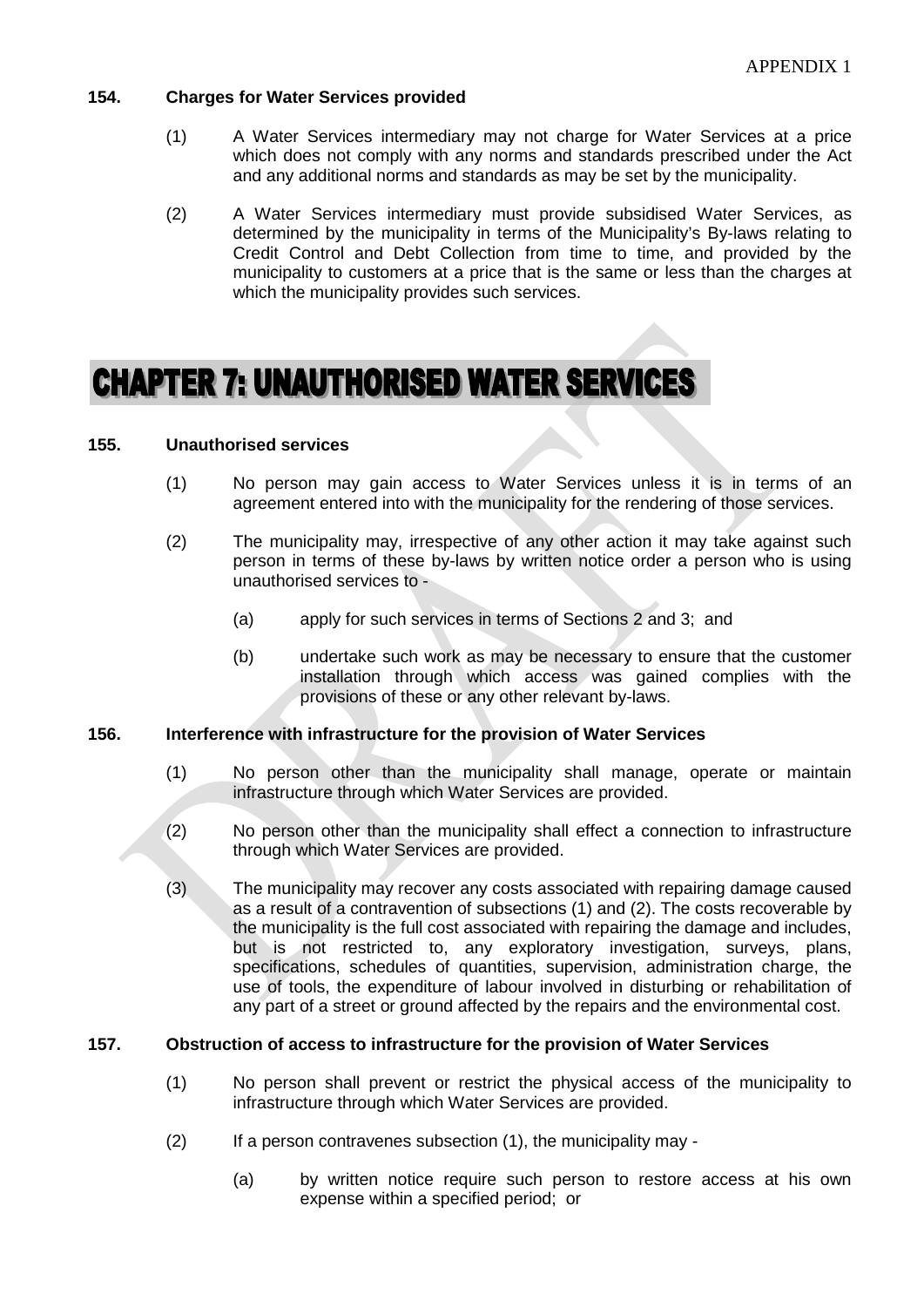- (b) if it is of the opinion that the situation is a matter of urgency, without prior notice restore access and recover the cost from such person.
- (3) The costs recoverable by the municipality is the full cost associated with restoring access and includes, but is not restricted to, any exploratory investigation, surveys, plans, specifications, schedules of quantities, supervision, administration charge, the use of tools, the expenditure of labour involved in disturbing or rehabilitation of any part of a street or ground affected by restoring access and the environmental cost.

#### **158. Waste of water**

- (1) No customer shall permit
	- (a) the purposeless or wasteful discharge of water from terminal water fittings;
	- (b) pipes or water fittings to leak;
	- (c) the use of maladjusted or defective water fittings; or
	- (d) an overflow of water to persist.
- (2) An owner shall repair or replace any part of his water and sanitation installation which is in such a state of disrepair that it is either causing or is likely to cause an occurrence listed in subsection (1).
- (3) If an owner fails to take measures as contemplated in subsection (2), the municipality shall, by written notice, require the owner to comply with the provisions of subsection (1).
- (4) The municipality may, by written notice, prohibit the use by a customer of any equipment in a water or sanitation installation if, in its opinion, its use of water is inefficient. Such equipment shall not be returned to use until its efficiency has been restored and a written application to do so has been approved by the municipality.

### **159. Unauthorised and illegal discharges**

- (1) No person may discharge or cause or permit any sewage to be discharged directly or indirectly into a storm-water drain, river, stream or other watercourse, whether natural or artificial.
- (2) The owner or occupier of any premises on which steam or any liquid other than potable water, is stored, processed or generated shall provide all facilities necessary to prevent any discharge or leakage of such liquid to any street, storm water drain or watercourse, whether natural or artificial, except where, in the case of steam, the municipality has approved such discharge.
- (3) Where the hosing down or flushing by rainwater of an open area on any premises is in the opinion of the municipality is likely to cause the discharge of objectionable matter into any street, storm water drain, river, stream or other watercourse, whether natural or artificial, or to cause or contribute towards the pollution of any such watercourse, the municipality may, by notice, require the owner of the premises to take reasonable measures to prevent or minimize such discharge or pollution.
- (4) No person may discharge or cause or permit the discharge of -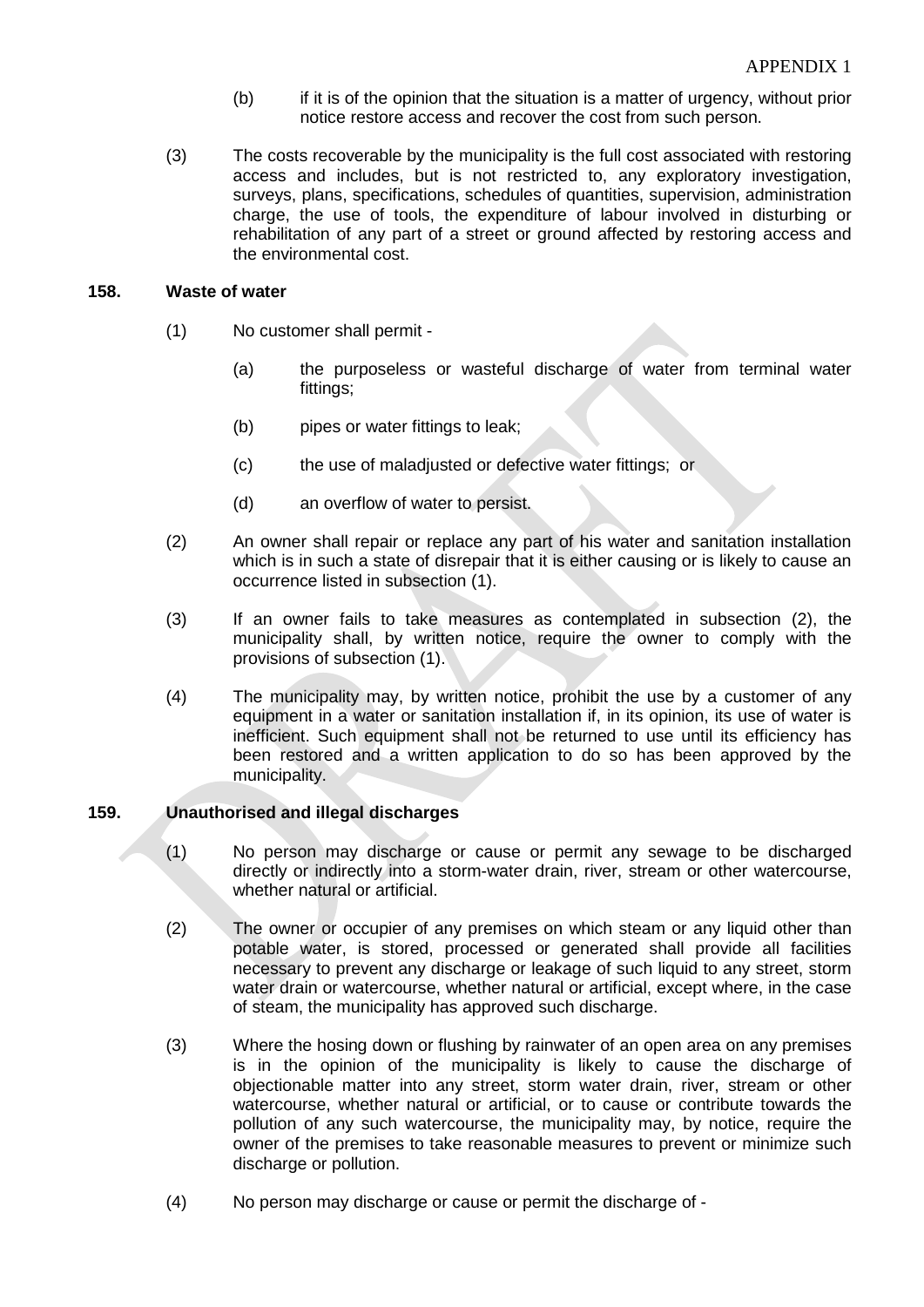- (a) any substance, including storm water, other than sewage, to be discharged into a drain-age installation;
- (b) of water from any swimming pool directly or indirectly over any road or into a gutter, storm water drain, watercourse, open ground or private premises other than the premises of the owner of such swimming pool;
- (c) water from artificial fountains, reservoirs or swimming pools situated on premises into a drainage installation, without the approval of the municipality and subject to the payment of relevant charges and such conditions as the municipality may impose;(d) any sewage, industrial effluent or other liquid or substance which -
	- (i) in the opinion of the engineer may be offensive to or may cause a nuisance to the public;
	- (ii) is in the form of steam or vapour or has a temperature exceeding 44° C at the point where it enters the sewer;
	- (iii) has a pH value less than 6.0;
	- (iv) contains any substance of whatsoever nature likely to produce or release explosive, flammable, poisonous or offensive gases or vapors in any sewer;
	- (v) contains any substance having an open flashpoint of less than 93°C or which releases a poisonous vapour at a temperature below 93° C;
	- (vi) contains any material of whatsoever nature, including oil, grease, fat or detergents capable of causing obstruction to the flow in sewers or drains or interference with the proper operation of a sewerage treatment works;
	- (vii) shows any visible signs of tar or associated products or distillates, bitumen's or asphalts;
	- (viii) contains any substance in such concentration to produce an undesirable taste after chlorination or an undesirable odor or colour, or excessive foam;
	- (ix) has either a greater PV or COD (Chemical Oxygen Demand) value, a lower pH value, or a higher caustic alkalinity or electrical conductivity than specified in Schedule A, without the prior approval and subject to the payment of relevant charges and such conditions as the municipality may impose;
	- (x) contains any substance which in the opinion of the engineer
		- (aa) cannot be treated at the sewage treatment work to which it could be discharged;
		- (bb) will negatively affect the treatment processes at the sewage treatment work to which it could be discharged; or
		- (cc) will negatively impact on the ability of the sewage treatment work to produce discharges that meet the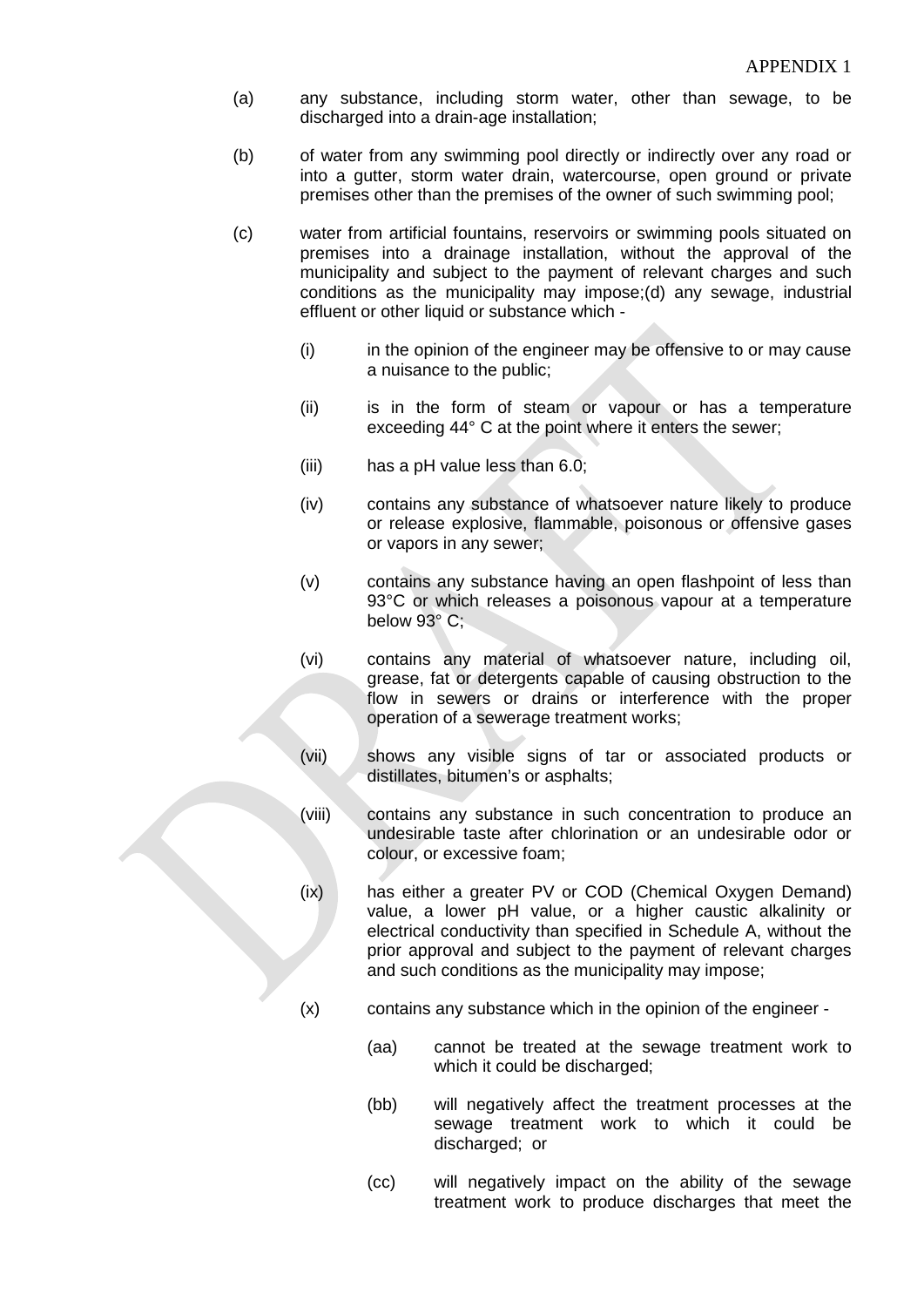waste water discharge standards set in terms of the National Water Act, 1998 (Act No 36 of 1998), or

- (xi) either alone or in combination with other substance may
	- (aa) generate or constitute a toxic substance dangerous to the health of persons employed at the sewage treatment works or entering the Council's sewers or manholes in the course of their duties; or
	- (bb) be harmful to sewers, treatment plant or land used for the disposal of treated waste water; or
	- (cc) adversely affect any of the processes whereby sewage is treated or any re-use of sewage effluent.
- (5) No person shall cause or permit the accumulation of grease, oil, fat or solid matter in any drainage installation that will adversely affect its effective functioning.
- (6) The municipality may, notwithstanding any other actions that may be taken in terms of these by-laws, recover from any person who discharges industrial effluent or any substance which is unauthorised or illegal all costs incurred, by the municipality as a result of such discharges, including costs that result from -
	- (a) injury to persons, damage to the sanitation system; or
	- (b) a prosecution in terms of the National Water Act, 1998 (Act No 36 of 1998).

# **160. Illegal re-connection**

A customer whose access to water supply services have been restricted or disconnected, who intentionally reconnects to services or who intentionally or negligently interferes with infrastructure through which water supply services are provided, shall on written notice be disconnected.

#### **161. Interference with infrastructure**

- (1) No person may unlawfully and intentionally or negligently interfere with infrastructure through which the municipality provides municipal services.
- (2) If a person contravenes subsection (1), the municipality may
	- (a) by written notice require such person to seize or rectify the interference at his own expense within a specified period; or
	- (b)  $\mathbb{Z}$  if it is of the opinion that the situation is a matter of urgency, without prior notice prevent or rectify the interference and recover the cost from such person.

#### **162. Pipes in streets or public places**

No person shall for the purpose of conveying water or sewage derived from whatever source, lay or construct a pipe or associated component on, in or under a street, public place or other land owned by or under the control of any municipality, except with the prior written permission of the municipality and subject to such conditions as it may impose.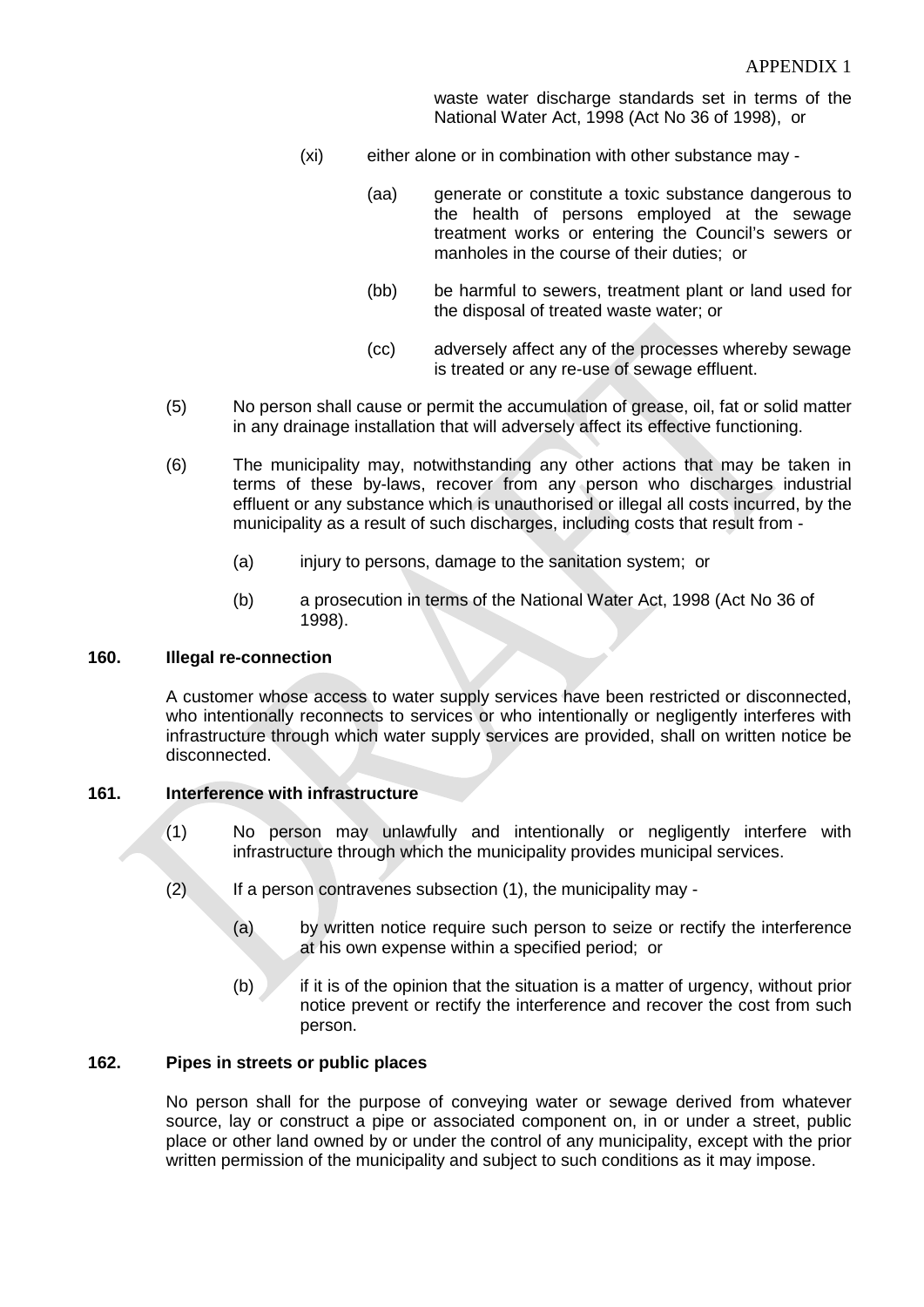## **163. Use of water from sources other than the water supply system**

- (1) No person shall use or permit the use of water obtained from a source other than the water supply system, other than rain water tanks which are not connected to the water installation, except with the prior approval of the engineer, and in accordance with such conditions as it may impose, for domestic, commercial or industrial purposes.
- (2) Any person desiring the consent referred to in subsection (1) shall provide the engineer with evidence satisfactory to it that the water referred to in subsection (1) complies, whether as a result of treatment or otherwise, with the requirements of SANS 241: Drinking Water, or that the use of such water does not or will not constitute a danger to health.
- (3) Any consent given in terms of subsection (1) may be withdrawn if, in the opinion of the engineer -
	- (a) a condition imposed in terms of subsection (1) is breached; or
	- (b) the water quality no longer conforms to the requirements referred to in subsection (2).
- (4) The engineer may take samples of water obtained from a source, other than the water supply system and cause the samples to be tested for compliance with the requirements referred to in subsection (2).
- (5) The determined charge for the taking and testing of the samples referred to in subsection (4) above shall be paid by the person to whom consent was granted in terms of subsection (1).
- (6) If water obtained from a borehole or other source of supply on any premises is used for a purpose which gives rise to the discharge of such water or a portion thereof into the municipality's sewerage system, the municipality may install a meter in the pipe leading from such borehole or other source of supply to the point or points where it is so used.
- (7) The provisions of Section 20 shall apply insofar as they may be applicable in respect of the meter referred to in subsection (4).

### **164. Use of on-site Sanitation Services not connected to the sanitation system**

- (1) No person shall use or permit the use of onsite Sanitation Services not connected to the municipality's sanitation system except with the prior approval of the engineer, and in accordance with such conditions as it may impose, for domestic, commercial or industrial purposes.
- (2) Any person desiring the consent referred to in subsection (1) shall provide the engineer with evidence satisfactory to it that the sanitation facility is not likely to have a detrimental effect on heath or the environment.
- (3) Any consent given in terms of subsection (1) may be withdrawn if, in the opinion of the engineer -
	- (a) a condition imposed in terms of subsection (1) is breached; or
	- (b) the sanitation facility has a detrimental impact on health or the environment.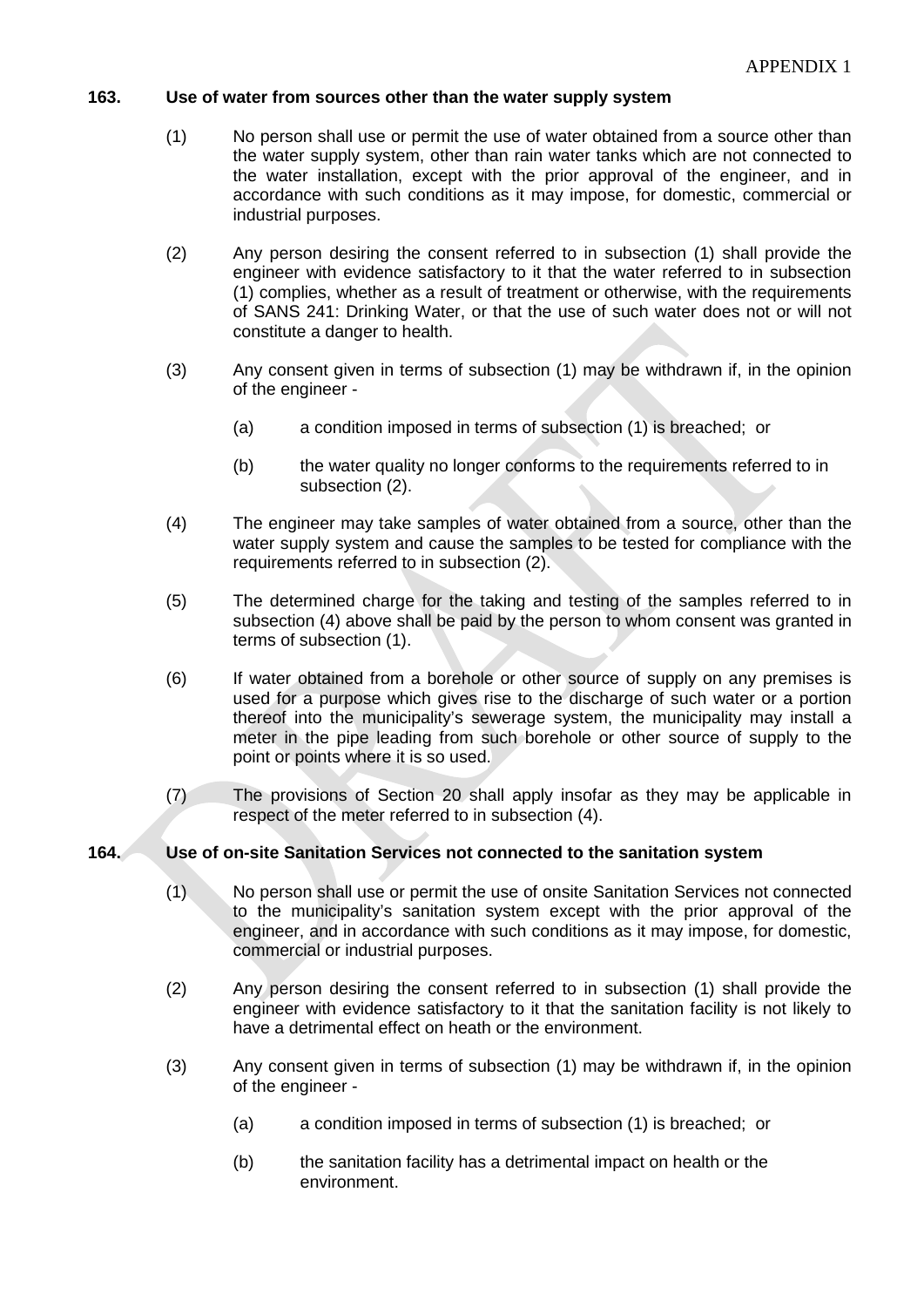- (4) The engineer may undertake such investigations as he or she may deem necessary to determine if a sanitation facility has a detrimental impact on health or the environment.
- (5) The person to whom consent was granted in terms of subsection (1) shall be liable for the costs associated with an investigation undertaken in terms of subsection (2) if the result of the investigation indicates that the sanitation facility has a detrimental impact on health or the environment.

# **CHAPTER 8: NOTICES**

#### **165. Power to serve and compliance with notices**

- (1) The municipality may, by written notice, order an owner, customer or any other person who fails, by act or omission, to comply with the provisions of these bylaws, or to fulfill any condition imposed in it, to rectify his failure within a period specified in the notice, which period shall not be less than thirty days except where a notice is issued in terms of Section 18, when the period shall not be less than seven days.
- (2) If a person fails to comply with a written notice served on him by the municipality in terms of these by-laws within the specified period, it may take such action that in its opinion is necessary to ensure compliance, including -
	- (a) undertaking the work necessary itself and recovering the cost of such action or work from that owner, consumer or other person;
	- (b) restricting or discontinuing the provision of services; and
	- (c) instituting legal proceedings.
- (3) A notice in terms of subsection (1) must
	- (a) give details of any provision of the by-laws that has not been complied with;
	- (b) give the owner, consumer or other person a reasonable opportunity to make representations and state his case, in writing, to the municipality within a specified period, unless the owner, consumer or other person was given such an opportunity before the notice was issued;
	- (c) specify the steps that the owner, consumer of other person must take to rectify the failure to comply;
	- (d) specify the period within which the owner, consumer or other person must take the steps specified to rectify such failure; and
	- (e) indicate that the municipality
		- (i) may undertake any work that is necessary to rectify a failure to comply with a notice and the cost to the municipality of rectification may be recovered from the owner, consumer or other person who has failed to comply with it; and
		- (ii) may take any other action that it considers necessary for ensuring compliance.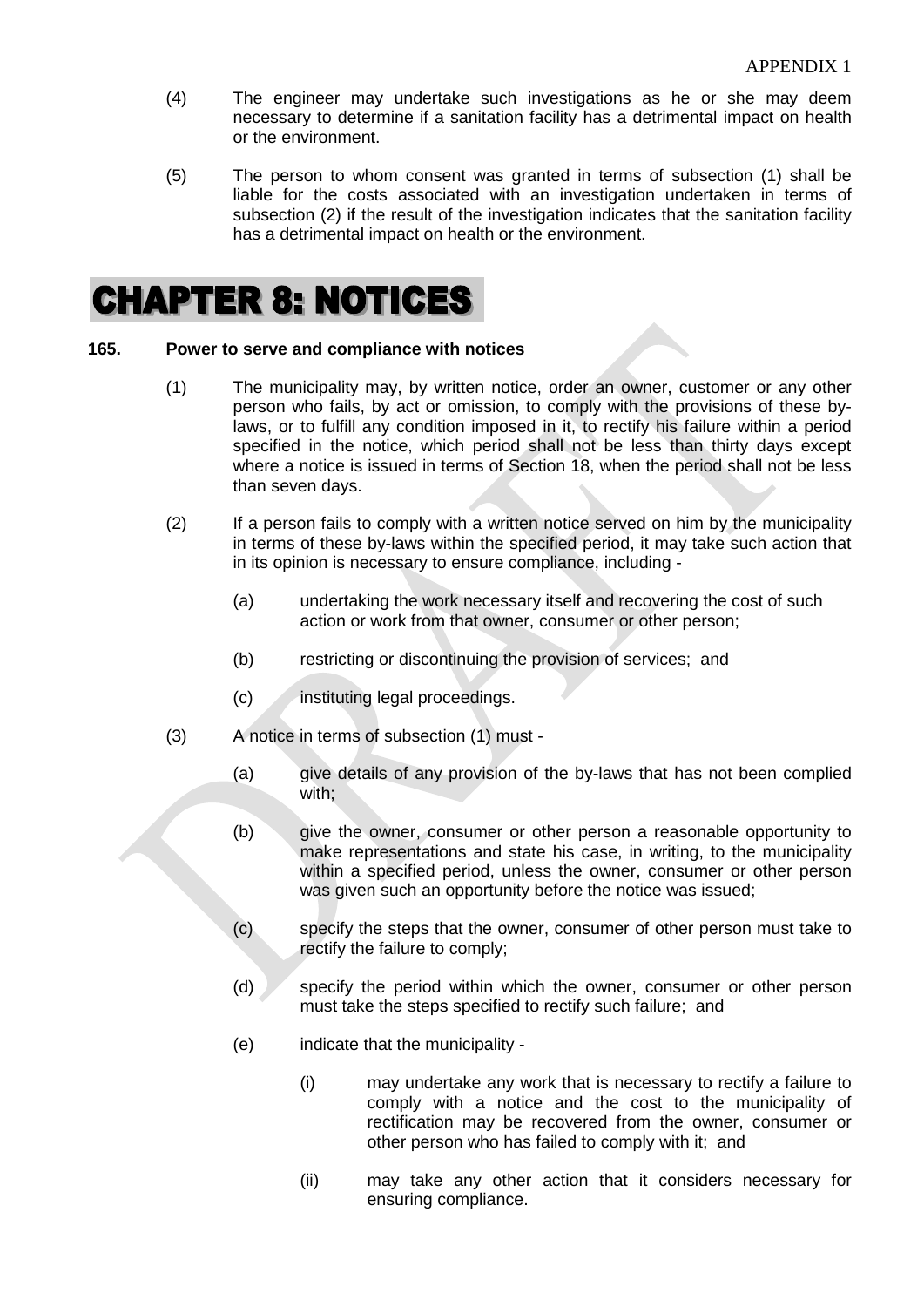- (4) In the event of an emergency the municipality may, without prior notice to anyone, undertake the work required by subsection  $(3)(e)(i)$  and recover the costs from a person who, but for the emergency, would have to be notified in terms of subsection (1).
- (5) The costs recoverable by the municipality in terms of subsections (3) and (4) are the full costs associated with that work and includes, but are not restricted to, any exploratory investigation, surveys, plans, specifications, schedules of quantities, supervision, administration charge, the use of tools, the expenditure of labour involved in disturbing or rehabilitation of any part of a street or ground affected by the work and the environmental cost.

# **CHAPTER 9: APPEALS**

#### **166. Appeals against decisions of the municipality**

- (1) A customer may appeal in writing against a decision of, or a notice issued by, the municipality in terms of these by-laws.
- (2) An appeal in terms of subsection (1) must be made in writing and lodged with the municipality within 14 (fourteen) days after a customer became aware of the decision or notice and must -
	- (a) set out the reasons for the appeal; and
	- (b) be accompanied by any security determined by the municipality for the testing of a measuring device, if it has been tested.
- (3) An appeal must be decided by the municipality within 14 (fourteen) days after an appeal was lodged and the customer must be informed of the outcome in writing, as soon as possible thereafter.
- (4) The decision of the municipality is final.
- (5) The municipality may condone the late lodging of appeals or other procedural irregularities.

# **CHAPTER 10: OFFENCES**

### **167. Offences**

- (1) Subject to subsection (2), any person who
	- (a) obstructs or hinders the municipality in the exercising of the powers or performance of functions or duties under these by-laws;
	- (b) uses, tampers or interferes with municipal equipment, the water supply system, sanitation system and reticulation network or consumption of services rendered;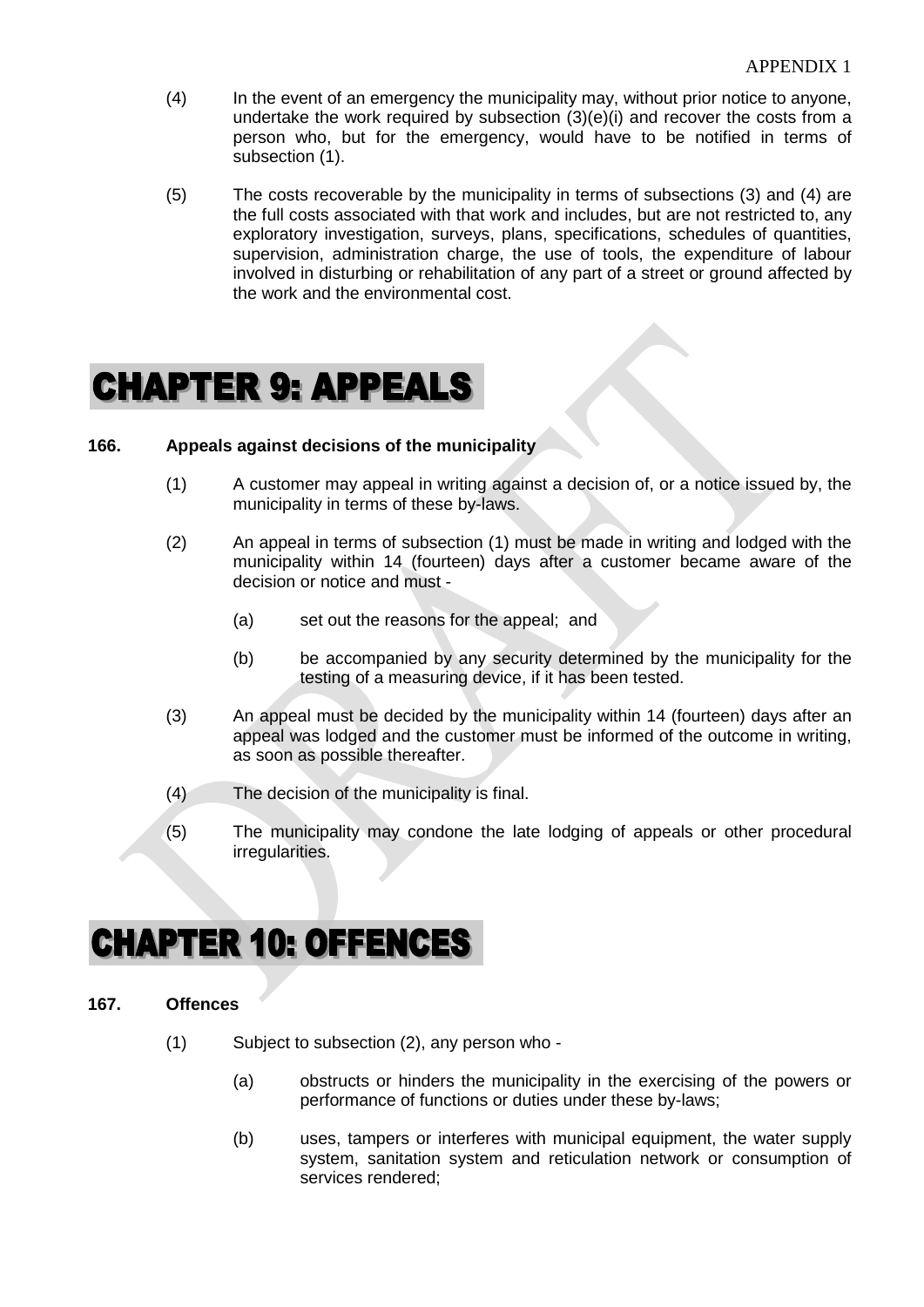- (c) contravenes or fails to comply with a provision of these by-laws other than a provision relating to payment for municipal services; and
- (d) fails to comply with the terms of a notice served upon him in terms of these by-laws; is guilty of an offence and liable on conviction to a fine or in default of payment to imprisonment for a period not exceeding 6 months and in the case of any continued offence, to a further fine not exceeding R50, or in default of payment, to imprisonment not exceeding one day for every day during the continuance of such offence, after a written notice has been issued by the municipality and served on the person concerned requiring the discontinuance of such an offence.
- (2) No person shall be liable to imprisonment if he is unable to afford to pay a fine, and shall instead be liable to a period of community service.
- (3) Any person committing a breach of the provisions of these by-laws shall be liable to recompense the municipality for any loss or damage suffered or sustained by it in consequence of the breach.

# **CHAPTER 11: DOCUMENTATION**

### **168. Signing of notices and documents**

A notice or document issued by the municipality in terms of these by-laws and signed by a staff member of the municipality shall be deemed to have been duly issued and must on its mere production be accepted by a court as prima facie evidence of that fact.

#### **169. Service of notices**

- (1) Any notice, order or other document that is served on any person in terms of these by-laws must, subject to the provisions of the Criminal Procedure Act 1977 (Act 51 of 1977), be served personally, falling which it may regarded as having duly been served -
	- (a) when it has been left at a person's village, place of residence, or business or employment in the Republic, with a person apparently over the age of sixteen years;
	- (b) when it has been posted by registered or certified mail to a person's last known residential address or business address in the Republic and an acknowledgement of posting thereof from the postal service is obtained;
	- (c) if a person's address in the Republic is unknown, when it has been served on that person's agent or representative in the Republic in a manner provided for in sub-Sections (a), (b) or (d); or
	- (d) if that person's address and agent or representative in the Republic is unknown, when it has been placed in a conspicuous place on the property or premises, if any, to which it relates.
- (2) Any legal process is effectively and sufficiently served on the municipality when it is delivered to the Municipal Manager or a person in attendance at the Municipal Manager's office.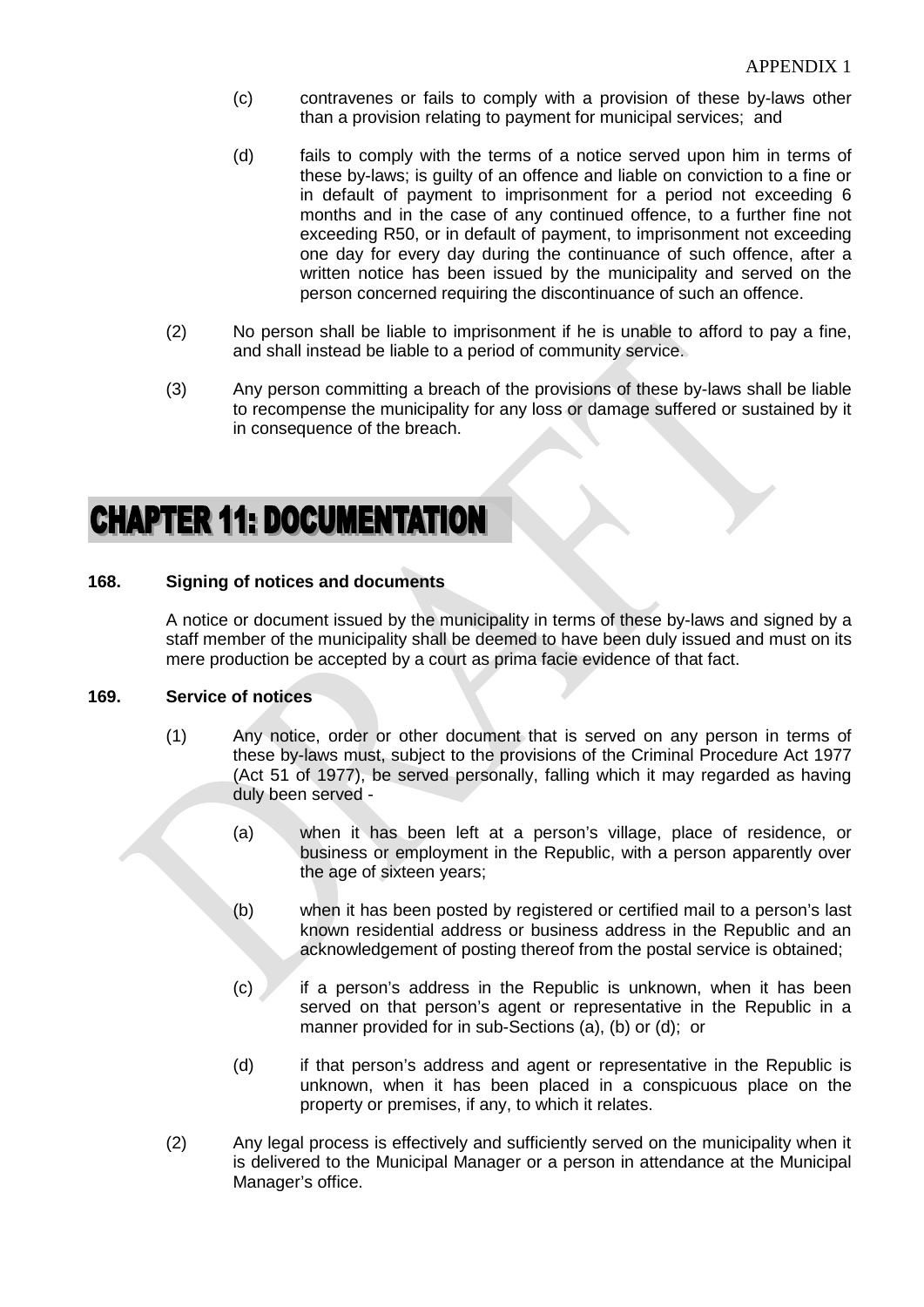- (3) When any notice or other document must be authorised or served on the owner, occupier of any property, or of any person who holds a right over, or in respect of it, it is sufficient if that person is described in the notice or other document as the owner, occupier or holder of the right over or in respect of, the property, and shall not be necessary to name him.
- (4) Where compliance with a notice is required within a specified number of working days, the period that is required shall commence on the date when the notice is served or when it has first been given in any other way contemplated in these bylaws.

#### **170. Authentication of documents**

- (1) Every order, notice or other document requiring authentication by the municipality shall be sufficiently authenticated, if it is signed by the Municipal Manager, by a duly authorised officer of the municipality or by the Manager of the Municipality's authorised agent.
- (2) Authority to authorise, as envisaged in subsection (1) must be conferred by a resolution of the municipality, by a written agreement or by a bylaw.

### **171. Prima facie evidence**

In legal proceedings by or on behalf of the municipality, a certificate reflecting an amount of money as being due and payable to the municipality, shall, if it is made under the hand of the Municipal Manager, or of a suitably qualified employee of the municipality who is authorised by the Municipal Manager or the Manager of the municipality's authorised agent, shall upon its mere production constitute prima facie evidence of the indebtedness.

# **CHAPTER 12: GENERAL PROVISIONS**

#### **172. Responsibility for compliance with these by-laws**

- (1) The owner of premises is responsible for ensuring compliance with these by-laws in respect of all or any matters relating to water and the installation and maintenance of sanitation.
- (2) The customer is responsible for compliance with these by-laws in respect of matters relating to the use of any water and the installation and maintenance of sanitation.

#### **173. Provision of information**

An owner, occupier, customer or person within the area of supply of the municipality must provide the municipality with accurate information requested by the municipality that is reasonably required by the municipality for the implementation or enforcement of these by-laws.

#### **174. Power of entry and inspection**

(1) The municipality may enter and inspect any premises for any purpose connected with the implementation or enforcement of these by-laws, at all reasonable times, after having given reasonable written notice to the occupier of the premises of the intention to do so.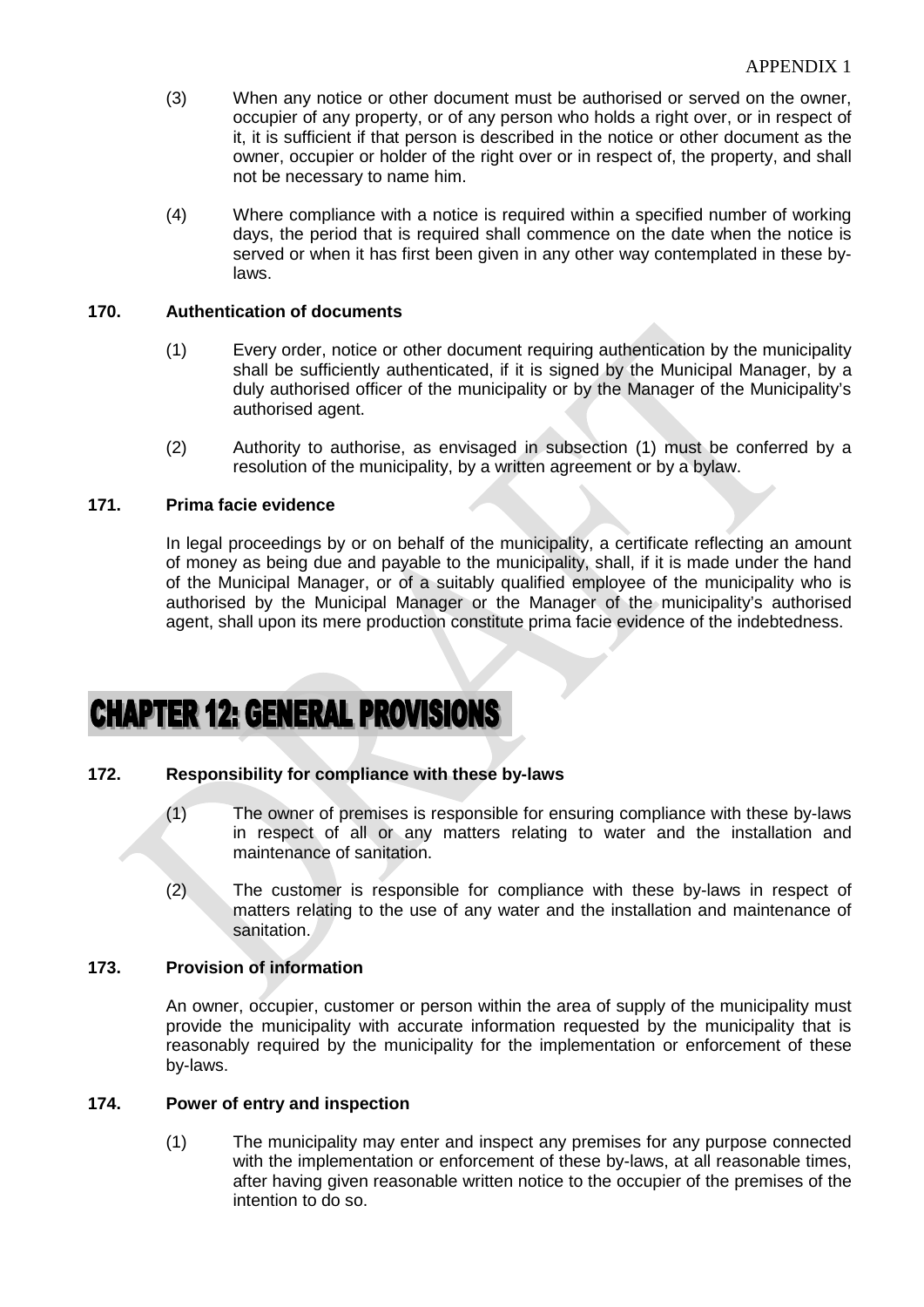- (2) Any entry and inspection must be conducted in conformity with the requirements of the Constitution of South Africa, 1996, and any other law and, in particular, with strict regard to decency and order, respect for a person's dignity, freedom and security, and personal privacy.
- (3) The municipality may be accompanied by an interpreter and any other person reasonably required to assist the authorised official in conducting the inspection.
- (4) A person representing the municipality must, on request, provide his identification.

### **175. Indemnification from liability**

Neither employees of the municipality nor any person, body, organisation or corporation acting on behalf of the municipality is liable for any damage arising from any omission or act done in good faith in the course of his duties unless the damage is caused by a wrongful and intentional act or negligence.

#### **176. Exemption**

- (1) The engineer may, in writing exempt an owner, customer, any other person or category of owners, customers, ratepayers, users of services from complying with a provision of these by-laws, subject to any conditions it may impose, if he or she is of the opinion that the application or operation of that provision would be unreasonable, provided that the engineer shall not grant exemption from any Section of these by-laws that may result in -
	- (a) the wastage or excessive consumption of water supply services;
	- (b) significant adverse effects on public health, safety or the environment;
	- (c) the non-payment for services; and
	- (d) the Act, or any regulations made in terms of it, not being complied with.
- (2) The municipality may at any time after giving written notice of at least thirty days, withdraw any exemption given in terms of subsection (1).

## **177. Conflict of law**

If there is any conflict between these by-laws and any other by-laws of the municipality, these by-laws will prevail.

#### **178. Transitional arrangements**

- (1) Installation work authorised by the municipality prior to the commencement date of these by-laws or authorised installation work in progress on that date shall be deemed to have been authorised in terms of these by-laws; and the municipality may, for a period of 90 (ninety) days after the commencement of these by-laws, authorise installation work in accordance with the by-laws that regulated that work immediately prior to the promulgation of these by-laws.
- (2) Any reference in these by-laws to a charge determined by the municipality shall be deemed to be a reference to a charge determined by the municipality under the laws repealed by Section 114, until the effective date of any applicable charges that may be determined by the municipality in terms of these by-laws, or by-laws relating to Credit Control and Debt Collection, and any reference to a provision in the laws repealed by Section 114 shall be deemed to be a reference to a corresponding provision in these by-laws.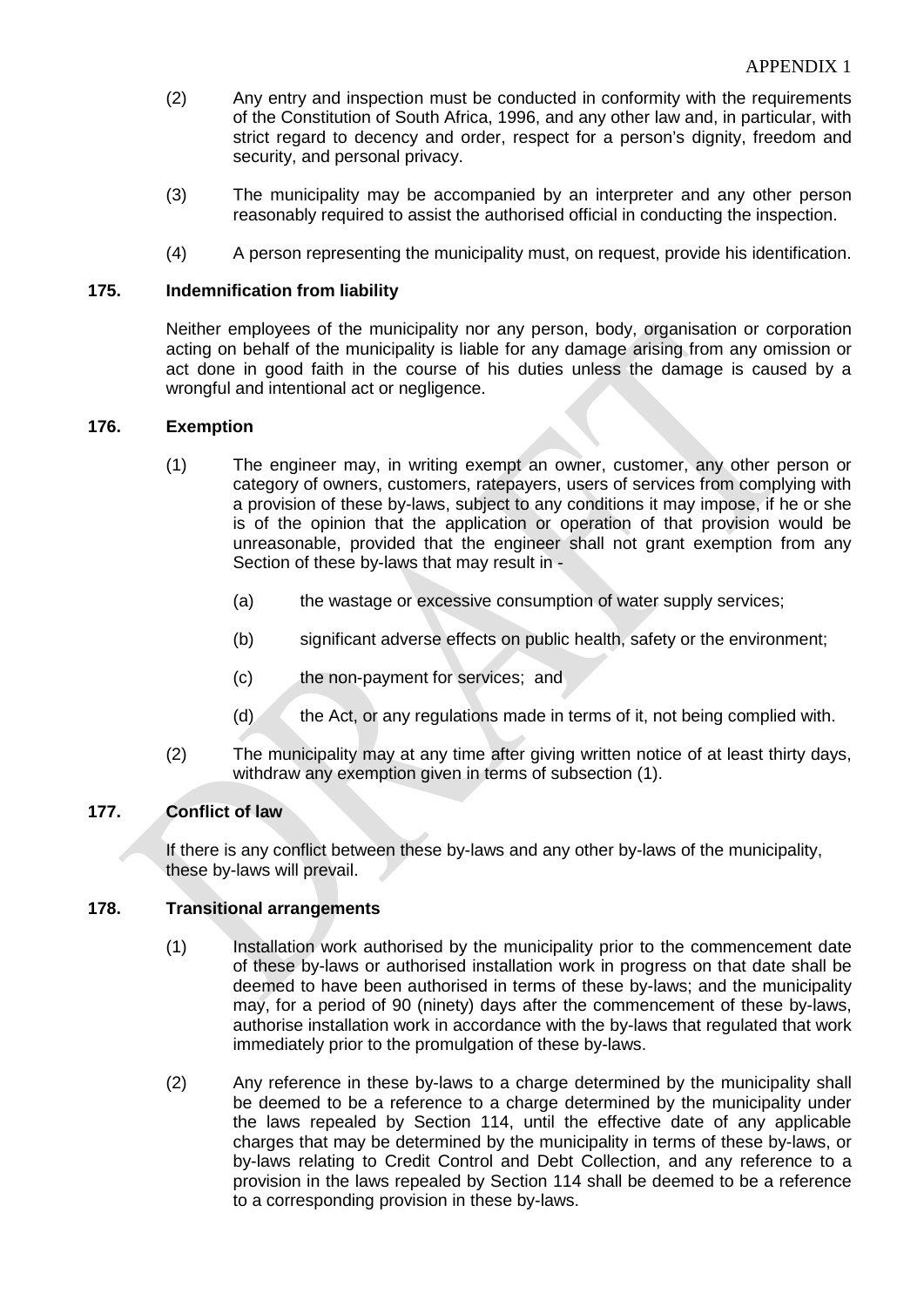- (3) Any approval, consent or exemption granted under the laws repealed by Section 114 shall, save for the provisions of subsection (3), remain valid.
- (4) No customer shall be required to comply with these by-laws by altering a water installation or part of it which was installed in conformity with any laws applicable immediately prior to the commencement of these by-laws; provided that if, in the opinion of the engineer, the installation, or part, is so defective or in a condition or position that could cause waste or undue consumption of water, pollution of the water supply or a health hazard, the engineer may by notice require the customer to comply with the provisions of these by-laws.

#### **179. Repeal of existing municipal Water Services by-laws**

The provisions of any by-laws relating to water supply and Sanitation Services by the municipality are hereby repealed insofar as they relate to matters provided for in these by-laws.

#### **180. Short title and commencement**

- (1) These by-laws are called the Water Services By-laws of the Municipal Council.
- (2) The municipality may, by notice in the Provincial Gazette, determine that provisions of these by-laws, listed in the notice, do not apply in certain areas within its area of jurisdiction listed in the notice from a date specified in the notice.
- (3) Until any notice contemplated in subsection (2) is issued, these by-laws are binding.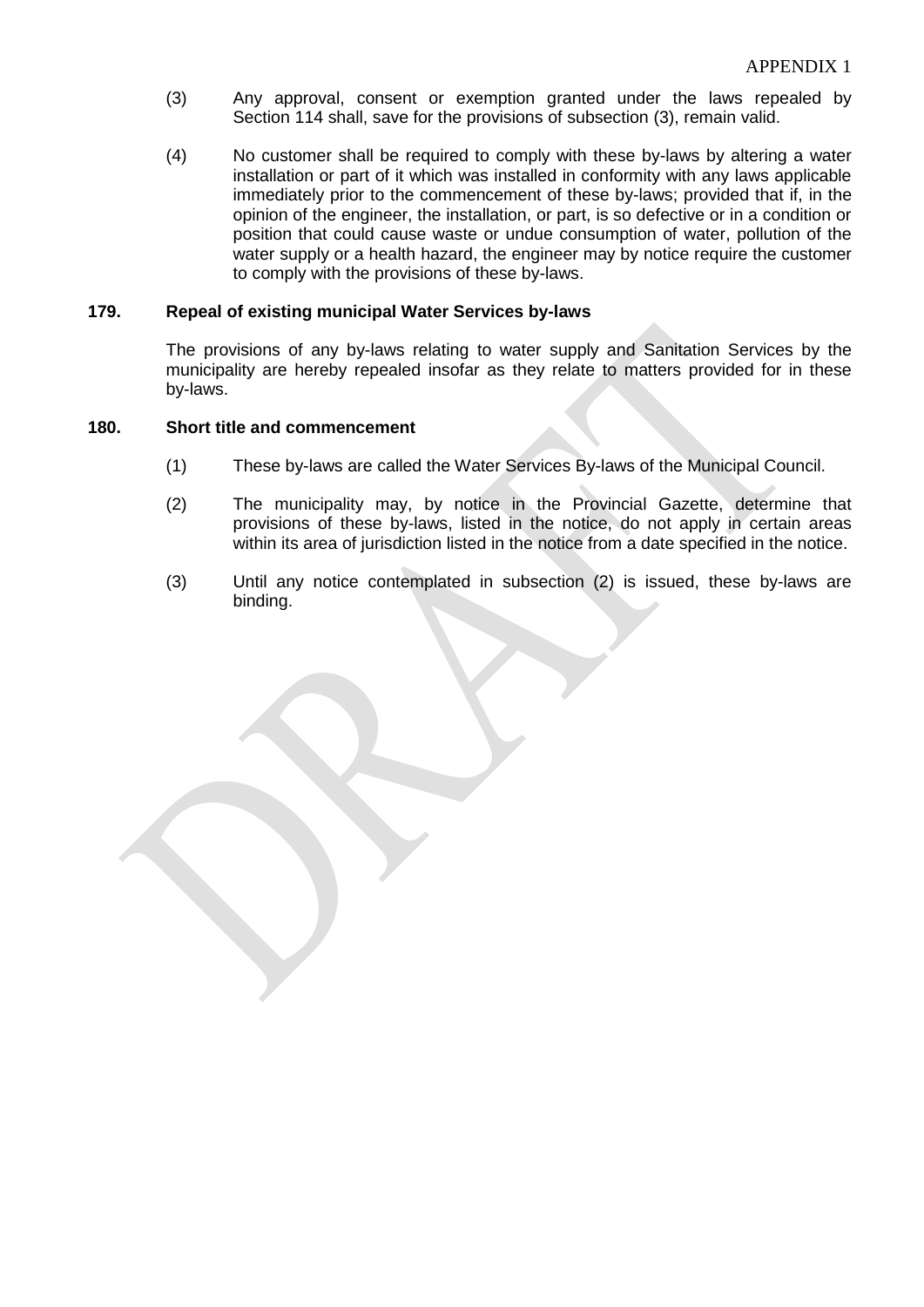# **SCHEDULE A**

# **LIMITS OF CONCENTRATION OF SUBSTANCES THAT MAY BE DISCHARGED TO THE MUNICIPALITY'S SANITATION SYSTEM**

| <b>Parameter</b>                                                                                                                            | <b>Allowed</b><br><b>Specification</b> |
|---------------------------------------------------------------------------------------------------------------------------------------------|----------------------------------------|
| PV-not exceed                                                                                                                               | 1400 mg/l                              |
| pH within range                                                                                                                             | $6,0 - 10,0$                           |
| Electrical conductivity- not greater than                                                                                                   | 500 m                                  |
|                                                                                                                                             | $S/m$ at 20 °C                         |
| Caustic alkalinity (expressed as $CaCO3$ )                                                                                                  | 2 000 mg / l                           |
| Substance not in solution (including fat, oil, grease waxes and like substances)                                                            | 2 000 mg / l                           |
| Substances soluble in petroleum ether                                                                                                       | 500 mg / l                             |
| Sulphides, hydro-sulphides and polysulphides (expressed as S)                                                                               | 50 mg / l                              |
| Substances from which hydrogen cyanide can be liberated in the drainage<br>installation, sewer or sewage treatment works (expressed as HCN) | 20 mg / $\vert$                        |
| Formaldehyde (expressed as HCHO)                                                                                                            | 50 mg / l                              |
| Non- organic solids in suspension                                                                                                           | 100 mg / $I$                           |
| Chemical oxygen demand (CO)                                                                                                                 | 5 000 mg / l                           |
| All sugars and / or starch (expressed as glucose)                                                                                           | 1 500 mg / $\vert$                     |
| Available chlorine (expressed as CI)                                                                                                        | 100 mg / $\vert$                       |
| Sulphates (expressed as SO <sub>4</sub> )                                                                                                   | 1 800 mg / l                           |
| Fluorine- containing compounds (expressed as F)                                                                                             | $5$ mg / l                             |
| Anionic surface active agents                                                                                                               | 500 mg / l                             |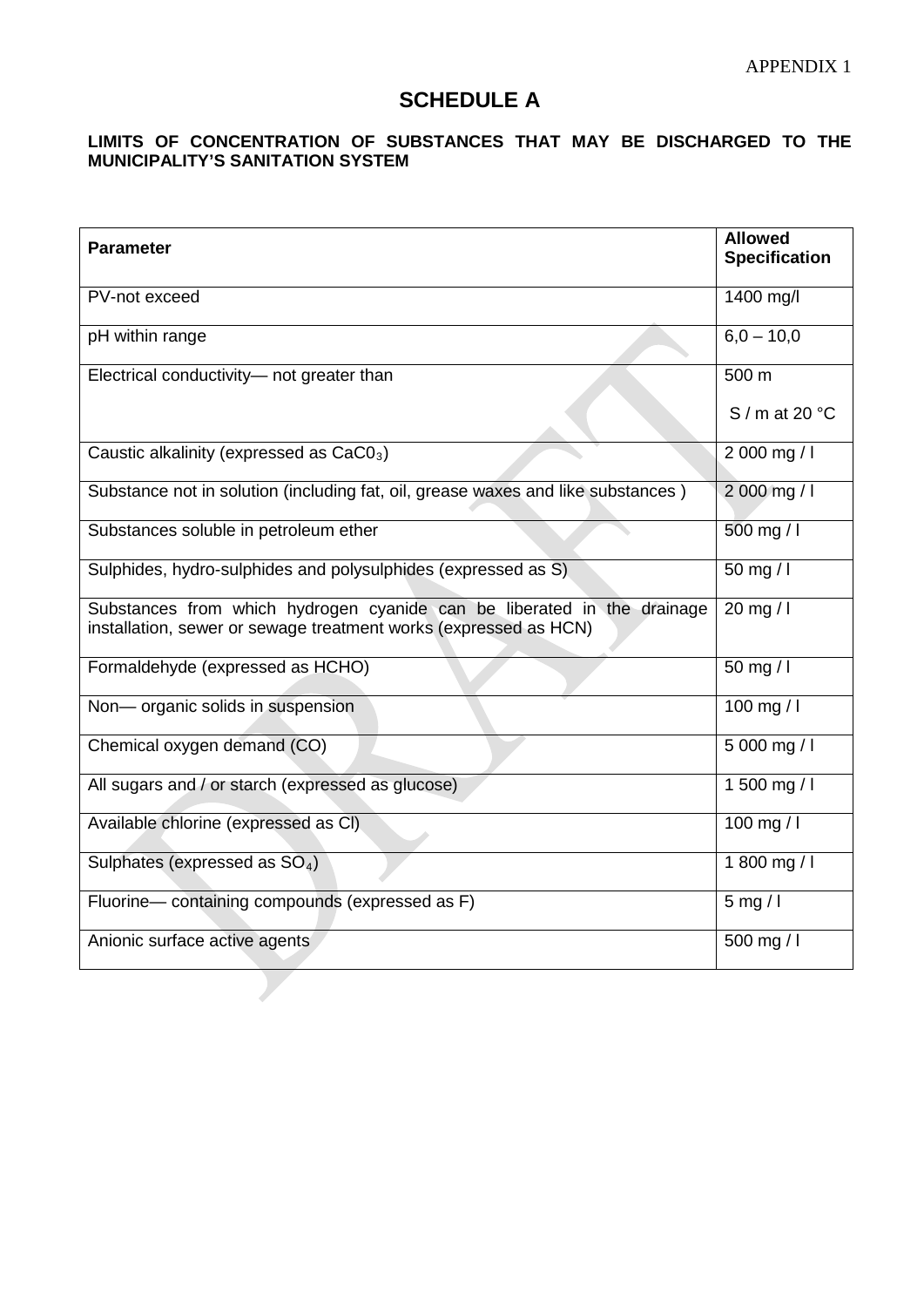## METALS:

## **Group 1:**

| <b>Metal</b>  | <b>Expressed as</b> |
|---------------|---------------------|
| Manganese     | Mn                  |
| Chromium      | Cr                  |
| Copper        | Cu                  |
| <b>Nickel</b> | Ni                  |
| Zinc          | Zn                  |
| Iron          | Fe                  |
| Silver        | Ag                  |
| Cobalt        | Co                  |
| Tungsten      | W                   |
| Titanium      | Ti                  |
| Cadmium       | Cd                  |

The total collective concentration of all metals in Group 1 (expressed as indicated above) in any sample of the effluent, shall not exceed 50 mg / I, nor shall the concentration of any individual metal in a sample exceed 20 mg / l.

# **Group 2:**

| <b>Metal</b> | <b>Expressed as</b> |
|--------------|---------------------|
| Lead         | Pb                  |
| Selenium     | Se                  |
| Mercury      | Hg                  |

The total collective concentration of all metals in Group 2 (expressed as indicated above) in any sample of the effluent shall not exceed 10 mg / l, nor shall the concentration of any individual metal in any sample exceed 5 mg / l.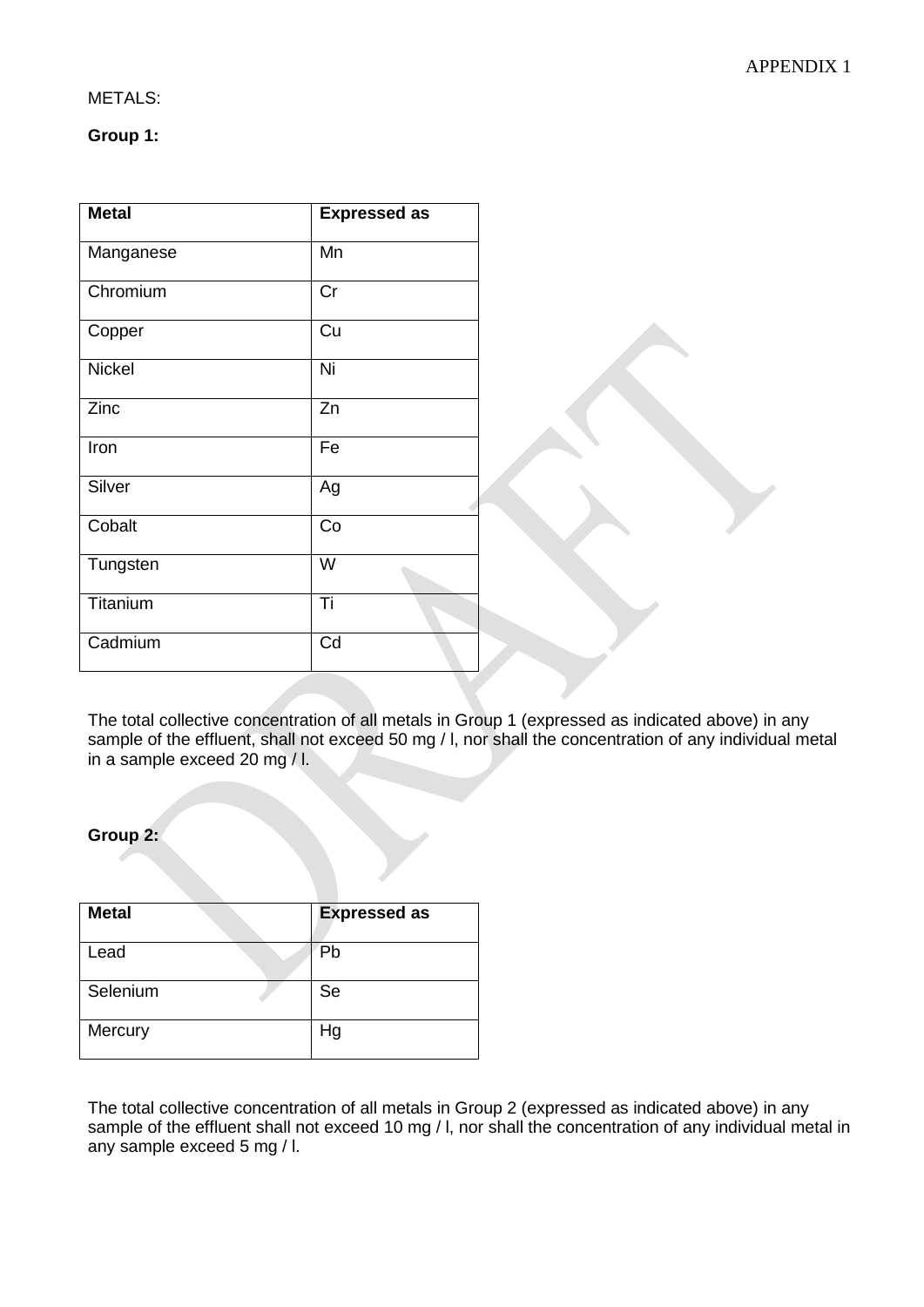#### **OTHER ELEMENTS**

| <b>Element</b> | <b>Expressed as</b> |  |
|----------------|---------------------|--|
| Arsenic        | As                  |  |
| <b>Boron</b>   |                     |  |

The total collective concentration of all elements (expressed as indicated above) in any sample of the effluent shall not exceed 20 mg / l.

### **RADIO-ACTIVE WASTES**

Radio-active wastes or isotopes: Such concentration as may be laid down by the Atomic Energy Board or any National Department:

Provided that, notwithstanding the requirements set out in this Part, the municipality reserves the right to limit the total mass of any substance or impurity discharged per 24 hours into the sanitation system from any premises.

#### **METHOD OF TESTING**

The method of testing in order to ascertain the concentration of any substance in this schedule shall be the test normally used by the municipality for these purposes. Any person discharging any substance referred to in this Schedule shall ascertain the details of the appropriate test from the municipality.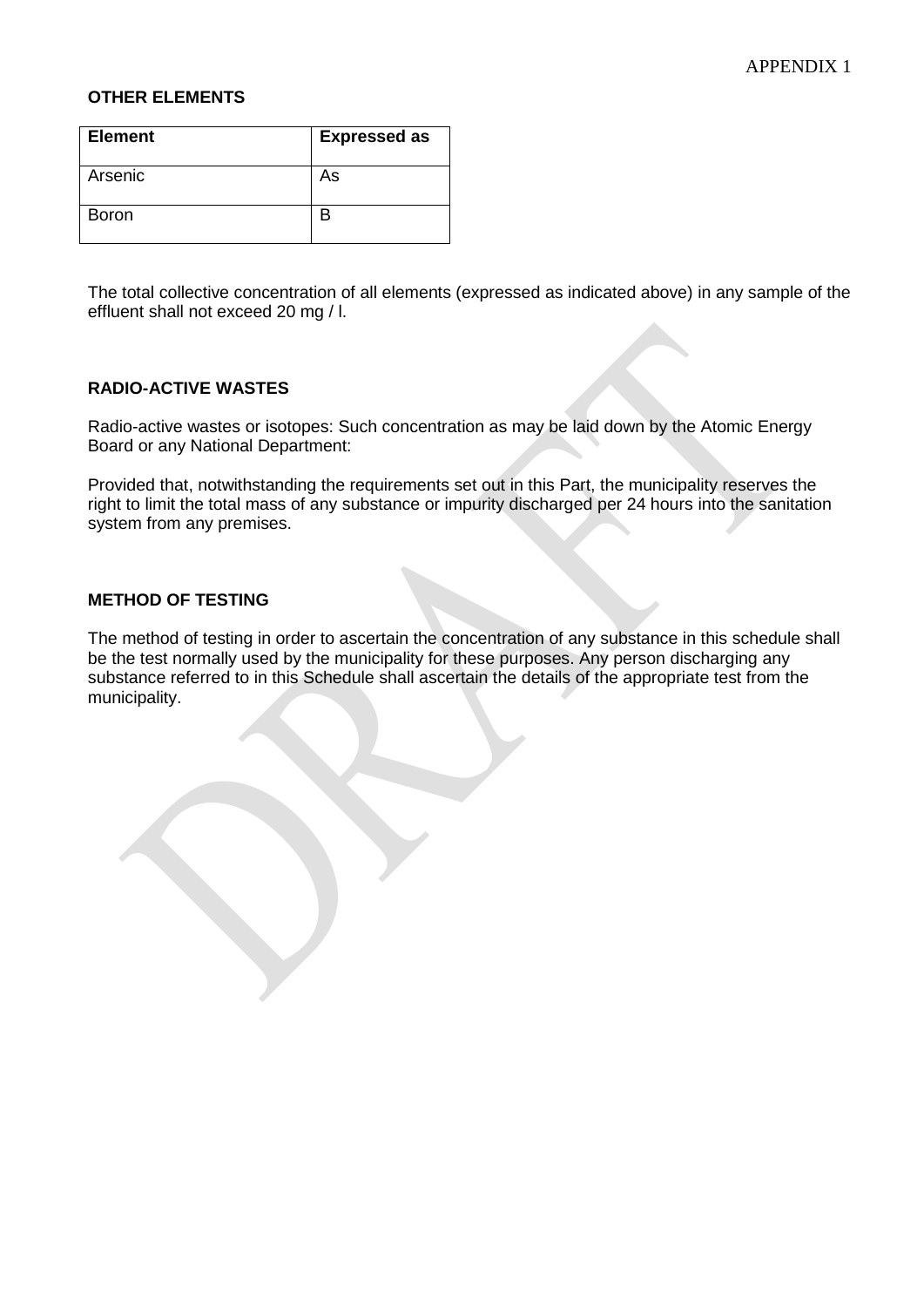# **SCHEDULE B**

#### **APPLICATION FORM FOR THE DISCHARGE OF INDUSTRIAL EFFLUENT TO THE MUNICIPALITY'S SANITATION SYSTEM**

(Please complete application in block capitals)

 $I$  (name):

the undersigned, duly authorised to set on behalf of

\_\_\_\_\_\_\_\_\_\_\_\_\_\_\_\_\_\_\_\_\_\_\_\_\_\_\_\_\_\_\_\_\_\_\_\_\_\_\_\_\_\_\_\_\_\_\_\_\_

and hereinafter referred to as the applicant, hereby apply in terms of the Water Services By-laws of the municipality for approval to discharge industrial effluent into the Municipality's sanitation system in accordance with the information provided herein.

# **PART I**

1. NATURE OF THE BUSINESS OR INDUSTRY CONCERNED:

 $\overline{\phantom{a}}$  , where  $\overline{\phantom{a}}$  , where  $\overline{\phantom{a}}$  ,  $\overline{\phantom{a}}$  ,  $\overline{\phantom{a}}$  ,  $\overline{\phantom{a}}$  ,  $\overline{\phantom{a}}$  ,  $\overline{\phantom{a}}$  ,  $\overline{\phantom{a}}$  ,  $\overline{\phantom{a}}$  ,  $\overline{\phantom{a}}$  ,  $\overline{\phantom{a}}$  ,  $\overline{\phantom{a}}$  ,  $\overline{\phantom{a}}$  ,  $\overline{\phantom{a}}$  ,

2. NAME OR STYLE UNDER WHICH THE BUSINESS OR INDUSTRY IS CONDUCTED:

 $\blacksquare$ 

3. POSTAL ADDRESS OF THE BUSINESS OR INDUSTRY:

 $\overline{\phantom{a}}$ 

 $\mathcal{L}=\mathcal{L}=\mathcal{L}=\mathcal{L}=\mathcal{L}=\mathcal{L}=\mathcal{L}=\mathcal{L}=\mathcal{L}=\mathcal{L}=\mathcal{L}=\mathcal{L}=\mathcal{L}=\mathcal{L}=\mathcal{L}=\mathcal{L}=\mathcal{L}=\mathcal{L}=\mathcal{L}=\mathcal{L}=\mathcal{L}=\mathcal{L}=\mathcal{L}=\mathcal{L}=\mathcal{L}=\mathcal{L}=\mathcal{L}=\mathcal{L}=\mathcal{L}=\mathcal{L}=\mathcal{L}=\mathcal{L}=\mathcal{L}=\mathcal{L}=\mathcal{L}=\mathcal{L}=\mathcal{$ 

 $\overline{\phantom{a}}$  , where  $\overline{\phantom{a}}$  , where  $\overline{\phantom{a}}$  , where  $\overline{\phantom{a}}$  , where  $\overline{\phantom{a}}$ 

\_\_\_\_\_\_\_\_\_\_\_\_\_\_\_\_\_\_\_\_\_\_\_\_\_\_\_\_\_\_\_\_\_\_\_\_\_\_\_\_\_\_\_

\_\_\_\_\_\_\_\_\_\_\_\_\_\_\_\_\_\_\_\_\_\_\_\_\_\_\_\_\_\_\_\_\_\_\_\_\_\_\_\_\_\_\_

\_\_\_\_\_\_\_\_\_\_\_\_\_\_\_\_\_\_\_\_\_\_\_\_\_\_\_\_\_\_\_\_\_\_\_\_\_\_\_\_\_\_\_

 $\overline{\phantom{a}}$  , where  $\overline{\phantom{a}}$  , where  $\overline{\phantom{a}}$  ,  $\overline{\phantom{a}}$  ,  $\overline{\phantom{a}}$  ,  $\overline{\phantom{a}}$  ,  $\overline{\phantom{a}}$  ,  $\overline{\phantom{a}}$  ,  $\overline{\phantom{a}}$  ,  $\overline{\phantom{a}}$  ,  $\overline{\phantom{a}}$  ,  $\overline{\phantom{a}}$  ,  $\overline{\phantom{a}}$  ,  $\overline{\phantom{a}}$  ,  $\overline{\phantom{a}}$  ,

4. PHYSICAL STREET ADDRESS:

ERF NO OR FARM PTN: \_\_\_\_\_\_\_\_TOWNSHIP OR FARM: \_\_\_\_\_\_\_\_\_

- 5. If the business or industry is conducted by a company or closed corporation, state the name of the secretary, and if it is a partnership state the names of the partners:
- 6. IS THIS A NEW OR ESTABLISHED BUSINESS:
- 7. DESCRIPTION OF INDUSTRIAL OR TRADE PROCESS BY WHICH THE EFFLUENT WILL BE PRODUCED: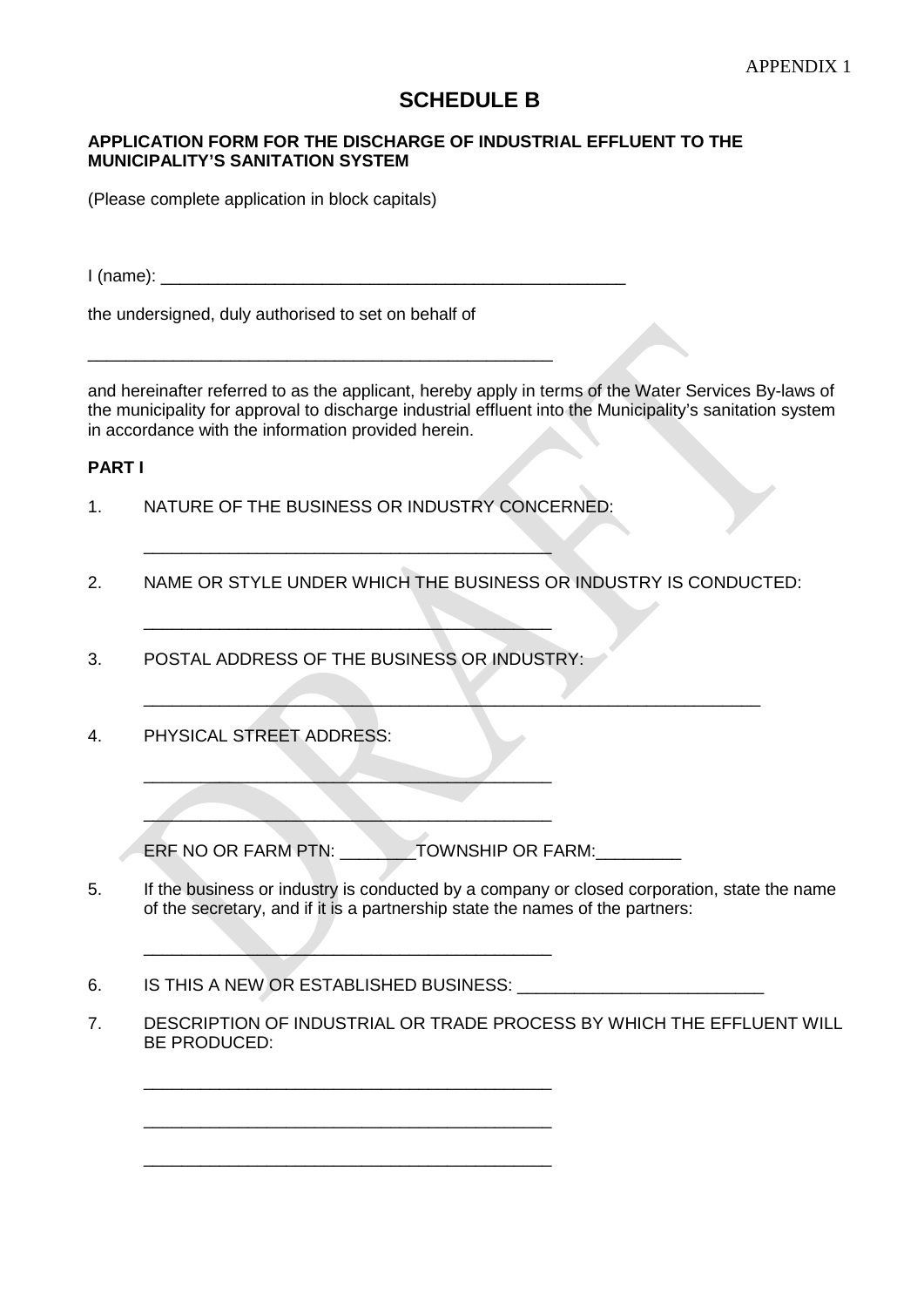# APPENDIX 1

# 8. INFORMATION RELATING TO EMPLOYEES:

|                                                           | ∩ffice | Factory |
|-----------------------------------------------------------|--------|---------|
| 1. Total number of daily employees (not included in (4)): |        |         |
| 2. Number of shifts worked per day                        |        |         |
| 3. Number days worked per week                            |        |         |
| 4. Number of persons resident on the premises             |        |         |
| 5. Is a canteen provided?                                 |        |         |

# **PART II**

# **INFORMATION RELATING TO THE CONSUMPTION OF WATER**

# 1. TOTAL NUMBER OF LITRES OF WATER CONSUMED IN SIX MONTHS:

|                                       | Meter No | Meter No | Meter No | Total |
|---------------------------------------|----------|----------|----------|-------|
|                                       |          |          |          |       |
| Water purchased from the municipality |          |          |          |       |
| Water from borehole or other source   |          |          |          |       |
| Water entering with raw materials     |          |          |          |       |
| Section of plant served by meter      |          |          |          |       |
| <b>Total A</b>                        |          |          |          |       |

# 2. WATER CONSUMPTION

| (1) |       | Industrial                                                    | kl/Month |
|-----|-------|---------------------------------------------------------------|----------|
|     | (i)   | Quantity of water in product                                  |          |
|     | (ii)  | Quantity of water lost by evaporation                         |          |
|     | (iii) | Quantity of water used as boiler make-up                      |          |
|     | (iv)  | Quantity of water for other uses (e.g. cooling, gardens, etc) |          |
|     |       | TOTAL B                                                       |          |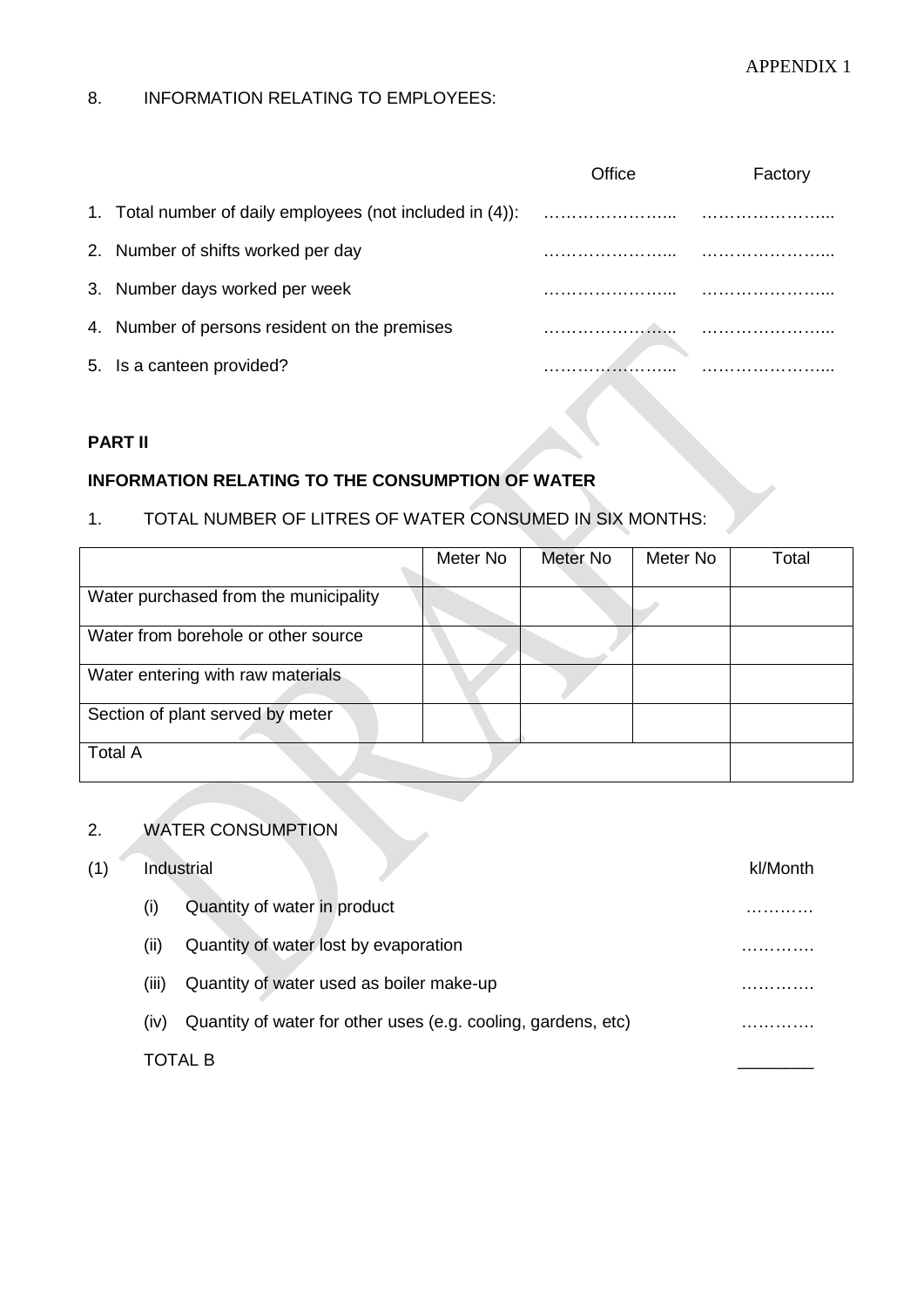|     |      |                                                                | <b>APPENDIX 1</b> |
|-----|------|----------------------------------------------------------------|-------------------|
| (2) |      | Domestic use                                                   | kl/Month          |
|     | (i)  | Total number of employees (Allow 1 kilolitre/person/month)     |                   |
|     | (ii) | Total number of employees permanently resident on the premises |                   |
|     |      | e.g. hostels (Allow1 kilolitre/person/month)                   |                   |
|     |      | <b>TOTAL C</b>                                                 |                   |
|     |      |                                                                |                   |
| 3.  |      | EFFLUENT DISCHARGE INTO SANITATION SYSTEM                      |                   |
| (1) |      | Metered volume (if known)                                      | kl/ Month         |
| (2) |      | Estimated un-metered volume (see below*)                       | kl/ Month         |
| (3) |      | Estimated rate of discharge                                    | .                 |
| (4) |      | Period of maximum discharge (e.g. 07:00 to 08:00)              |                   |
|     |      |                                                                |                   |

\* In the event that no effluent meter is installed on the premises, the estimated volume of unmetered effluent discharge to sewer is calculated as follows:

 $A - (B + C) =$  ……………………Kilolitre /Month

# **PART III**

# INFORMATION REGARDING THE COMPOSITION OF INDUSTRIAL EFFLUENT

Information relating to the chemical and physical characteristics of the effluent to be discharged:

- (1) Maximum temperature of effluent °C
- (2) pH value Ph
- (3) Nature and amount of settle able solids
- (4) Organic Content (Expressed as Chemical Oxygen Demand)
- (5) Maximum total daily discharge (kilolitres)
- (6) Maximum rate of discharge (kilolitres / hr)
- (7) Periods of maximum discharge, (e.g. 7:00 am to 8:00 am)
- (8) If any of the substances or their salts, specified in the table, are formed on the premises, a cross must be placed in the space in which the substance appears, and, if possible, the average concentration of this substance likely to be present in any effluent must also be stated.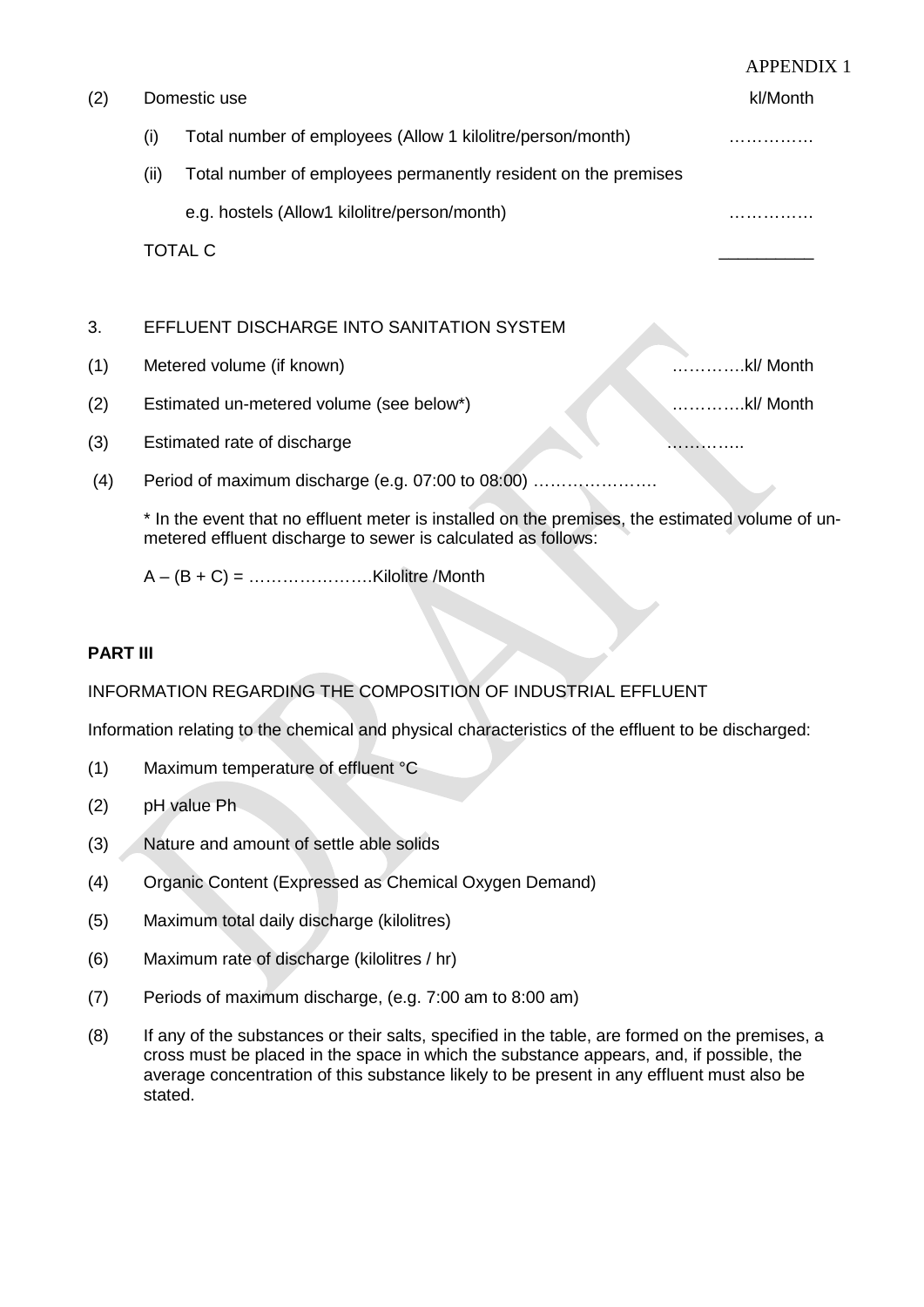| <b>ELEMENTS</b> |      | <b>COMPOUNDS</b> |      | <b>OTHER SUBSTANCES</b>  |      |
|-----------------|------|------------------|------|--------------------------|------|
| Arsenic         | mg/l | Ammonium         | mg/l | Grease and / or oil      | mg/l |
| Boron           | mg/l | Nitrate          | mg/l | Starch and / or sugars   | mg/l |
| Cadmium         | mg/l | Sulphide         | mg/l | Synthetic detergents     | mg/l |
| Chromium        | mg/l | Sulphate         | mg/I | Tar and / or tar oils    | mg/l |
| Cobalt          | mg/l | Others (Specify) | mg/l | <b>Volatile Solvents</b> | mg/l |
| Copper          | mg/l | Others (Specify) | mg/l |                          |      |
| Cyanide         | mg/l |                  |      |                          |      |
| Iron            | mg/l |                  |      |                          |      |
| Lead            | mg/l |                  |      |                          |      |
| Manganese       | mg/l |                  |      |                          |      |
| Mercury         | mg/l |                  |      |                          |      |
| Nickel          | mg/I |                  |      |                          |      |
| Selenium        | mg/l |                  |      |                          |      |
| Tungsten        | mg/l |                  |      |                          |      |
| Titanium        | mg/l |                  |      |                          |      |
| Zinc            | mg/l |                  |      |                          |      |
| Other (Specify) | mg/l |                  |      |                          |      |

(9) Any further information as to kind or character, chemical compositions, concentrations or other properties peculiar to the industrial effluent to be furnished on a separate sheet and attached hereto.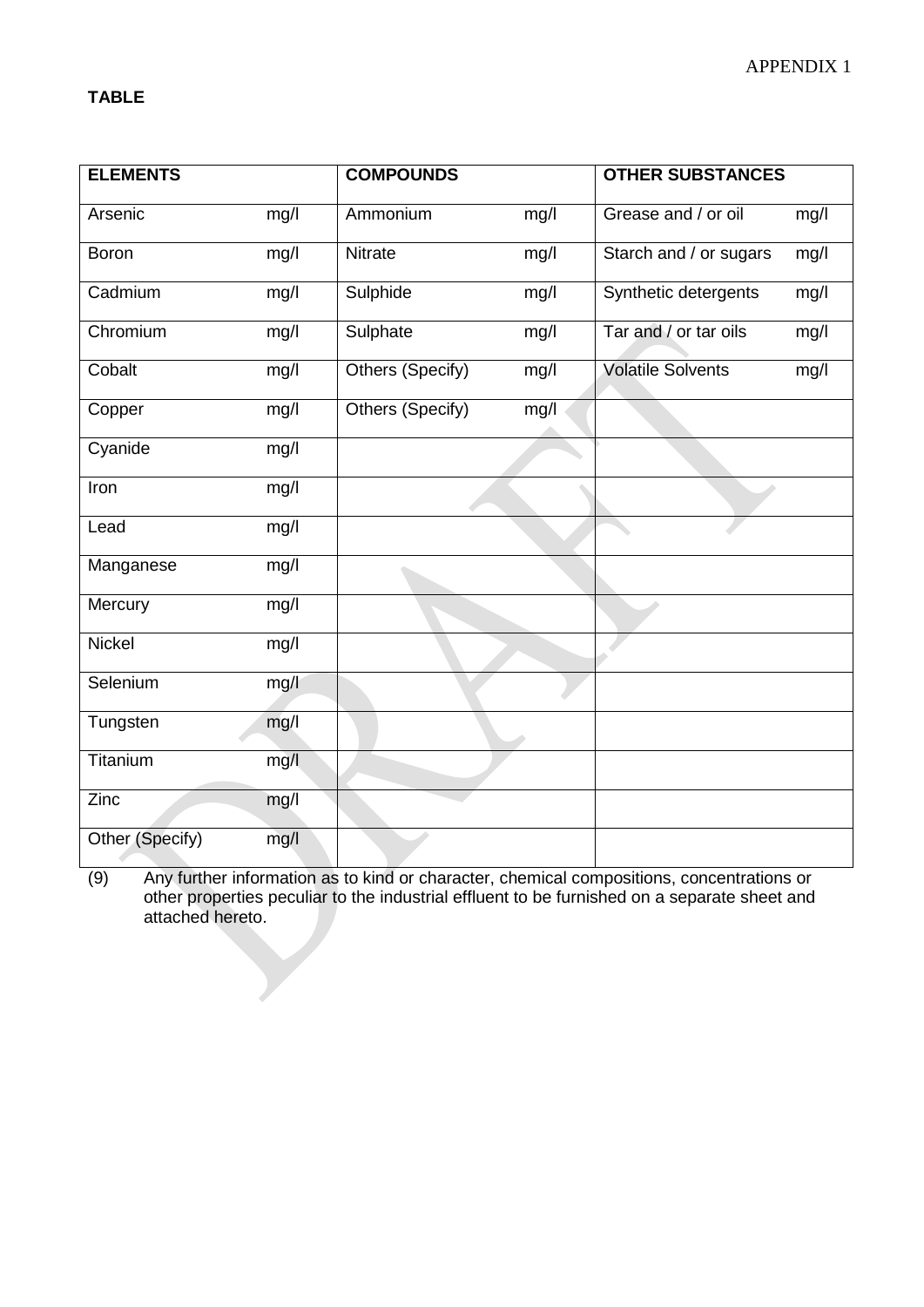## **PART IV**

#### **CONDITIONS RELATING TO THE ACCEPTANCE OF INDUSTRIAL EFFLUENT**

- 1. The applicant shall attach descriptions and a statement of the dimensions of grease and oil traps, screens, dilution and neutralizing tanks and any other provision made for the treatment of the effluent prior to discharge to the sanitation system.
- 2. The applicant shall submit to the municipality, if requested, plans showing the reticulation systems on his premises for water and industrial effluent.
- 3. The applicant shall, in addition to complying with the provisions of the Municipality's Water Services By-laws aimed at the protection of its employees, sewers and treatment plant from damage, comply with any direction concerned with such protection given by the engineer verbally or in writing for the purpose of ensuring the applicant's compliance with the said bylaws.
- 4. The applicant shall notify the municipality, as soon as possible after he becomes aware thereof, or at least 14 days before anything is done to cause material alteration in the nature or quantity of the industrial effluent specified in this application or in any of the facts stated by him therein.
- 5. The applicant shall, within 30 days from the date of signature of this application, procure an accurately representative sample of not less than 5 liter of the industrial effluent to be discharged into the sewer, which sample shall be free of domestic sewage, and shall submit one half thereof to the municipality for analysis and also submit to the engineer a report on the sample made by an analyst appointed by him: Provided that in the case of a newly established industry the period specified may be extended by the municipality for a period not exceeding six months or such further extended periods as the municipality in its discretion may approve.
- 6. The applicant hereby declares and warrants that the information given by him in this form, or otherwise, in connection with this application is, to the best of his knowledge and belief, in all respects correct.
- 7. The applicant agrees that the said information, being in all respects correct, shall form the basis on which this application is granted by the municipality.

Thus done at ......................... by the applicant this ………… day of ..................20 ............

...............................................................................

SIGNATURE AND CAPACITY OF THE APPLICANT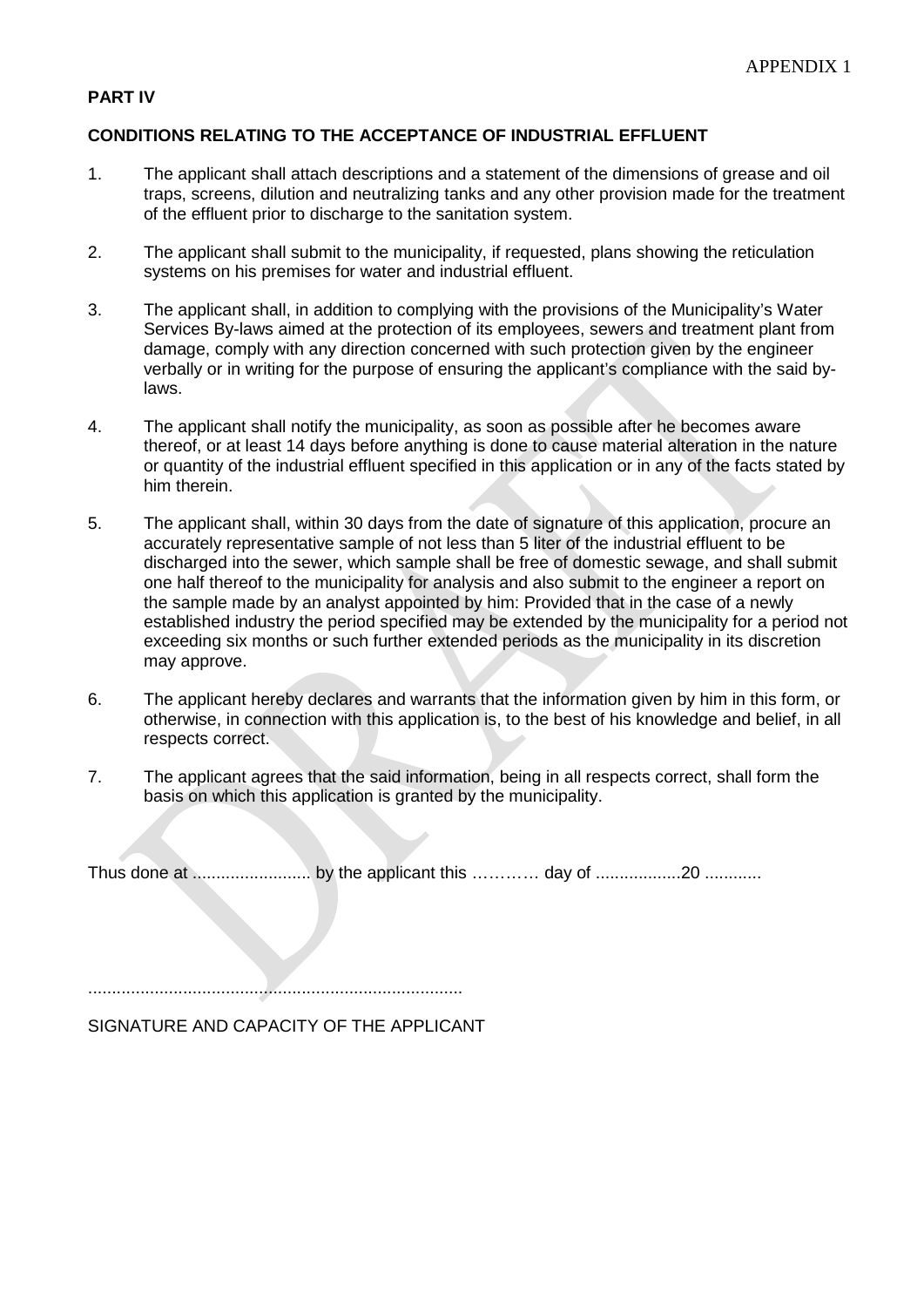# **SCHEDULE C**

# **FORMULA FOR THE CALCULATION OF EFFLUENT DISCHARGE CHARGES**

A **SCHEDULE C** calculation for tariffs will be submitted to Council annually for approval**.**

| Where $\mathsf{T}_{\mathrm{c}}$ |      |     | <b>Extraordinary Treatment Cost to Consumer</b>                                                                                                               |
|---------------------------------|------|-----|---------------------------------------------------------------------------------------------------------------------------------------------------------------|
|                                 | Qc   | $=$ | Waste water Volume discharged by consumer in kl                                                                                                               |
|                                 | Τ    | $=$ | Unit Treatment cost of waste water in R/kl                                                                                                                    |
|                                 | CODc | $=$ | Total COD of waste water discharged by consumer in milligrams/liter and is<br>inclusive of both the biodegradable and non-biodegradable portion of<br>the COD |
|                                 | CODd | $=$ | Total COD of domestic waste water in milligrams per liter                                                                                                     |
|                                 | Pc   | $=$ | Ortho-phosphate concentration of waste water discharged by consumer in<br>milligrams phosphorus per liter                                                     |
|                                 | Pd   | $=$ | Ortho-phosphate concentration of domestic waste water in milligrams<br>phosphorus per liter                                                                   |
|                                 | Nc   | $=$ | Ammonia concentration of waste water discharged by consumer in<br>milligrams of nitrogen per liter                                                            |
|                                 | Nd   | $=$ | Ammonia concentration of domestic waste water in milligrams of nitrogen per<br>liter                                                                          |
|                                 | a    | $=$ | Portion of the costs directly related to COD                                                                                                                  |
|                                 | b    | $=$ | Portion of the costs directly related to the removal of phosphates                                                                                            |
|                                 | С    | $=$ | Portion of the costs directly related to the removal of nitrates                                                                                              |

| <b>Different terms</b> | <b>Value</b> |
|------------------------|--------------|
| т                      | R0.82/kl     |
| $\text{COD}_d$         | 600 mg/l     |
| ?????                  | 10 mg/l      |
| $N_d$                  | 25 mg/l      |
| A                      | 0.6          |
| в                      | 0.25         |
| C                      | 0.15         |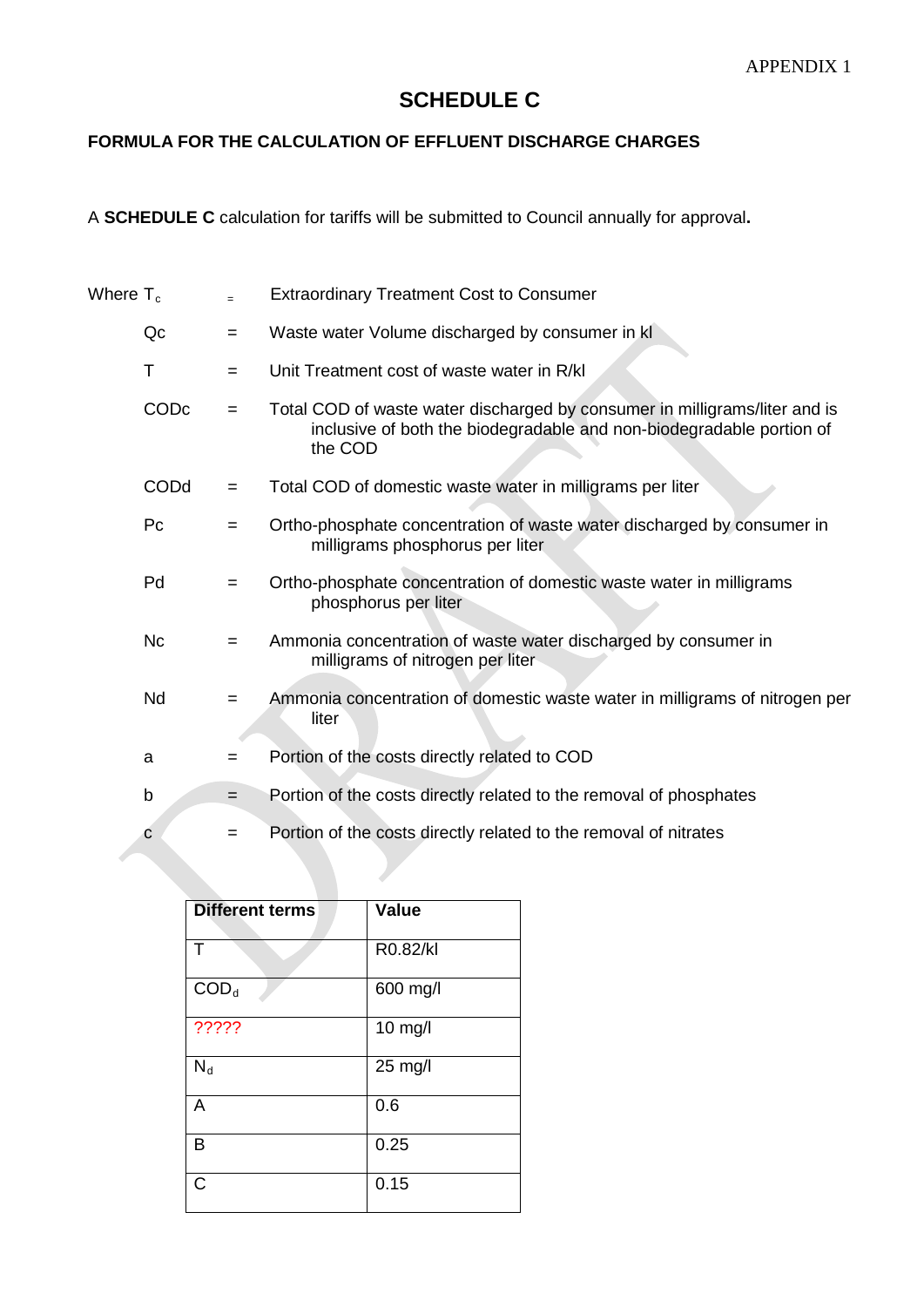# **ANNEXURE A**

## **EXTRACTS FROM THE LEGISLATION THAT SETS OUT WHAT MUST BE ADDRESSED IN BY-LAWS**

#### **The Water Services Act**

Section 21 of the Water Services Act provides as follows:

#### *"21. By-laws*

- *(4) Every Water Services authority must make by-laws which contain conditions for the provision of Water Services, and which must provide for at least -*
	- *(a) the standard of the services;<sup>2</sup>*
	- *(b) the technical conditions of supply, including quality standards, units or standards of measurement, the verification of meters, acceptable limits of error and procedures for the arbitration of disputes relating to the measurement of Water Services provided;3*
	- *(c) the installation, alteration, operation, protection and inspection of Water Services works and consumer installations;*
	- (d) the determination and structure of tariffs in accordance with Section  $10<sup>4</sup>$
	- *(e) the payment and collection of money due for the Water Services;*
	- *(f) the circumstances under which Water Services may be limited or discontinued and the procedure for such limitation or discontinuation;5 and*
	- *(g) the prevention of unlawful connections to Water Services works and the unlawful or wasteful use of water.*
- 2 See Regulations relating to compulsory national standards and measures to conserve water promulgated in terms of Sections 9(1) and 73(1) of he Water Services Act – Government Notice R509, 8 June 2001.
- 3 See Regulations relating to compulsory national standards and measures to conserve water promulgated in terms of Sections 9(1) and 73(1) of the Water Services Act – Government Notice R509, 8 June 2001.
- 4 See Regulations relating to norms and standards in respect of tariffs for Water Services promulgated in terms of Section 10(1) of the Water Services Act – Government Notice R652, 20 July 2001.
- 5 See Section 4(3) of the Water Services Act states that "procedures for the limitation or discontinuation of Water Services must-
	- (a) be fair and equitable;<br>(b) provide for reasonable
	- (b) provide for reasonable notice of intention to limit or discontinue Water Services and for an opportunity to make representations, unless-
		- (i) other consumers would be prejudiced;
		- (ii) there is an emergency situation; or<br>(iii) the consumer has interfered with a
		- the consumer has interfered with a limited or discontinued service; and
	- (c) not result in a person being denied access to basic Water Services for non-payment, where that person proves, to the satisfaction of the relevant Water Services authority, that he or she is unable to pay for basic services.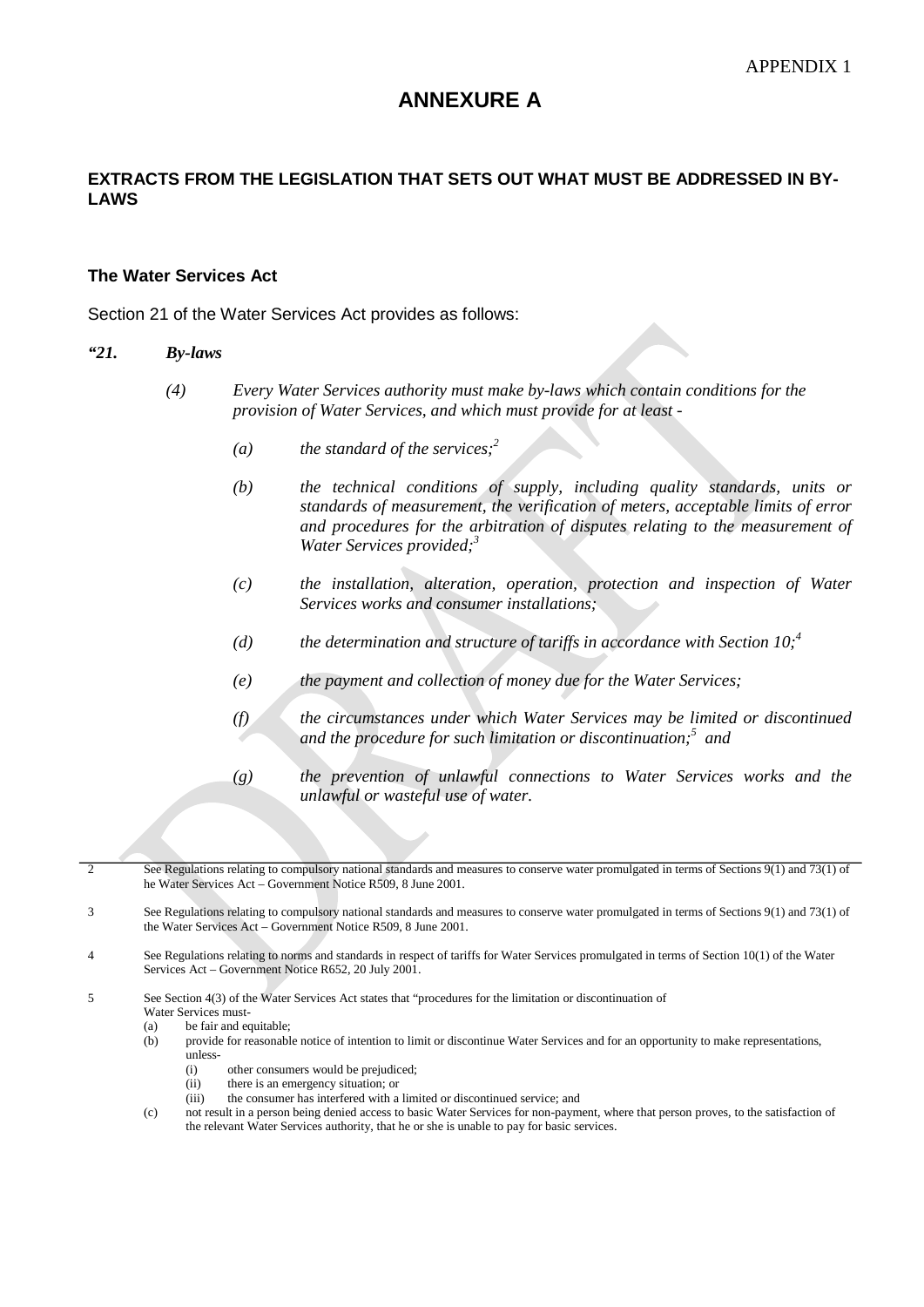- *(5) Conditions under which Water Services are provided -*
	- *(a) may place limits on the areas to which Water Services will be provided according to the nature, topography, zoning and situation of the land in question;*
	- *(b) may provide for the limitation or discontinuation of Water Services where a consumer fails to meet his or her obligations to the Water Services provider, including -*
		- *(i) a failure to pay for services; or*
		- *(ii) a failure to meet other conditions for the provision of services;*
	- *(c) may place an obligation on a payment defaulter -*
		- *(i) to pay a higher deposit; or*
		- *(ii) to pay a reconnection fee after disconnection of Water Services;*
	- *(d) may require a payment defaulter to pay a higher tariff for Water Services, where that defaulter gains access to Water Services through a communal Water Services work and the provision thereof cannot be disconnected or limited without other consumers being prejudiced;*
	- *(e) may provide for the general limitation or discontinuation of Water Services where -*
		- *(i) national disasters cause disruptions in the provision of services; or*
		- *(ii) sufficient water is not available for any other reason;*
	- *(f) may include an option to retain limited access to at least basic water supply or basic sanitation for a consumer whose Water Services are to be discontinued; and*
	- *(g) must be accessible to consumers and potential consumers.*
- *(6) A Water Services authority which -*
	- *(a) provides water for industrial use; or*
	- *(b) controls a system through which industrial effluent is disposed of, must make by-laws providing for at least-*
		- *(i) the standards of service;*
		- *(ii) the technical conditions of provision and disposal;*
		- *(iii) the determination and structure of tariffs;*
		- *(iv) the payment and collection of money due; and*
		- *(v) the circumstances under which the provision and disposal may be limited or prohibited."*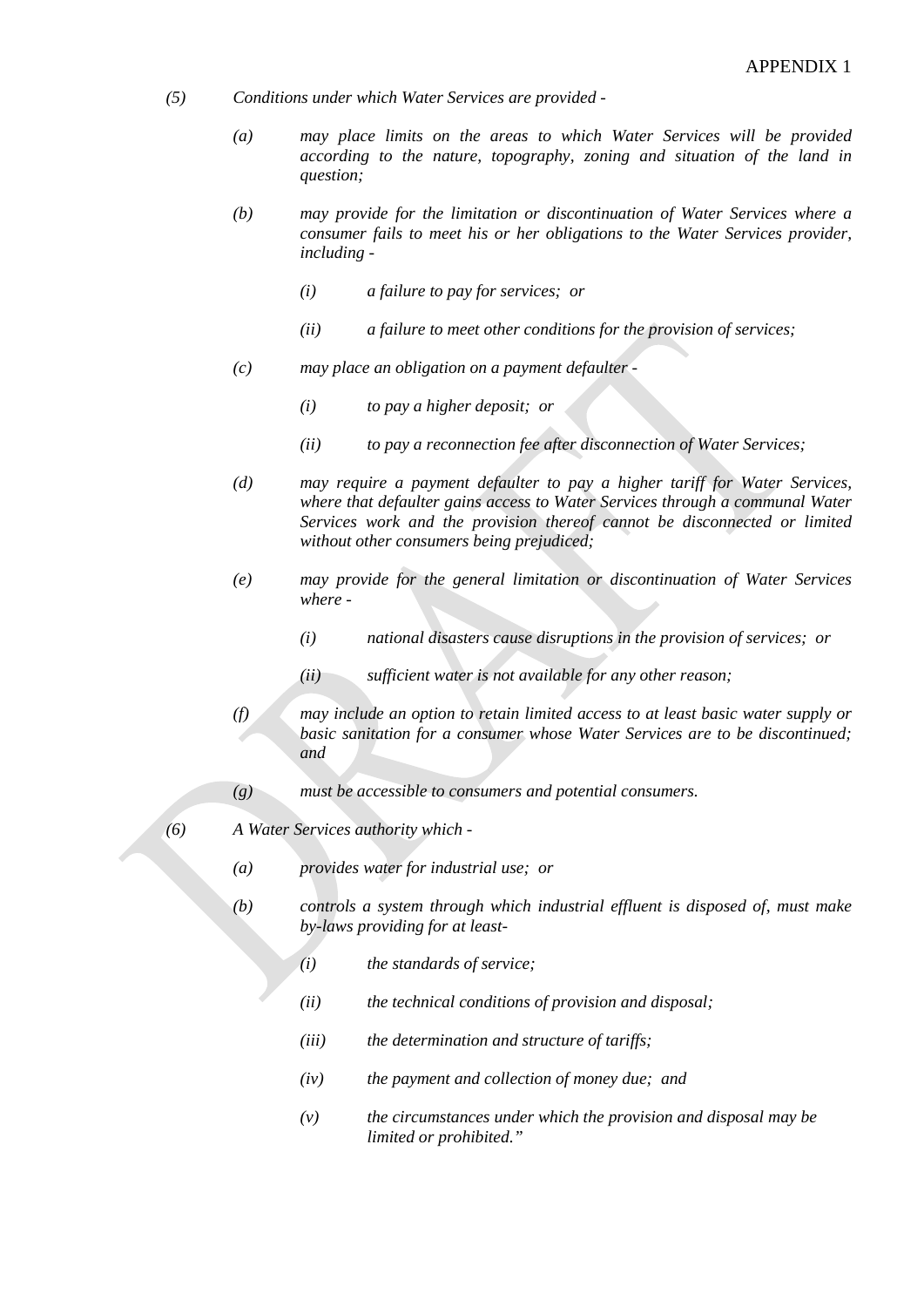# **THE MUNICIPAL SYSTEMS ACT**

# **Tariffs**

Section 75 of the Municipal Systems Act provides as follows -

#### *"75. By-laws to give effect to policy*

- *(7) A municipality must adopt by-laws to give effect to the implementation and enforcement of its Tariff Policy.*
- *(8) By-laws in terms of subsection (1) may differentiate between different categories of users, debtors, service providers, services, service standards and geographical areas as long as such differentiation does not amount to unfair discrimination."*

When making by-laws relating to tariffs it is important that a Tariff Policy must be drafted by the municipality prior to making such by-laws. The policy must precede the by-laws.

The by-laws must give effect to the Tariff Policy. The Municipal Systems Act provides the following in respect of a Tariff Policy -

#### *"74. Tariff Policy*

- *(9) A municipality must adopt and implement a Tariff Policy on the levying of fees for municipal services provided by the municipality itself or by way of service delivery agreements, and which complies with the provisions of this Act and with any other applicable legislation.*
- *(10) A Tariff Policy must reflect at least the following principles, namely that -*
	- *(a) users of municipal services should be treated equitably in the application of tariffs;*
	- *(b) the amount individual users pay for services should generally be in proportion to their use of that service;*
	- *(c) poor households must have access to at least basic services through –*
		- *(i) tariffs that cover only operating and maintenance costs;*
		- *(ii) special tariffs or life line tariffs for low levels of use or consumption of services or for basic levels of service; or*
		- *(iii) any other direct or indirect method of subsidization of tariffs for poor households;*
	- *(d) tariffs must reflect the costs reasonably associated with rendering the service, including capital, operating, maintenance, administration and replacement costs, and interest charges;*
	- *(e) tariffs must be set at levels that facilitate the financial sustainability of the service, taking into account subsidization from sources other than the service concerned;*
	- *(f) provision may be made in appropriate circumstances for a surcharge on the tariff for a service;*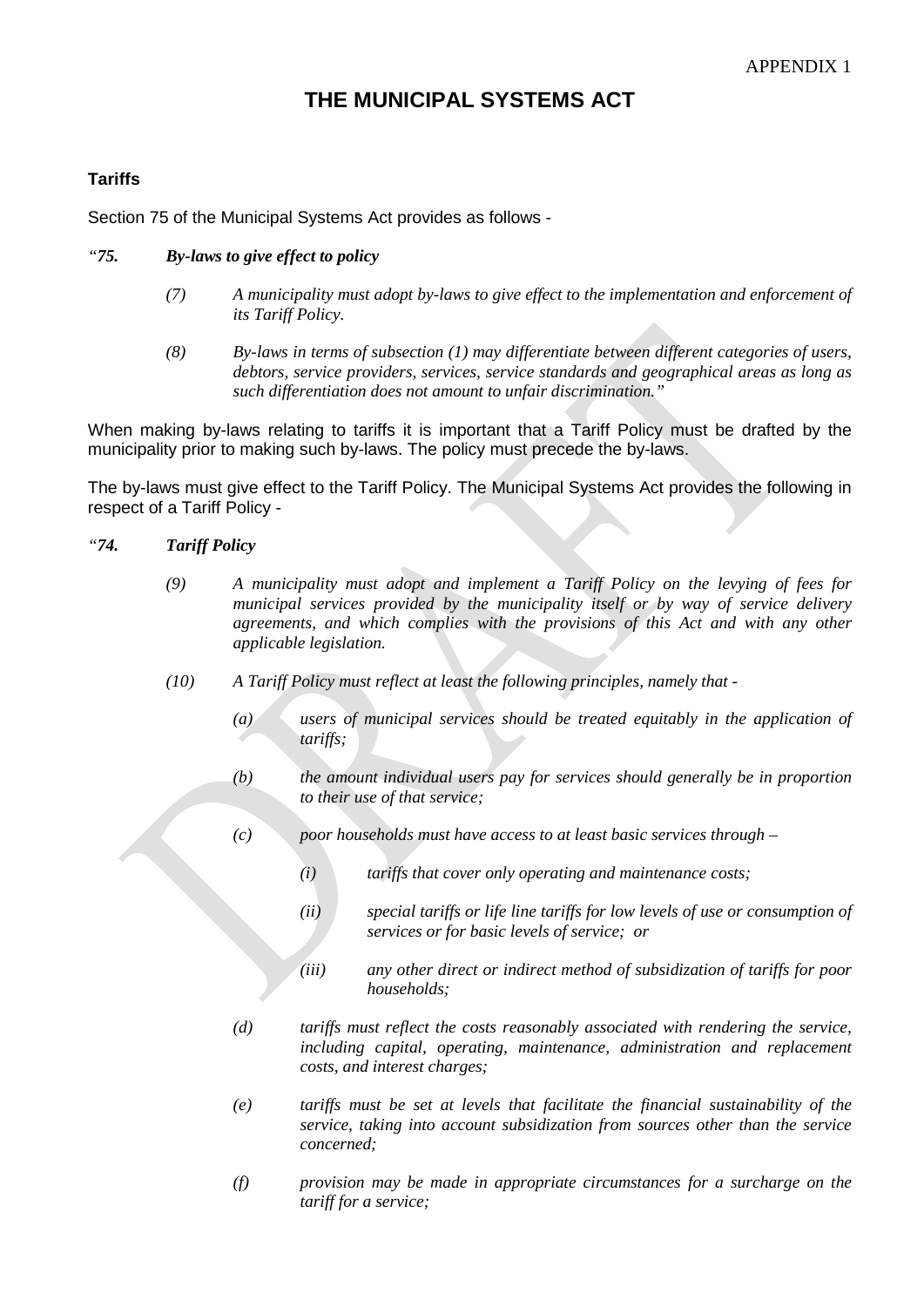- *(g) provision may be made for the promotion of local economic development through special tariffs for categories of commercial and industrial users;*
- *(h) the economical, efficient and effective use of resources, the recycling of waste, and other appropriate environmental objectives must be encouraged:*
	- *(i) the extent of subsidization of tariffs for poor households and other categories of users should be fully disclosed.*
- *(11) A Tariff Policy may differentiate between different categories of users, debtors, service providers, services, service standards, geographical areas and other matters as long as the differentiation does not amount to unfair discrimination."*

# **Credit Control**

Section 75 of the Municipal Systems Act provides as follows -

- *"98. By-laws to give effect to policy*
	- *(1) A municipality must adopt by-laws to give effect to the Municipality's Credit Control and Debt Collection policy, its implementation and enforcement.*
	- *(2) By-laws in terms of subsection (1) may differentiate between different categories of ratepayers, users of services, debtors, taxes, services, service standards and other matters as long as the differentiation does not amount to unfair discrimination."*

When making by-laws relating to Credit Control and Debt Collection it is important that a Credit Control and Debt Collection policy must be drafted by the municipality prior to making such by-laws. The policy must precede the by-laws.

The by-laws must give effect to the Credit Control and Debt Collection policy. The Municipal Systems Act provides the following in respect of a Credit Control and Debt Collection Policy -

#### *"96. Debt collection responsibility of municipalities*

*A municipality -*

- *(a) must collect all money that is due and payable to it, subject to this Act and any other applicable legislation; and*
- *(b) for this purpose, must adopt, maintain and implement a Credit Control and Debt Collection policy which is consistent with its rates and tariff policies and complies with the provisions of this Act.*

### *97. Contents of policy*

- *(13) A Credit Control and Debt Collection policy must provide for -*
	- *(a) credit control procedures and mechanisms;*
	- *(b) debt collection procedures and mechanisms;*
	- *(c) provision for indigent debtors that is consistent with its rates and tariff policies and any national policy on indigents;*
	- *(d) realistic targets consistent with -*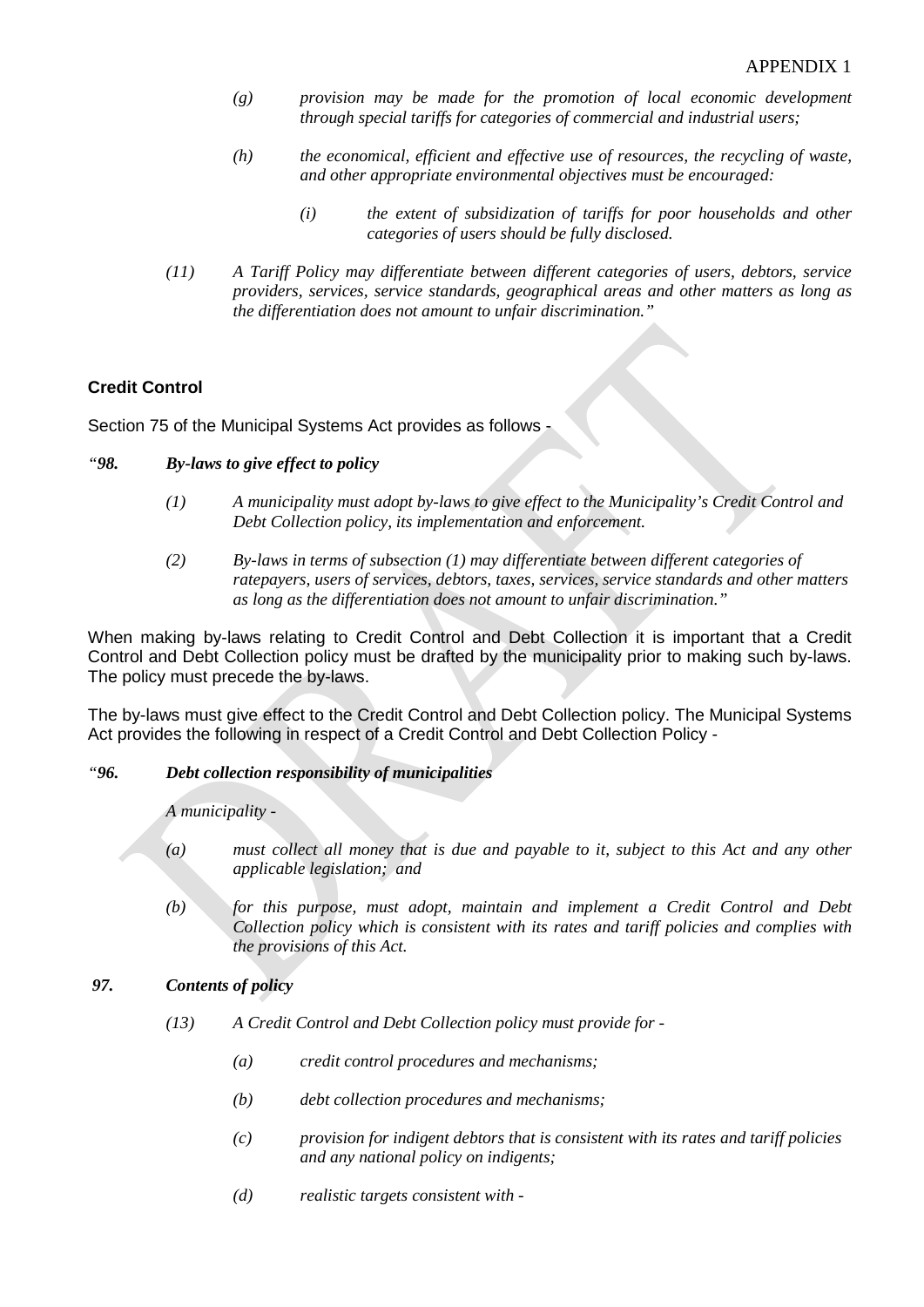- *(i) general recognized accounting practices and collection ratios, and*
- *(ii) the estimates of income set in the budge it less an acceptable provision for bad debts;*
- *(e) interest on arrears, where appropriate;*
- *(f) extensions of time for payment of accounts;*
- *(g) termination of services or the restriction of the provision of services when payments are in arrears;*
- *(h) matters relating to unauthorised consumption of services, theft and damages; and*
- *(i) any other matters that may be prescribed by regulation in terms of Section 104.*
- *(14) A Credit Control and Debt Collection policy may differentiate between different categories of ratepayers, users of services, debtors, taxes, services, service standards and other matters as long as the differentiation does not amount to unfair discrimination."*

#### **Other relevant Sections**

The Municipal Systems Act further contains a number of additional Sections relating to Credit Control and Debt Collection that are relevant to by-laws in respect thereof. These are -

#### *"95. Customer care and management*

- *(15) In relation to the levying of rates and other taxes by a municipality and the charging of fees for municipal services, a municipality must, within its financial and administrative capacity -*
	- *(a) establish a sound customer management system that aims to create a positive and reciprocal relationship between persons liable for these payments and the municipality, and where applicable, a service provider;*
	- *(b) establish mechanisms for users of services and ratepayers to give feedback to the municipality or other service provider regarding the quality of the services and the performance of the service provider;*
	- *(c) take reasonable steps to ensure that users of services are informed of the costs involved in service provision, the reasons for the payment of service fees, and the manner in which monies raised from the service are utilized;*
	- *(d) where the consumption of services has to be measured, take reasonable steps to ensure that the consumption by individual users of services is measured through accurate and verifiable metering systems;*
	- *(e) ensure that persons liable for payments, receive regular and accurate accounts that indicate the basis for calculating the amounts due;*
	- *(f) provide accessible mechanisms for those persons to query or verify accounts and metered consumption, and appeal procedures which allow such persons to receive prompt redress for inaccurate accounts;*
	- *(g) provide accessible mechanisms for dealing with complaints from such persons, together with prompt replies and corrective action by the municipality;*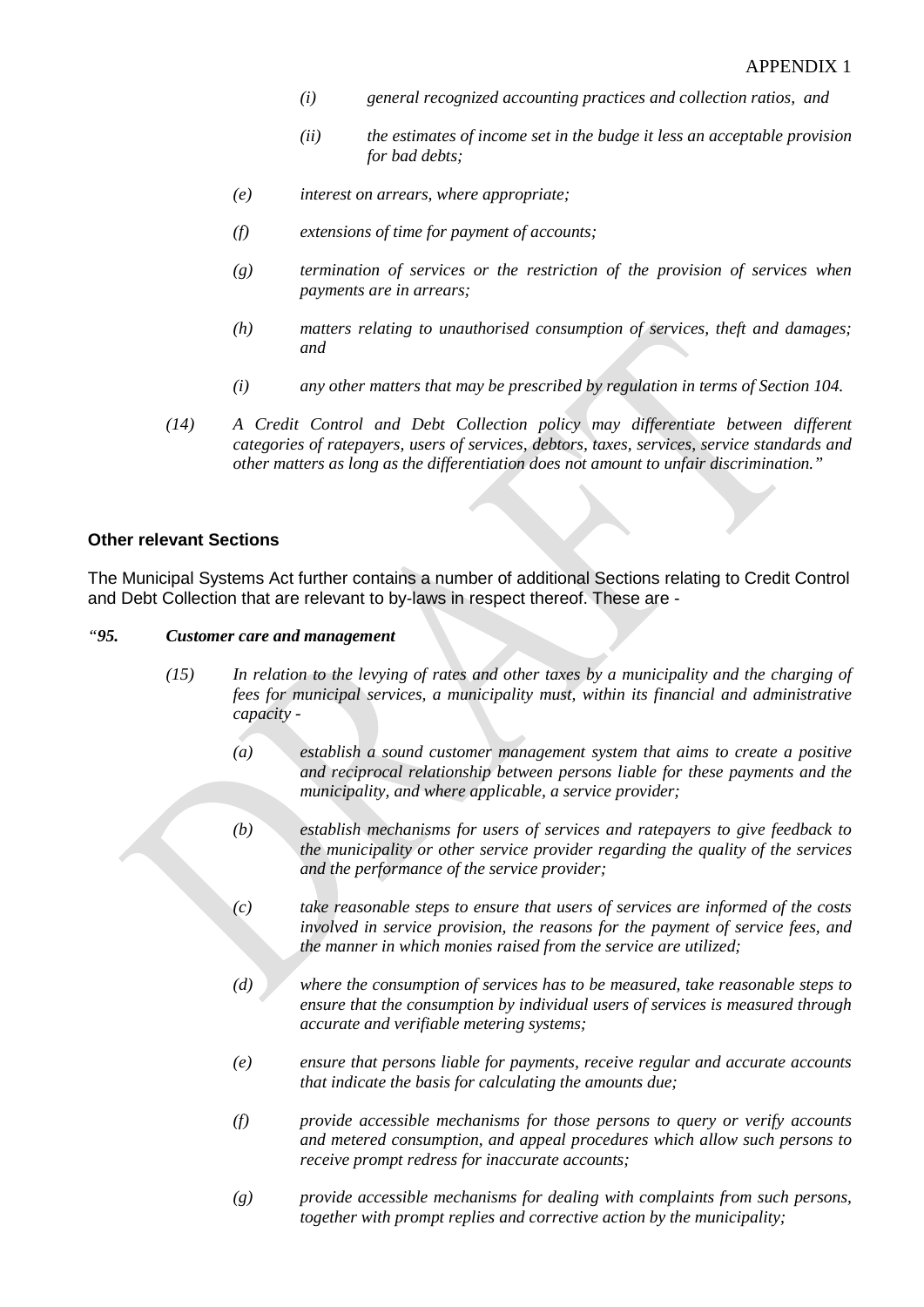- *(h) provide mechanisms to monitor the response time and efficiency in complying with paragraph; and*
- *(i) provide accessible pay points and other mechanisms for settling accounts or for making prepayments for services.*

#### *101. Municipality's Right of Access to Premises*

*The occupier of premises in a municipality must give an authorised representative of the municipality or of a service provider access at all reasonable hours to the premises in order to read, inspect, install or repair any meter or service connection for reticulation, or to disconnect, stop or restrict the provision of any service.*

#### *102. Accounts*

- *(16) A municipality may -*
	- *(a) consolidate any separate accounts of persons liable for payments to the municipality;*
	- *(b) credit a payment by such a person against any account of that person; and*
	- *(c) implement any of the debt collection and credit control measures provided for in this Chapter in relation to any arrears on any of the accounts of such a person.*
- *(17) Subsection (1) does not apply where there is a dispute between the municipality and a person referred to in that subsection concerning any specific amount claimed by the municipality from that person.*

#### *103. Agreements with Employers*

*A municipality may -*

- *(a) with the consent of a person liable to the municipality for the payment of rates or other taxes, or fees for municipal services, enter into an agreement with that person's employer to deduct from the salary or wages of that person -*
	- *(i) any outstanding amounts due by that person to the municipality; or*
	- *(ii) regular monthly amounts as may be agreed; and*
- *(b) provide special incentives for -*
	- *(i) employers to enter into such agreements; and*
	- *(ii) employees to consent to such agreements."*

## **118. Restraint on Transfer of Property6**

- (1) A registrar of deeds may not register the transfer of property except on production to that registrar of deeds of a prescribed certificate -
	- (a) issued by the municipality or municipalities in which that property is situated; and
	- (b) which certifies that all amounts that became due in connection with that property for municipal service fees, surcharges on fees, property rates and other municipal taxes, levies and duties during the two years preceding the date of application for the certificate have been fully paid.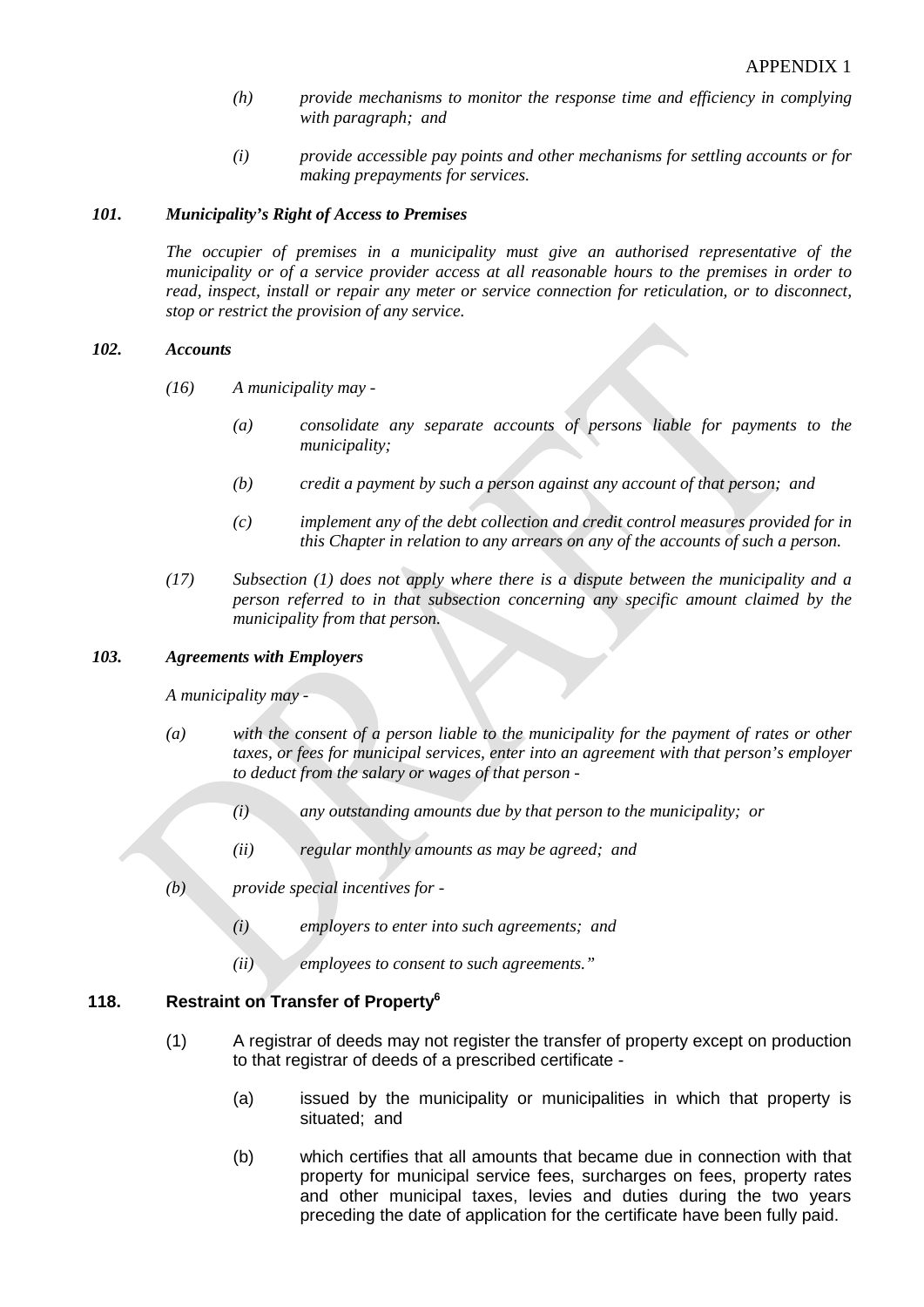- (1A) A prescribed certificate issued by a municipality in terms of subsection (1) is valid for a period of 120 days from the date it has been issued.
- (2) In the case of the transfer of property by a trustee of an insolvent estate, the provisions of this Section are subject to Section 89 of the Insolvency Act No. 24 of 1936.
- (3) An amount due for municipal service fees, surcharges on fees, property rates and other municipal taxes, levies and duties is a charge upon the property in connection with which the amount is owing and enjoys preference over any mortgage bond registered against the property.
- (4) Subsection (1) does not apply to
	- (a) a transfer from the national government, a provincial government or a municipality of a residential property which was financed with funds or loans made available by the national government, a provincial government or a municipality; and
	- (b) the vesting of ownership as a result of a conversion of land tenure rights into ownership in terms of Chapter 1 of the Upgrading of Land Tenure Rights Act No. 112 of 1991: Provided that nothing in this subsection precludes the subsequent collection by a municipality of any amounts owed to it in respect of such a property at the time of such transfer or conversion.
- (5) Subsection (3) does not apply to any amount referred to in that subsection that became due before a transfer of a residential property or a conversion of land tenure rights into ownership contemplated in subsection (4) took place.

It is important to remember that the Minister may make regulations or issue guidelines to provide for or regulate the following matters relating to Credit Control and Debt Collection in terms of the Municipal Systems Act. No regulations have been promulgated to date.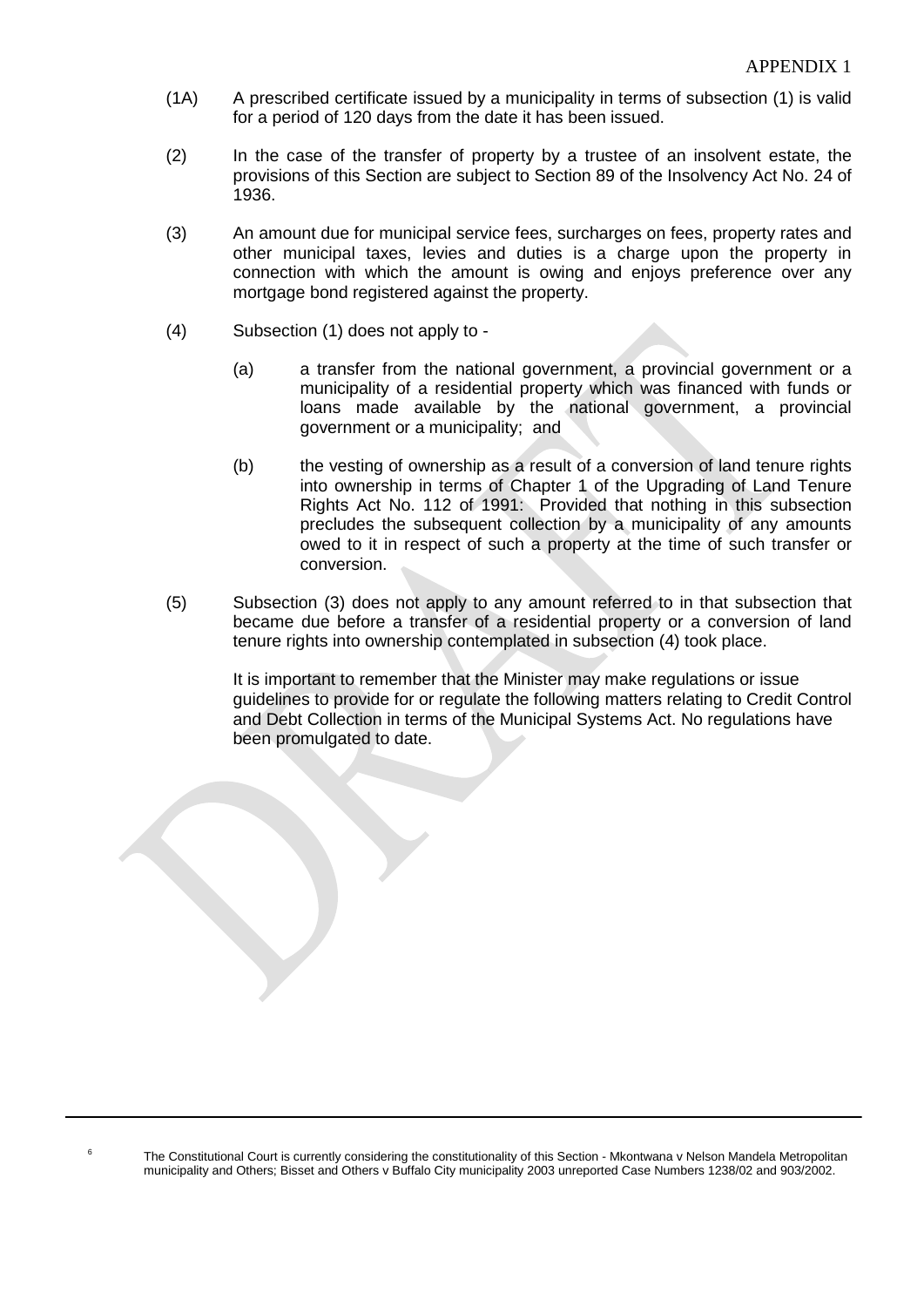# **ANNEXURE B**

# **EXTRACTS FROM THE STRATEGIC FRAMEWORK FOR WATER SERVICES, 2003**

### **Tariffs**

Retail tariff policies must be based on the following tariff principles: $<sup>7</sup>$ </sup>

- Tariffs should be applied equitably and fairly.
- The amount individual users pay for services generally should be in proportion to their use of that service.
- Water and sanitation tariffs for domestic use should be pro-poor in their orientation, that is, they should seek to ensure that a minimum basic level of water supply and sanitation service is affordable for all households, especially vulnerable groups such households headed by women or children or affected by HIV/Aids.
- Tariffs must reflect all of the costs reasonably associated with rendering the service.
- Tariffs must be set at levels that facilitate the financial sustainability of the service, taking into account subsidization from sources other than the service concerned.
- The economical, efficient and effective use of resources, the reduction of leaks and unaccounted-for water, the recycling of water, and other appropriate environmental objectives must be encouraged.
- A Tariff Policy may differentiate between different categories of users, debtors, service providers, services, service standards, geographical areas and other matters as long as the differentiation does not amount to unfair discrimination.
- All forms of subsidies should be transparent and fully disclosed.

Retail Water and Sanitation Tariff Policies – Water Services Authorities

Retail water and sanitation tariff policies must be developed by Water Services authorities. These must conform to the following requirements.

**Revenue requirements:** When determining the revenue requirements for Water Services, a Water Services institution must take into account at least the following: realistic operating and maintenance costs (including any relevant and applicable overheads, charges and levies), interest costs, depreciation charges, a reasonable rate of return on assets (where appropriate), and provisions for bad debt and other future costs (including infrastructure expansion). In addition, a Water Services institution must determine the cash needs to maintain a financially viable and sustainable operation over time, taking into account any available and secure operating subsidies. A Water Services institution may take into account a contribution to the general municipal rates fund (where appropriate).

<sup>7</sup> These tariff principles are consistent with those set out in the Municipal Systems Act and the Water Services Act.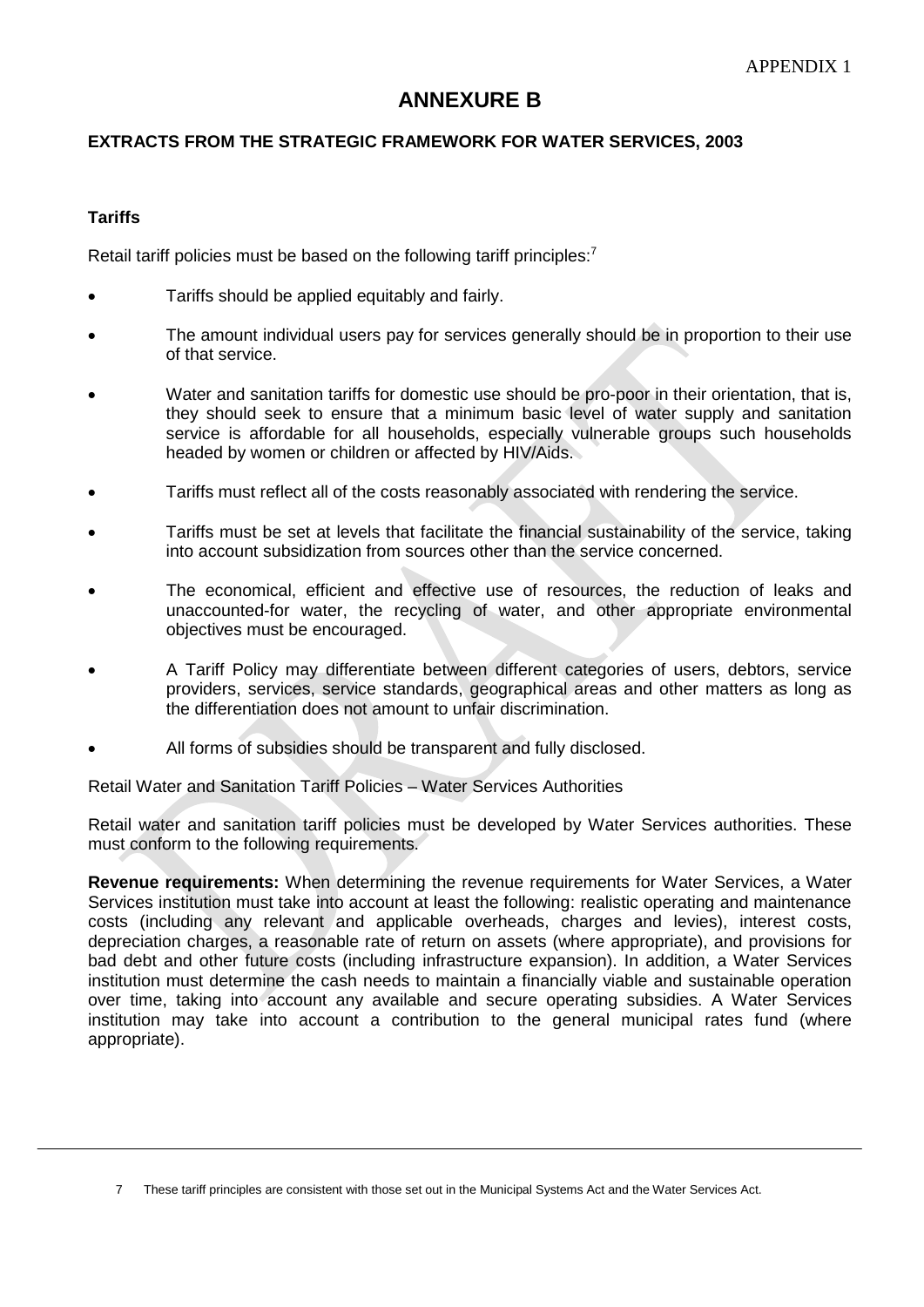#### APPENDIX 1

**Costs:** All Water Services authorities must plan to provide all households with at least a basic level of water supply and sanitation service). In the first instance, national government subsidies in the form of the municipal infrastructure grant and the local government equitable share should be used to assist in the provision of these services). Taking these sources of subsidy into account, any additional costs associated with the provision of basic water supply and Sanitation Services (including the implementation of free basic water supply and sanitation policies) must be included in the revenue requirements outlined above. The costs of rehabilitation and system expansion must be taken into account. Water losses and unaccounted-for water must be managed down to acceptable levels. The allocation of funds for maintenance must be sufficient to maintain the Water Services infrastructure and related systems adequately.

**Contributions:** The contribution from Water Services to the rates and general fund should be limited to less than ten percent of gross revenue from the sale of water. Income from sanitation charges should not be used to subsidize other services.

**Consumer categories:** Retail water and wastewater tariffs shall distinguish between at least three categories of consumers: domestic, industrial and other.

**Levels of service:** Retail water and wastewater tariffs shall distinguish between significantly different levels and standards of service provided and between at least the following: a communal water service (Water Services provided to more than one household); where a controlled (limited or restricted) volume of water is supplied to a household; where an uncontrolled volume of water is supplied to a household (that is, the volume of water supply is not limited for all practical purposes); where a household is connected to a sewer and where a household is not connected to a sewer.

**Cross-subsidies:** Tariffs shall support the viability and sustainability of water supply services to the poor through cross-subsidies (where feasible) and discourage wasteful or inefficient use.

**Metering:** All connections providing an uncontrolled volume of water supply shall be metered and tariffs shall be applied in proportion to water use.

**Marginal domestic tariff above the basic amount:** Where domestic consumers consume just more than a defined basic amount, Water Services authorities shall not be entitled to recoup the full financial cost of providing the basic amount in the marginal tariff for the next small increment consumed. In other words, if the free basic water allocation is 6 kl per month, then a Water Services authority may not require a consumer who uses 7 kl per month to pay for the full financial costs for the supply of 7 kl per month.

Domestic water tariffs for water consumed significantly in excess of a defined basic amount shall at least recover the full direct financial costs of the service provided in excess of the defined basic amount, and may take into account any external economic costs and benefits (externalities) associated with the provision of the service including, where appropriate, the average incremental costs that would be incurred to increase the capacity of the water supply and wastewater infrastructure to meet an incremental growth in demand.

**Industry and non-domestic:** Water and sanitation tariffs for industrial and other categories of nondomestic consumer shall at least recover the full direct financial costs of the service. Tariffs may take into account any external economic costs and benefits (externalities) associated with the provision of the service including, where appropriate, the average incremental costs that would be incurred to increase the capacity of the water supply and wastewater infrastructure to meet an incremental growth in demand.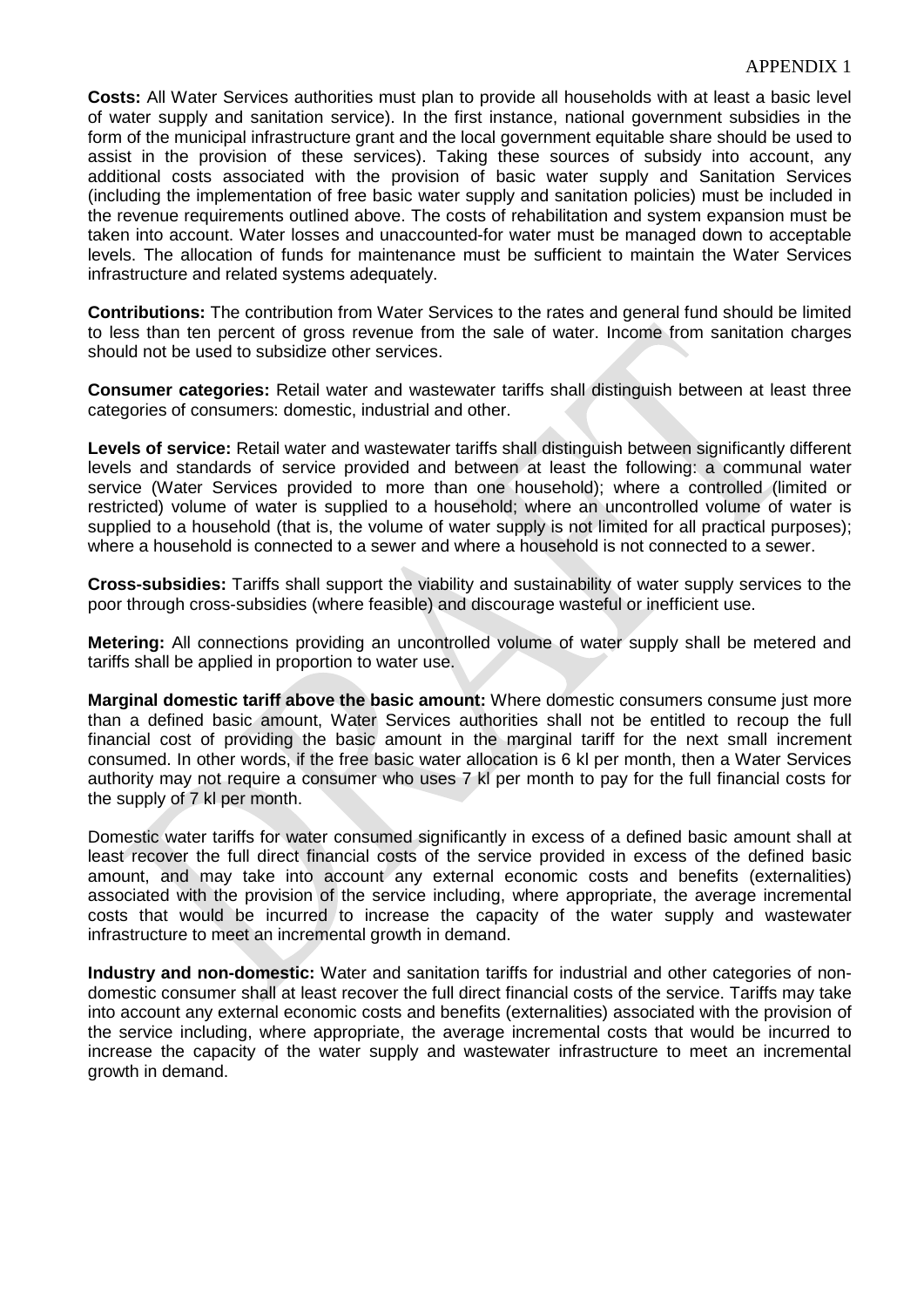**Tariff increases:** Water Services authorities must strive to keep tariff increases to below the rate of inflation. Tariff increases must be based on the efficient use of resources and the actual input cost increases incurred (for example, chemical and energy costs). Where there have been no recent expansions in infrastructure, then it should be possible to keep tariff increases to well below the rate of inflation due to the fact that fixed depreciation and financing costs are likely to make up a significant share of total costs. Conversely, when system expansion has occurred and this has resulted in increased depreciation and financing costs, then tariff increases in excess of inflation may be necessary in order to maintain the financial viability of the service. Where current tariffs do not adequately cater for system rehabilitation and maintenance, then tariffs will need to be increased appropriately.

**Subsidies:** Where subsidies for Water Services are applied, these shall be prioritized for the provision of basic water supply and Sanitation Services in terms of the free basic water and free basic sanitation policies.

**Special tariffs:** Water Services authorities may implement special tariffs during periods of water restrictions to reduce water use to within sustainable levels.

## **CREDIT CONTROL**

Effective credit control is a critically important component of providing a reliable and effective service to all communities and consumers. Failure to consistently apply fair credit control policies can result in consumers and whole communities going without water.

Water Services authorities have the responsibility to develop a credit control policy. This policy must provide for credit control procedures which are fair and equitable, provide for warnings and adequate notice, provide for consumer representations, allow alternative payment arrangements, and set out a fair procedure that will be applied in the event of non-payment. Where a consumer continues to fail to pay for services provided after the application of such procedures and a fair warning, a municipality must be able to take actions that will limit its financial loss and promote good payment habits.

When a municipality formulates its credit control policy it must take into account the impact of credit control mechanisms (and the lack thereof) on the community, the existing service delivery context, the need for financial viability to support the sustainable provision of services and the effectiveness of the proposed credit control mechanisms.

The following principles must be incorporated in the credit control policy:

**Compassion:** Local government must develop and implement a credit control policy which is compassionate, especially towards poor and vulnerable households. This means that priority should be given to providing a reliable, secure, sustainable and affordable water supply and sanitation service to all households including the poor. Policies and procedures should seek to avoid the accumulation of bad debt and the high costs associated with restrictions or disconnections and reconnections.

**Communication:** Consumers must be informed with respect to water consumption, credit control, debt collection and disconnection policies, credit control procedures and consumer responsibilities. Communication must be clear and accessible and, wherever practical, in the home language of the consumer.

**Fair Process:** All restrictions and disconnections must be done in terms of a fair and transparent process and as a result of the failure of a consumer (or consumers) to fulfill their obligations in terms of a consumer contract.

**Warning:** Domestic consumers must receive a warning prior to any credit control action.